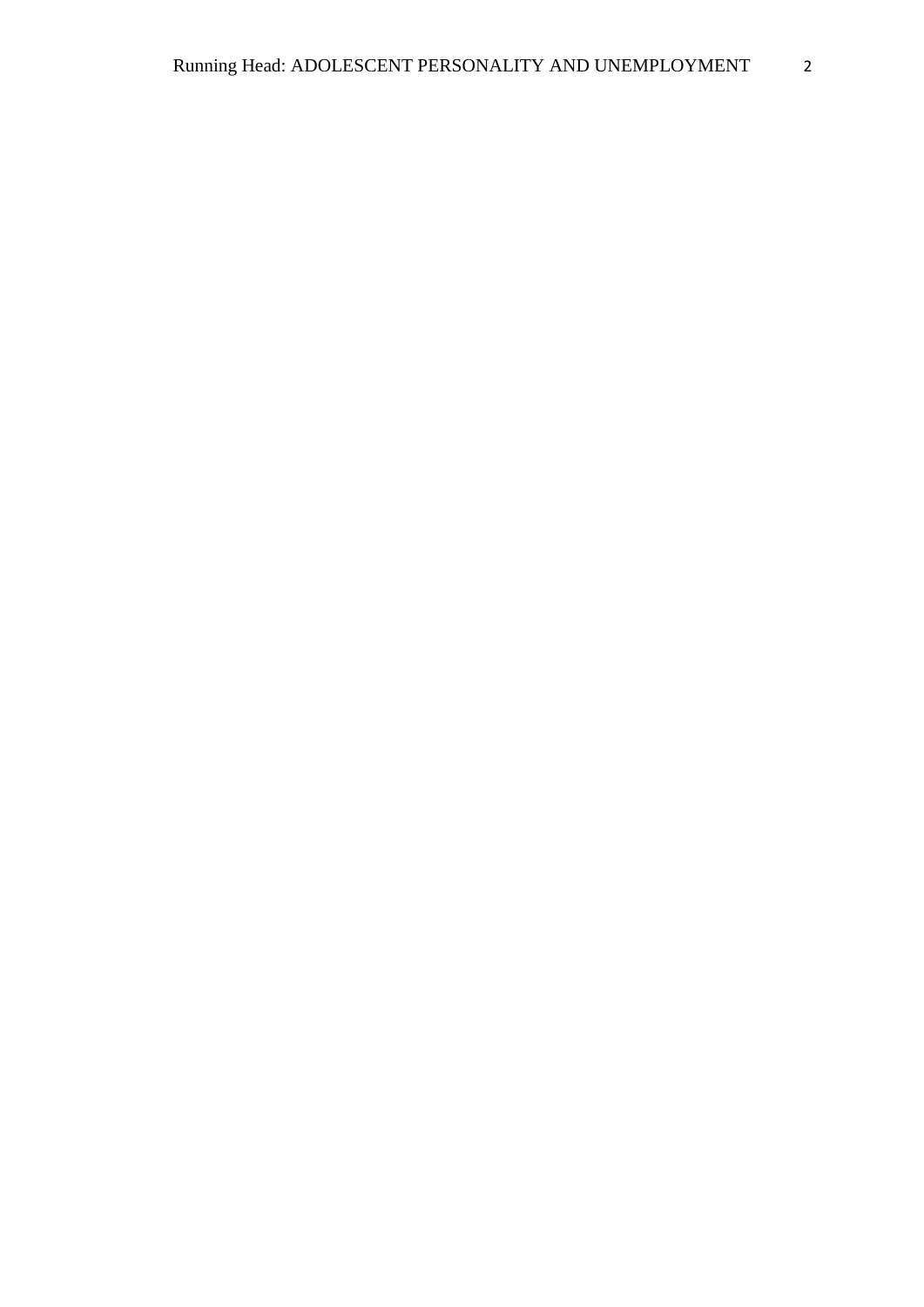### Abstract

Existing research on Big Five personality and unemployment has relied on personality measures elicited after the respondents had already spent years in the labor market, an experience which could change personality. We clarify the direction of influence by using the British Cohort Study ( $N = 4,206$ ) to examine whether conscientiousness and other Big Five personality traits at age 16-17 predict unemployment over age 16-42. Our hypothesis that higher conscientiousness in adolescence would predict lower unemployment was supported. In analyses controlling for intelligence, gender, and parental socioeconomic status, the less conscientious (-1*SD*) had a predicted probability of unemployment twice as high (3.4% vs 1.7%) as the highly conscientious (+1*SD*), an effect size comparable to intelligence. Mediation analysis revealed that academic motivation and educational attainment explained only 8.9% of this association. Fostering conscientiousness in early-life may be an effective way to reduce unemployment throughout adulthood.

*Keywords*: conscientiousness, Big Five personality, unemployment, longitudinal data, cohort studies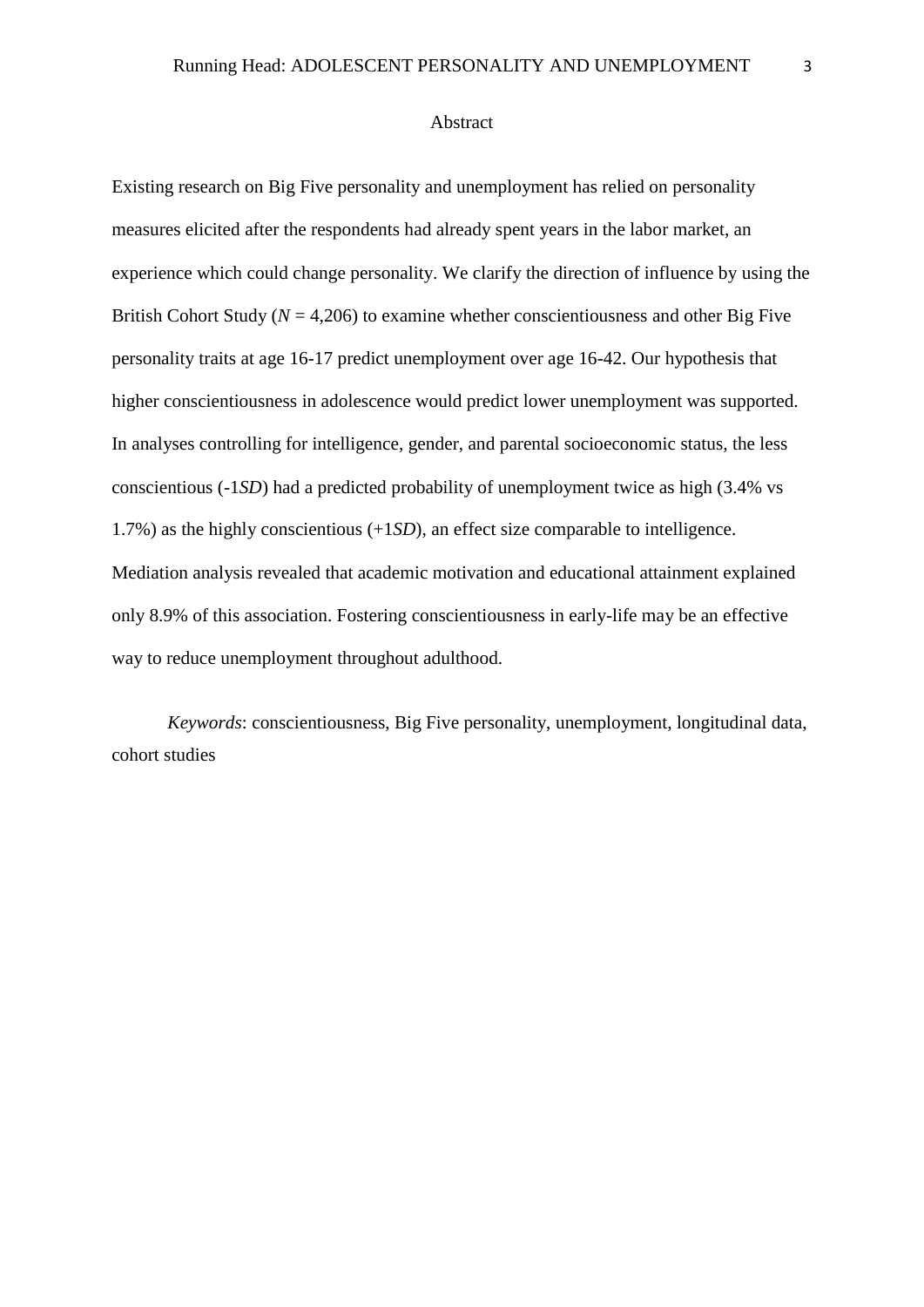Adolescent Conscientiousness Predicts Lower Lifetime Unemployment

Unemployment profoundly affects human welfare (McKee-Ryan, Song, Wanberg, & Kinicki, 2005), has long-term scarring effects on well-being and wages (Gregg & Tominey, 2005; Daly & Delaney, 2013) and incurs large economic costs to society via increased welfare payments and reduced productivity. Unemployment is often viewed as directly resulting from economic factors including the business cycle, economic recessions, and a mismatch between the skills sought by employers and the qualifications of those available for work (Hogan, Chamorro-Premuzic, & Kaiser, 2013). Whilst these factors are undoubtedly important, it is also likely that unemployment depends, at least partially, on psychological characteristics. Organizational research has identified the role of dispositional variables in shaping job performance and career success but has been less successful in pinpointing the traits that contribute to finding and retaining a job (Hogan et al., 2013; Ones, Dilchert, Viswesvaran, & Judge, 2007). Identifying the psychological characteristics that help people find and retain employment could help direct resources towards fostering these characteristics (Heckman & Kautz, 2013).

Personality traits, often indexed by the Big Five framework of conscientiousness, neuroticism, extraversion, openness and agreeableness (Costa & McCrae, 1985) are among the most important psychological characteristics given their predictive power for many consequential labor market outcomes (Borghans, Duckworth, Heckman & ter Weel, 2008). Of the Big Five, conscientiousness has the strongest links with career performance and occupational status (Almlund, Duckworth, Heckman & Kautz, 2011). Conscientious individuals are organized, responsible, hardworking, and ambitious, all quintessentially desirable habits in employees. Decades of organizational research has provided empirical evidence that conscientious employees thrive in the workplace (Barrick, Mount, & Judge, 2001; Judge, Higgins, Thoresen, & Barrick, 1999), are highly motivated to learn (Colquitt,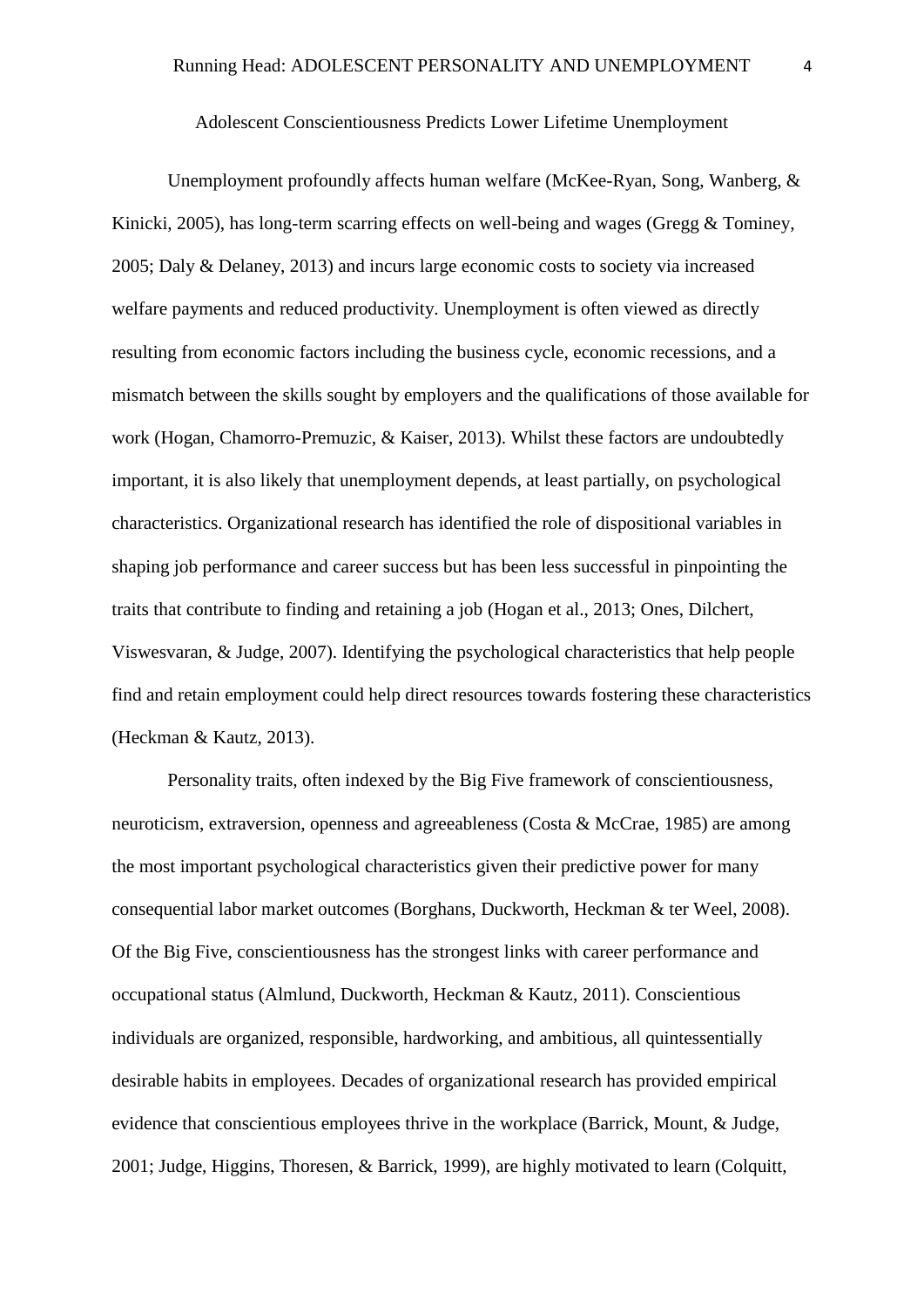LePine, & Noe, 2000), set high work goals (Judge & Ilies, 2002), tend to avoid procrastination and other counterproductive behaviors (Berry, Ones, & Sackett, 2007; Steel, 2007), show superior individual and team performance (Judge, Rodell, Klinger, Simon, & Crawford, 2013; Peeters, Van Tuijl, Rutte, & Reymen, 2006), and go on to emerge as leaders (Judge, Bono, Ilies, & Gerhardt, 2002).

Despite the established importance of conscientiousness in the work domain, it is not clear whether conscientiousness shapes employment prospects. Results from Germany, America and Finland are mixed, with some studies showing that high levels of conscientiousness are associated with lower unemployment (Uysal & Pohlmeier, 2011; Fletcher, 2013) and others finding null effects (Specht, Egloff, & Schmukle, 2011; Viinikainen & Kokko, 2012; Boyce, Wood, Daly, & Sedikides, 2015). This is despite evidence that the conscientious are more effective at the job search process, which helps them re-enter employment more quickly (Kanfer, Wanberg, & Kantrowitz, 2001). Furthermore, they also appear to experience greater drops in well-being following unemployment and gain greater satisfaction from their jobs and higher income, suggesting they may be particularly motivated to achieve productive employment (Boyce, Wood, & Brown, 2010; Boyce & Wood, 2011; Judge, Heller, & Mount, 2002).

However, a key limitation of prior studies examining the link between conscientiousness and unemployment is their use of personality measures elicited several years after the respondent entered the labor market. Given that unemployment can change personality (Boyce, Wood, Daly, & Sedikides, 2015), these studies cannot rule out the possibility that personality was at least partly determined by unemployment, thus explaining why the two variables are related – indeed one test of reverse causality in Viinikainen and Kokko (2012) could not rule out that unemployment in early life may have affected personality by middle age. Some studies have clarified the direction of influence by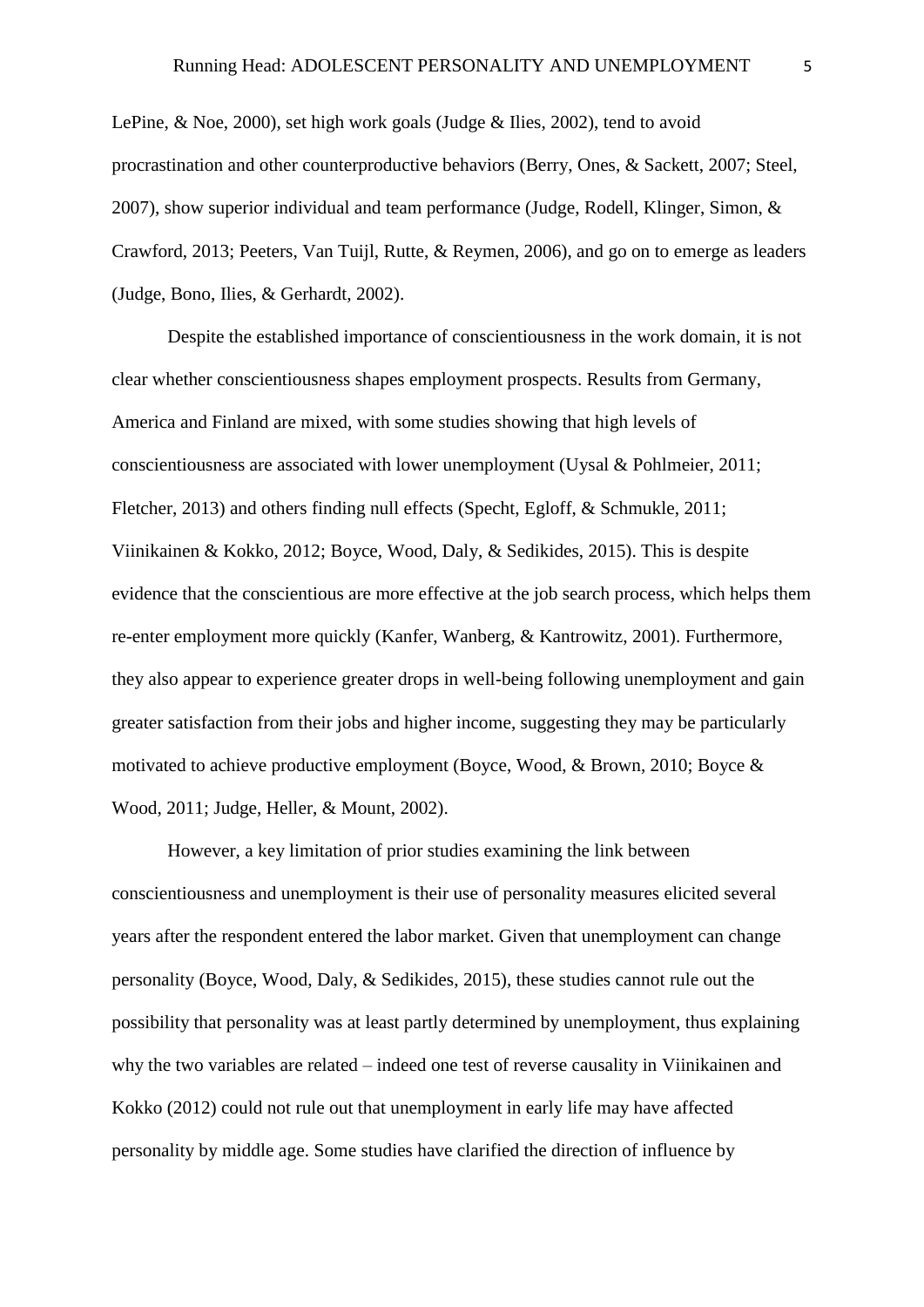examining traits measured before the respondents accumulated substantial labor market experience; for example Daly, Delaney, Egan, and Baumeister (2015) showed that more selfcontrolled children tend to experience less unemployment as adults. Self-controlled children are thought to better internalize and comply with standards and norms for behavior in order to become more conscientious adolescents (Eisenberg, Duckworth, Spinrad, & Valiente, 2014). Conscientiousness captures more than the continuity of childhood self-control into adolescence and adulthood; it encapsulates work-promoting tendencies such as being responsible and punctual, being orderly and organized and persevering to achieve important goals. Additionally, prior studies have been limited by the use of small samples or have neglected to control for important early-life predictors of future employment success (such as cognitive ability and social class at birth) which are known to correlate with personality (e.g. see Daly, Delaney, Egan, and Baumeister, 2015).

We seek to address this gap in the literature and avoid the limitations of prior studies. We therefore examine the hypothesis that higher conscientiousness in adolescence will predict lower future unemployment. We examine this relationship over three decades in a large sample of British adults while controlling for cognitive ability and social class. Because the personality measures we employ were elicited before the cohort members accumulated substantial experience in the labor market, this design limits the possibility of unemployment influencing personality. Since this is the first paper we are aware of which uses pre-labor market measures of Big Five personality to examine this outcome, our results may help to settle previously mixed findings in this literature.

*Hypothesis 1:* More conscientious adolescents will be less likely to experience unemployment as adults.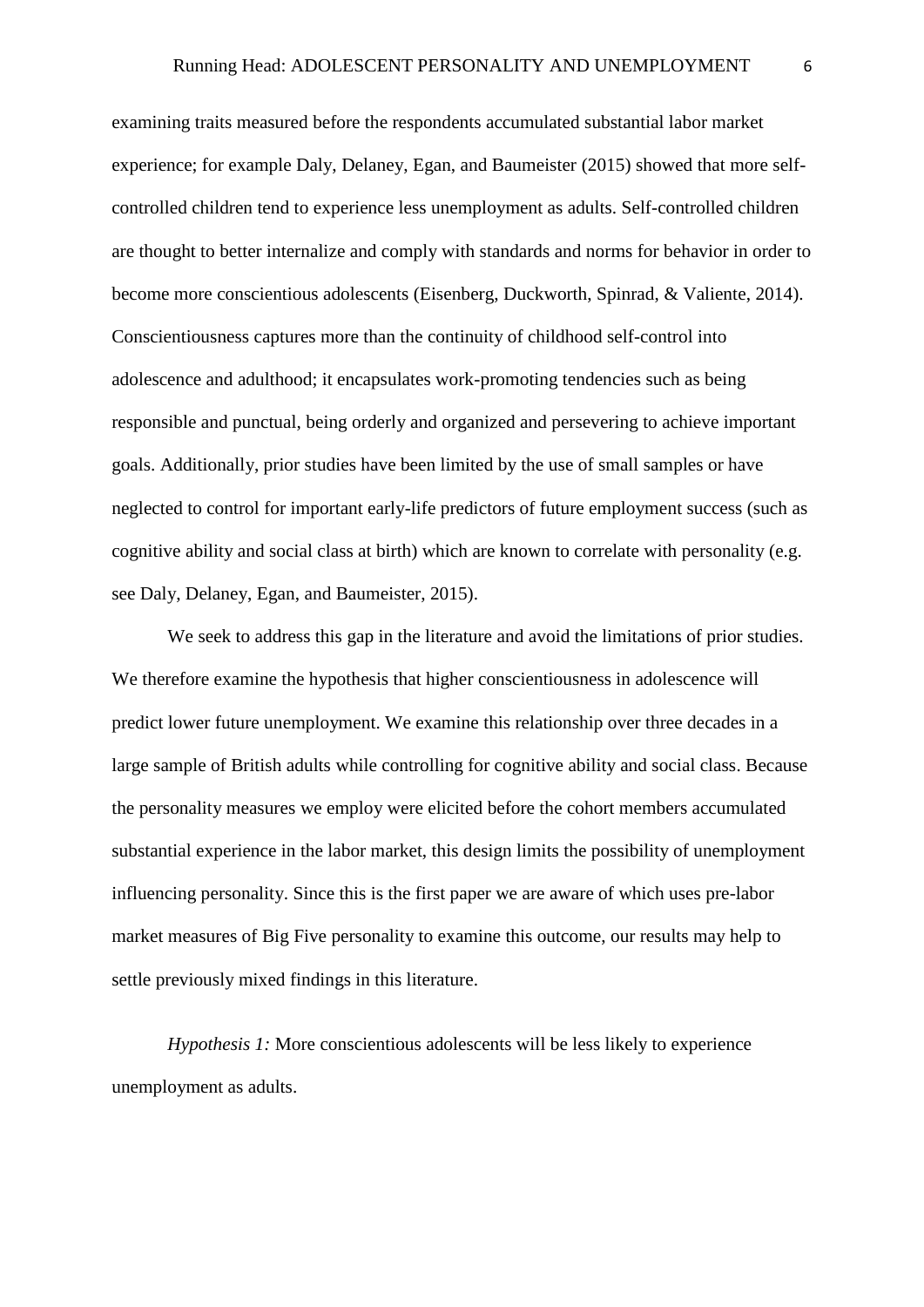Theoretical research by Cunha and Heckman (2007) on lifecourse skill development, emphasizing the compounding benefits over time of high levels of early noncognitive skills (a term which includes personality traits), suggests that higher conscientiousness in early-life could lead to better labor market outcomes through education. Highly conscientious young people perform better academically and gain more advanced educational qualifications (Almlund et al., 2011). Meta-analytic evidence indicates that the consistent positive association between conscientiousness and academic performance  $(d = .46)$  may even be comparable in magnitude to that of cognitive ability (*d* = .52) (Poropat, 2009). More years of education are in turn linked with better labor market prospects in the form of higher earnings and employment rates (Card, 1999; Lundborg, Nilsson, & Rooth, 2014). Unemployment rates also differ markedly as a function of educational attainment: unemployment rates among the OECD countries in 2012 were 5.4% for those with a tertiary education, 8.3% for those with an upper secondary education and 13.5% for those without an upper secondary education (figures taken from Table A5.2a in OECD, 2014).

The close link between conscientiousness and educational attainment partially reflects the tendency of conscientious students to be highly academically motivated (De Feyter, Caers, Vigna, & Berings, 2012; Steel, 2007). They value education, enjoy learning, and are interested in mastering new and challenging tasks (Gottfried, 1990; Komarraju, Karau, & Schmeck, 2009). The benefits of a preference for active learning could extend beyond the school and college years into the workplace where employees need to engage with professional development training, master course materials, and accumulate career relevant knowledge to improve their work competencies and enhance their career success (Bakker, Demerouti, & ten Brummelhuis, 2012).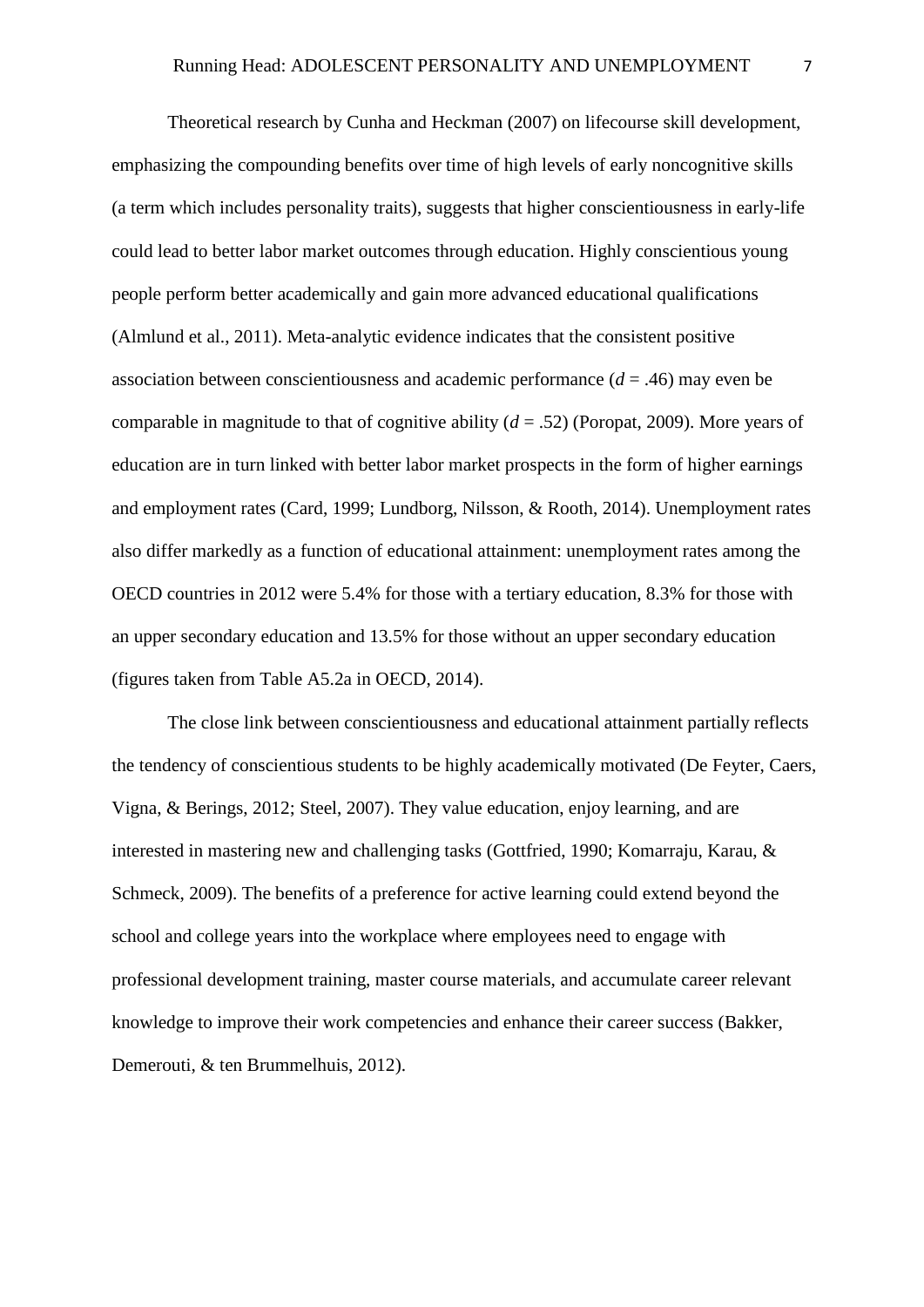Given the established link between conscientiousness and greater academic motivation and educational attainment, we therefore examine whether these serve as intervening variables explaining the conscientiousness-unemployment link.

*Hypothesis 2:* The relationship between conscientiousness and unemployment will be partially mediated by differences in academic motivation and educational attainment.

### **Data and Method**

# **Participants and Procedure**

**.** 

We examined data from the British Cohort Study  $(BCS)^1$  to test the relationship between adolescent personality and adult unemployment (all data-sets used are described in the Supplementary Materials, Section 1). The BCS, a nationally-representative study of 17,000 children born in Britain in a single week in 1970, contains self-reported personality measures at age 16-17 and month-by-month employment data spanning January 1986 to April 2009. Although the age 16-17 sweep recorded data from 11,622 cohort members, many did not report personality data due to teacher strikes preventing them from receiving questionnaires in school. The survey design was altered so that questionnaires were sent directly to cohort members' homes, but this process had relatively high rates of non-response: only 4,947 cohort members reported complete data for all four personality measures used in our analysis. Those reporting personality data differed on important observable background characteristics from the rest of the sample: They were more likely to be female (57% female for those with personality data vs. 43% for those without), have a father from the two highest socioeconomic classes (21% vs. 14%) and have higher scores on an intelligence test at age 10

<sup>1</sup> For an overview of the British Cohort Study see [http://www.cls.ioe.ac.uk/page.aspx?&sitesectionid=795&sitesectiontitle=Welcome+to+the+1](http://www.cls.ioe.ac.uk/page.aspx?&sitesectionid=795&sitesectiontitle=Welcome+to+the+1970+British+Cohort+Study) [970+British+Cohort+Study.](http://www.cls.ioe.ac.uk/page.aspx?&sitesectionid=795&sitesectiontitle=Welcome+to+the+1970+British+Cohort+Study) For a list of publications using this data see [http://www.cls.ioe.ac.uk/Bibliography.aspx?sitesectionid=647&sitesectiontitle=Bibliography](http://www.cls.ioe.ac.uk/Bibliography.aspx?sitesectionid=647&sitesectiontitle=Bibliography&d=1&yf=&yt=&a=&s=BCS70&o=&j)  $&d=1&vf=\&v = \&a = \&s = BCS70&o = \&i =$ .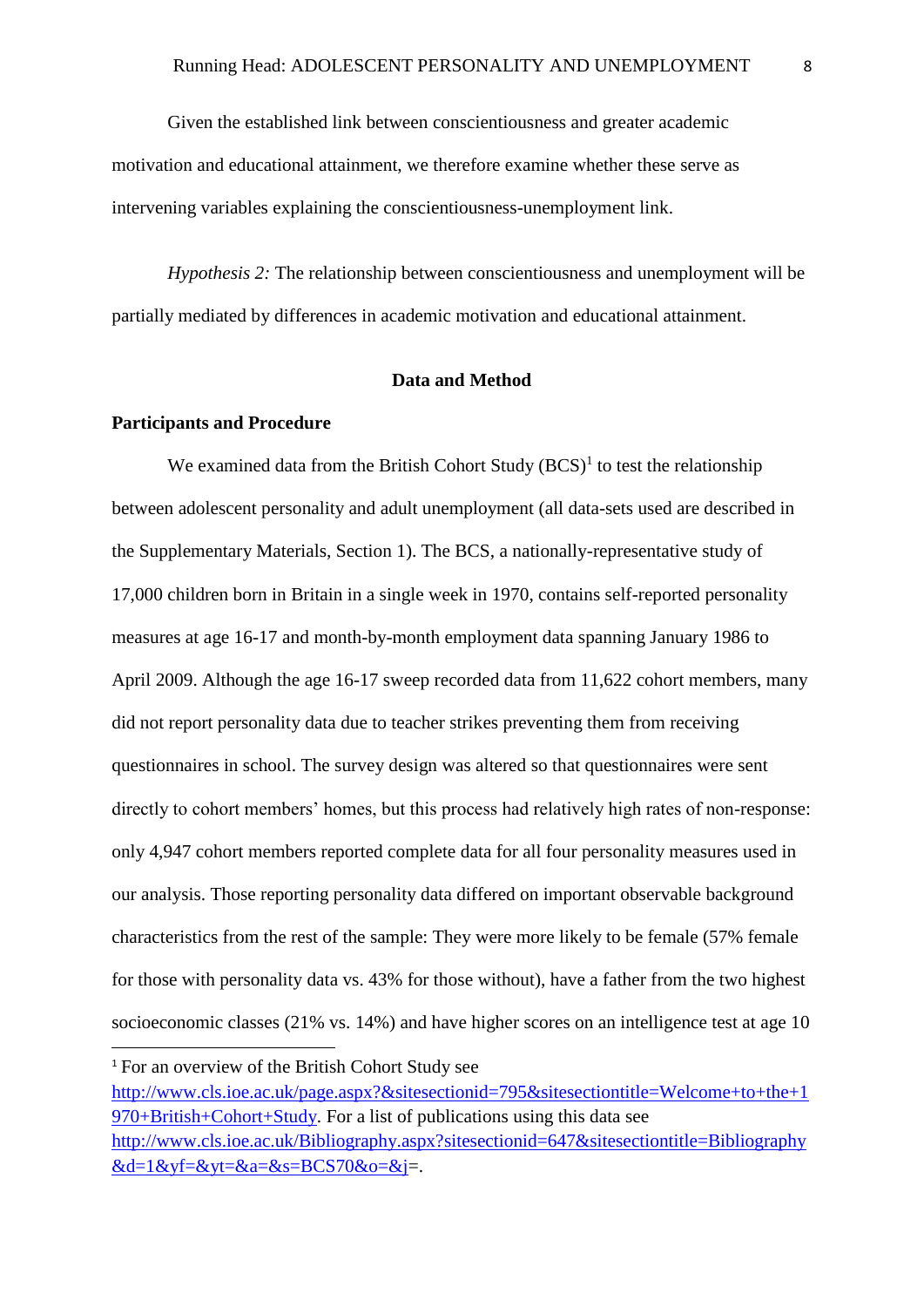(79.8 vs. 73.9,  $t(10,907) = -20.6$ ,  $p < .0001$ ). After retaining data for those with complete data for all four personality items, imputing values for intelligence, and matching with adult unemployment data, we used a sample size of 4,206 (835,454 observations) for our main regressions. To account for the over-representation of females and higher SES groups in our sample, we applied weights to all of our regression analyses so that these variables tracked the nationally-representative distribution present in the first wave of the BCS. Our results do not substantially differ in the weighted versus unweighted analyses (latter available upon request).

## **Measures**

**Adolescent Personality.** Four personality measures were derived from 12 individual items, elicited via self-report when the cohort members were aged 16-17 as part of a set of questionnaires concerning attitudes. In order to select the questions which best captured elements of personality as indexed by the Big Five, we followed the factor analysis Lenton (2014) conducted using the BCS, whereby three questions for each personality trait were used. We created variables for four of the Big Five personality traits using Lenton's recommended items. Although we were unable to find suitable items to construct Openness, we did control for intelligence which typically correlates positively with openness (Zeidner & Matthews, 2000). From the 'Knowing Myself' questionnaire, we used 10 statements which appeared to capture elements of Conscientiousness ("I am punctual / reliable / responsible"), Extraversion ("I am quiet / shy / popular"), Agreeableness ("I am friendly / helpful / obedient") and Neuroticism ("I am nervous"). These statements were rated on a scale of (1) "Does not apply", (2) "Applies somewhat", (3) "Applies very much". We used two statements from the 'How I Feel' questionnaire for the Neuroticism measure ("Felt constantly under strain", "Been losing confidence in myself"). These two questions were rated on a scale of (1) "Not at all", (2) "No more than usual", (3) "Rather more than usual", (4) "Much more than usual".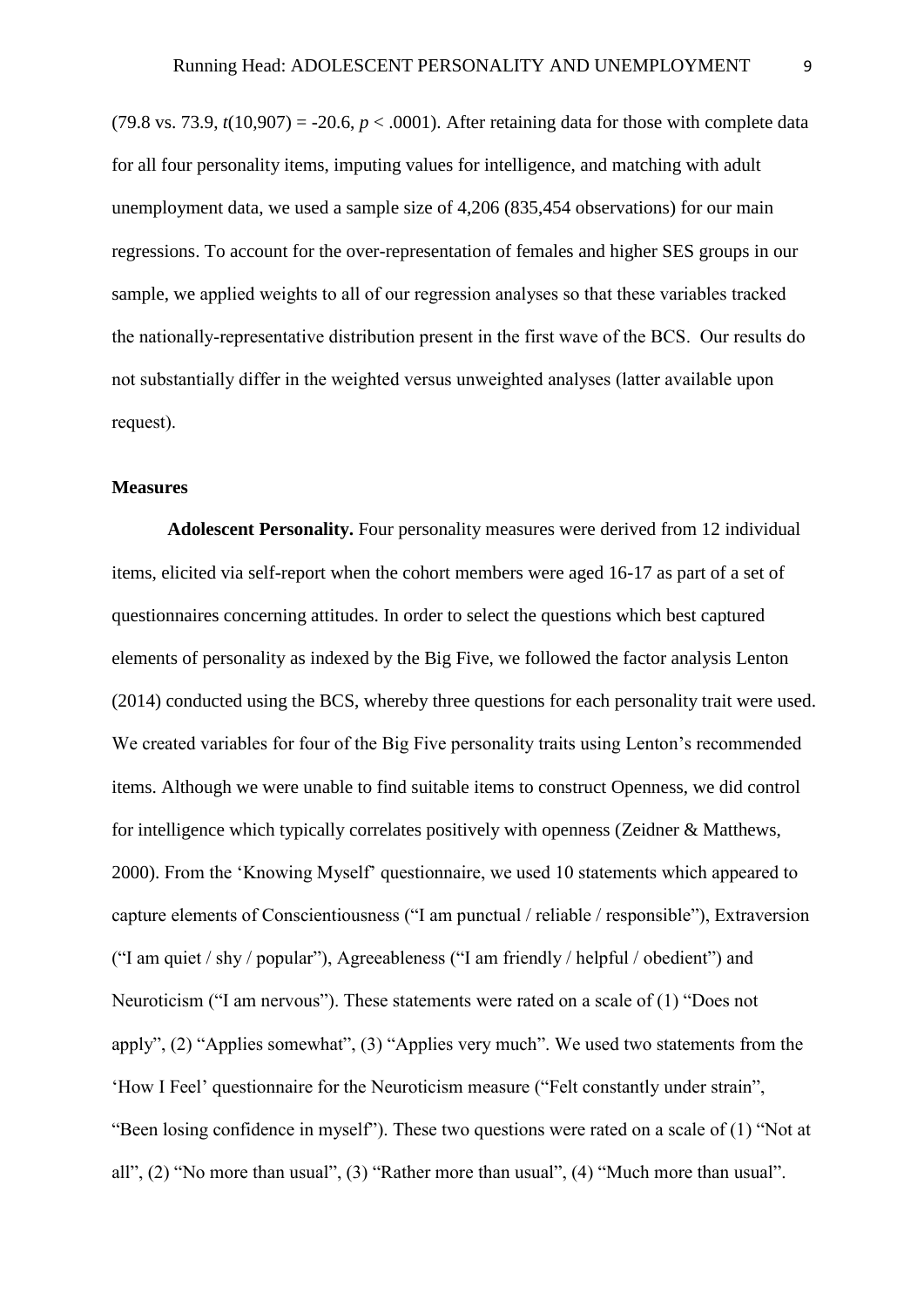We recoded these latter two variables to combine categories (3) and (4) to maintain consistency with the previous questions, such that all responses ranged in value from 1 to 3. After reverse scoring the appropriate items, we summed 3 questions per trait to create variables for Conscientiousness, Extraversion, Agreeableness and Neuroticism. We then standardized these four personality variables to have a mean of 0 and standard deviation of 1.

In order to determine the validity of the BCS personality measures, we examined the extent to which they correlated with a standard contemporary personality scale. Specifically, we collected a sample of 389 Americans ranging in age from 18 to 75 ( $M = 31.7$ ,  $SD = 11.5$ ) via the website Amazon Mechanical Turk and asked them to rate their personality using the 12 items from the present study and the 50-item version of the International Personality Item Pool (IPIP) (Goldberg, 1992). We used AMOS 19 to examine factor covariances for each personality trait as gauged using the BCS measures and the IPIP. The four personality domains from the present study all exhibited high correlations with their counterparts in the IPIP  $(r = .78$  on average), indicating a good degree of convergent validity. The correlations for the Conscientiousness ( $r = .67$ ), Extraversion ( $r = .93$ ), Agreeableness ( $r = .70$ ) and Neuroticism measures ( $r = .83$ ) were significant at  $p < .01$ . The size of the convergence is in keeping with personality validation studies (Muck, Hell & Gosling, 2007; Rammstedt & John, 2007) which found similar levels of correspondence between short personality scales and a Big Five Inventory, as well as a similar pattern of higher convergent validity for short measures of Extraversion (average  $r = .72$  across those two validation studies) and lower convergent validity for short measures of Agreeableness ( $r = .55$ ).

**Unemployment.** We created binary variables  $(0 = "Employee", 1 = "Unemployed")$ tracking whether the cohort member was unemployed on a month-by-month basis from January 1986 to April 2009. This variable followed the conventional coding by excluding people outside the labor force, such as students or homemakers. The average cohort member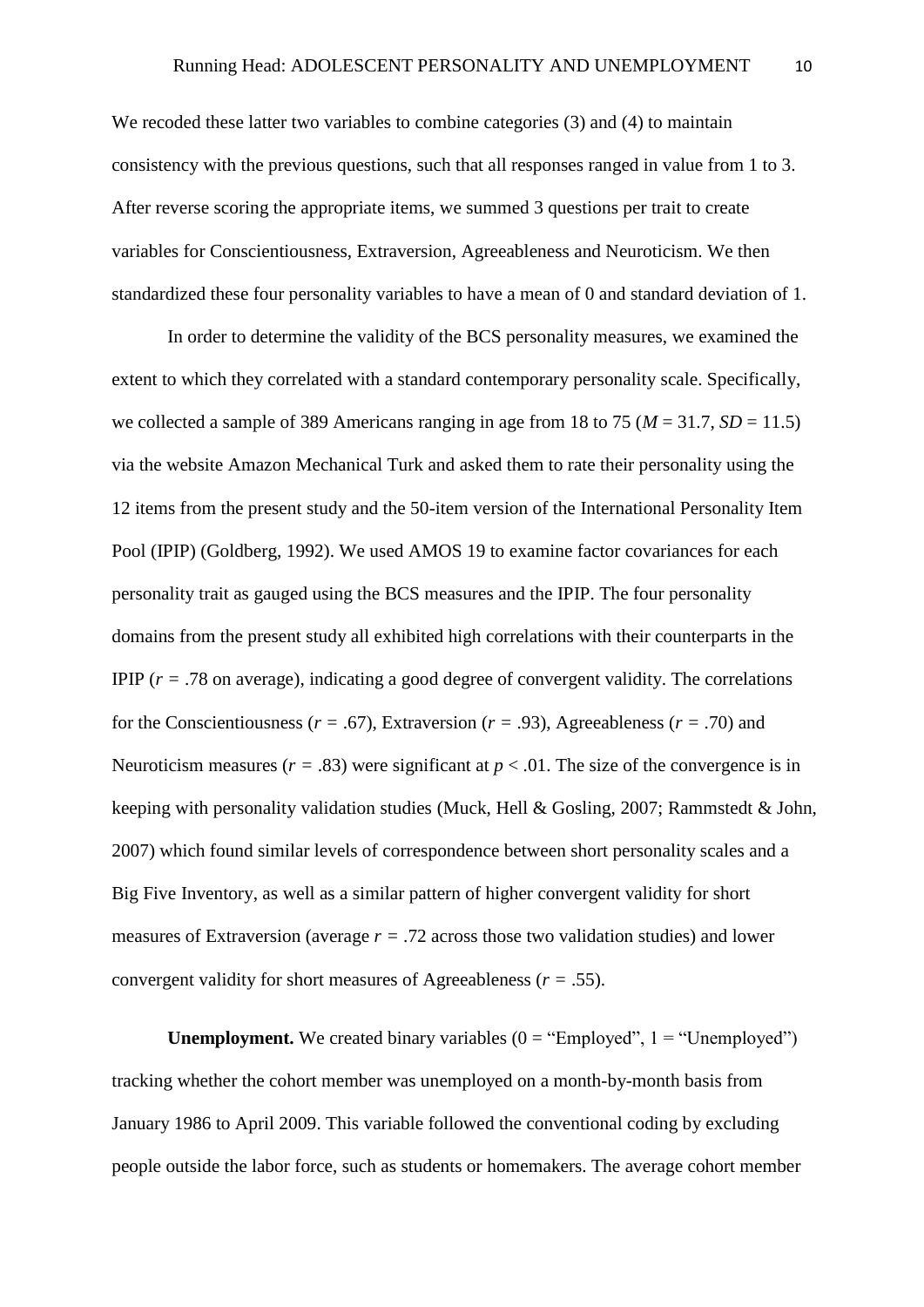reported 198 months of data (*SD* = 58.4) and the average (unweighted) unemployment rate was 2.2% among the 4,206 cohort members in our sample (18,264 out of 835,454 observations). Unemployment statistics from the Labor Force Survey over 1992 to 2008 among people of a similar age to our sample members are around 7% in the population compared to around 2-3% in our sample ("A05 NSA," 2016). The low rate of unemployment in our sample reflects the fact that those who provided personality data were more likely to be female and be from a higher SES background, both groups less likely to experience unemployment

**Childhood Factors.** We included childhood intelligence, gender and initial socioeconomic status as control variables as these are all established predictors of adult socioeconomic outcomes. Intelligence was measured at age 10 using the British Ability Scales which was made up of two verbal (word definitions, word similarities) and two nonverbal (digit-span, matrices) subscales (Elliot et al., 1978). Intelligence scores were standardized to have a mean of 0 and standard deviation of 1 to allow direct comparison with the standardized personality variables. We included the child's gender and a measure of socioeconomic status (SES) derived from the father's occupation in 1970. The five main categories for this measure were:  $I = "Professional occupations"; II = "Management or$ technical occupations";  $III =$  "Skilled occupations";  $IV =$  "Semi-skilled occupations";  $V =$ "Unskilled occupations"). In order to maximize sample size we also included two additional categories "Other status" and "Missing data"; these categories represented 191 out of 3,280 observations for this variable. Because self-control and conscientiousness are conceptually related, and because childhood self-control has been shown to be an important future predictor of unemployment (Daly, Delaney, Egan, & Baumeister 2015), we also conducted a robustness check by rerunning our main analyses while controlling for a 9-item self-control measure elicited when the cohort members were aged 10 (see Supplementary Materials,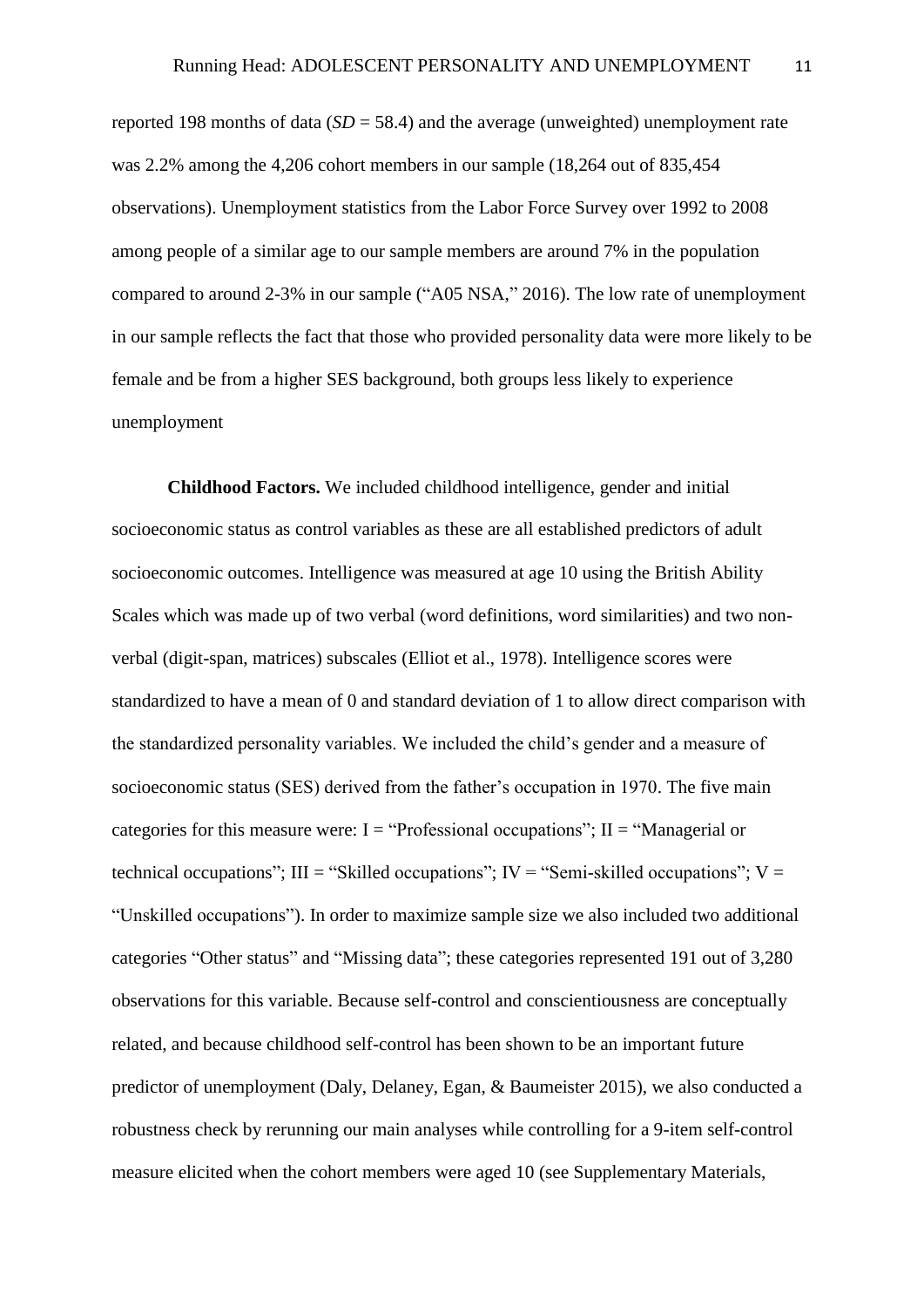Section 2). This scale, described in detail in Daly, Delaney, Egan, and Baumeister (2015), was based on teacher-scored items which gauged attentional control (e.g. "cannot concentrate on a particular task") and perseverance (e.g. "shows perseverance"). If the inclusion of the self-control variable in our robustness check did not markedly diminish the relationship between adolescent conscientiousness and later unemployment, then we would consider the latter relationship not to be strongly affected by confounding.

**Pathways between Conscientiousness and Unemployment.** We included two educational variables which we considered plausible pathways between adolescent conscientiousness and future unemployment. Academic motivation was measured at age 16 by having students rate their level of agreement with eight statements (e.g. "school is largely a waste of time", "never take work seriously") on a 3-point Likert scale. While we would prefer a measure of academic motivation measured at a separate time-point to conscientiousness, the collinearity between these two variables ( $r = .26$ ,  $p < .01$ ) is not sufficiently large as to markedly attenuate the unique variance available to explain our outcome, unemployment. Higher scores on this scale have been found to predict better adult occupational status and educational attainment after controlling for intelligence and initial socioeconomic status in the British Cohort Study and National Child Development Study (Ritchie & Bates, 2013; Schoon, 2008). In our data this scale demonstrated good internal consistency (Cronbach's alpha = .76 for a sample of 2,997 reporting data on this measure). After coding individual item scores so that a higher score always meant more academic motivation, we summed scores for the eight items and standardized the resulting variable to have a mean of 0 and standard deviation of 1. We also included a measure of educational attainment assessed at ages 26 and 30. Although this variable was elicited several years after the cohort members entered the labor market, we consider it reasonable to treat it as an intermediate step between conscientiousness and unemployment because very few cohort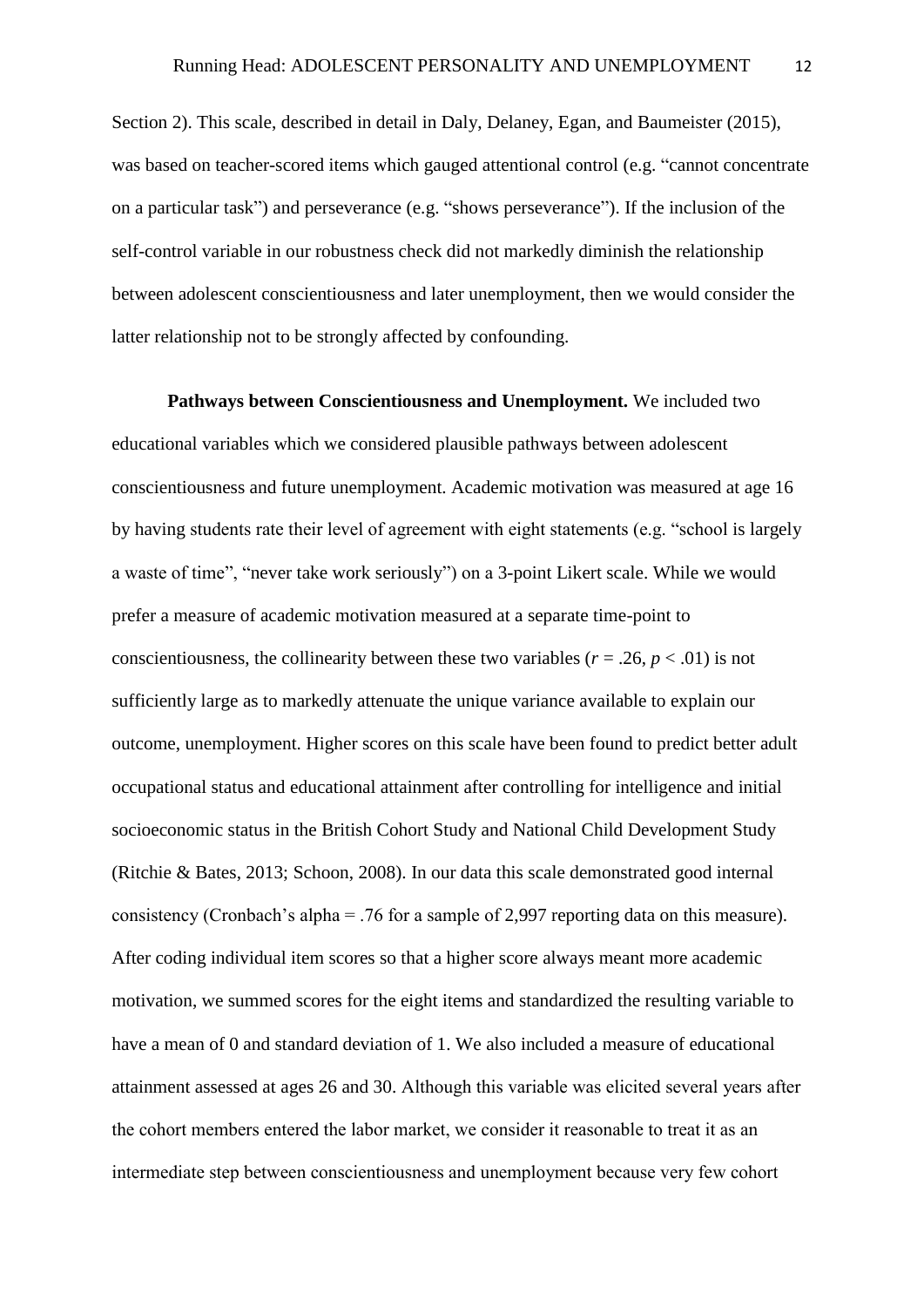members experienced unemployment prior to leaving education: almost 97% completed their full-time education by age 23, and by that same age 89% had experienced 3 months or less of unemployment (figures refer to a sample size of 3,788 individuals reporting both unemployment histories and information on when they completed full-time education). Omitting from the sample the cohort members who experienced more than 3 months of unemployment before completing their education by age 23 does not substantially change our mediation results. The education variable was indexed using National Vocational Qualifications (NVQ). There were six categories ranging from  $0 = No$  qualification to  $5 =$ NVQ 5 indicating higher degrees. We first used data from the age 30 measure; if this was unavailable we used the age 26 measure.

**Missing Data.** Of the cohort members reporting data on the four personality measures, gender, the SES variable and the outcome variable (*N* = 4,206), only 3,204 reported intelligence data. Analysis of the pattern of missing data found that this variable was not missing completely at random (MCAR), indicating that intelligence values could be estimated using observed values for the other variables. We therefore applied Rubin's multiple imputation method (Rubin, 1987) to impute missing intelligence values using multiple imputation chained equations (MICE), a technique which carries out a series of sequential regressions for each of the multiple imputations (White, Royston, & White, 2011). We used predictive mean matching to limit the imputed intelligence values to within the possible score range and created five imputed values. These imputed values were then pooled to produce the final estimates. Using this method instead of listwise deletion did not substantially alter the regression results, nor did supplemental analyses using both imputed intelligence and imputed personality values (see Supplementary Materials, Section 3).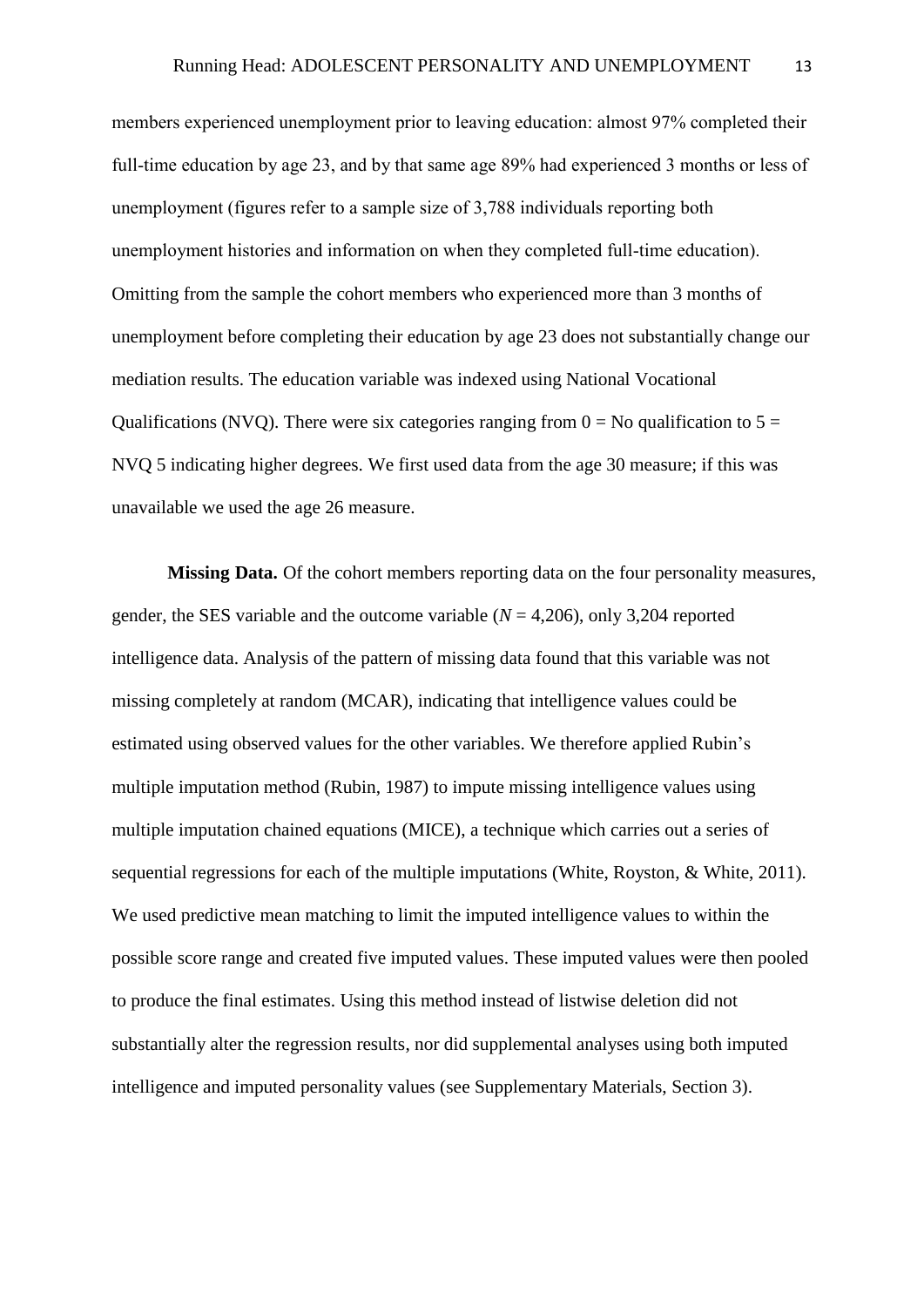#### **Statistical Methods**

We specified a longitudinal Probit model to estimate the association between adolescent personality and the average probability of being unemployed from age 16 to 38 (*Model 1)* and calculated marginal effects to estimate percentage point changes in the probability of unemployment for unit changes in the independent variables (Long & Freese, 2014). We also included a time variable (ranging from the year 1986 to 2009) to account for the decreasing unemployment rate as the cohort members entered middle age (a trend evident in Figure 1), and clustered observations by ID to account for repeated observations on the same individual. The formal specification of this model was:

*Model 1:* Unemployment from age 16 to  $38_{it} = \beta_0 + \beta_1$  adolescent personality<sub>i</sub> +  $\sum \beta_2$  childhood  $factors_i + \beta_3 year_t + \varepsilon_{it}$ 

Our examination of explanatory pathways added our intermediary variables to this model (*Model 2*). Because our examination of the mediating role of education in isolation (omitting academic motivation) found no indirect pathway from conscientiousness to unemployment, it was not possible to conduct sequential path analysis. For this reason we used parallel path analysis. Our mediation analysis was implemented using the *khb* procedure in Stata (Kohler, Bernt Karlson, & Holm, 2011), which adjusts for the rescaling issues which occur when attempting cross-model comparisons of non-linear models and can provide an unbiased decomposition of the total effect of conscientiousness on unemployment into direct and indirect (mediation) effects. The khb method calculates the mediation effect by comparing the results from a full model, which includes the mediating variables, to the results from a reduced model, which includes the residuals of the mediating variables (calculated separately by regressing the mediating variables on the model covariates). This method standardizes the scale between the two equations. The difference between the main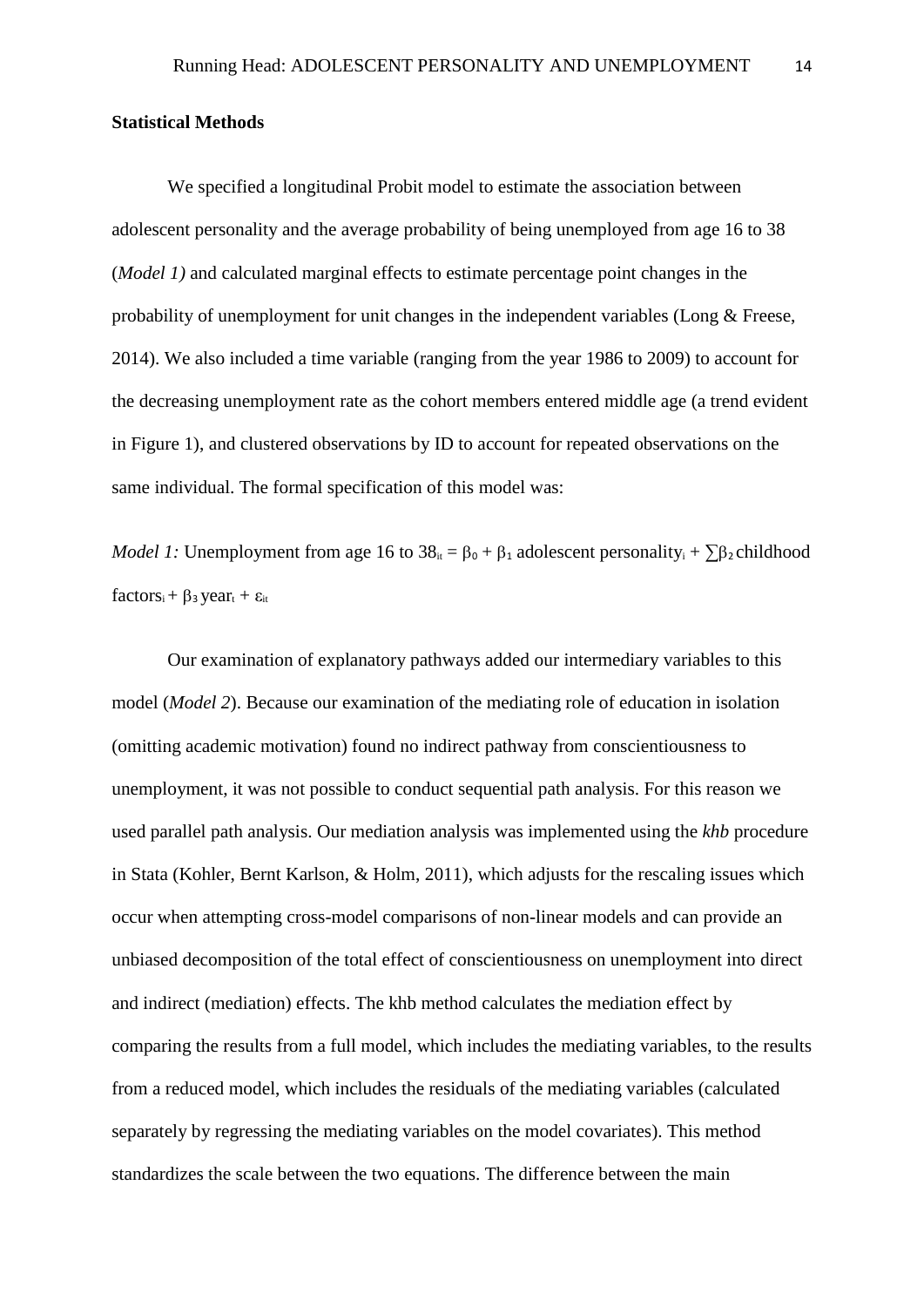coefficients in the two analyses can then be interpreted as the mediation effect. The khb procedure assumes a normal distribution of the indirect effect, an assumption shown to be valid in large samples such as the one we use in this study (MacKinnon, Lockwood, Hoffman, West, & Sheets, 2002). Including academic motivation and educational attainment in the regression model, and omitting imputed intelligence values which are not supported in the *khb* procedure, reduced the number of cohort members in the mediation analysis from 4,206 to 2,933. The formal specification of this model was:

*Model 2:* Unemployment from age 16 to  $38_{it} = \beta_0 + \beta_1$  adolescent personality<sub>i</sub> +  $\sum \beta_2$  childhood factors<sub>i</sub> +  $\beta_3$  year<sub>t</sub> +  $\beta_4$  academic motivation<sub>i</sub> +  $\beta_5$  education<sub>i</sub> +  $\varepsilon_{it}$ 

Lastly, we conducted analyses testing three alternative unemployment outcomes used in Viinikainen and Kokko (2012). These were the total duration of unemployment in months, the number of spells of unemployment, and length of unemployment spells among those who experienced at least one spell (see Supplementary Materials, Section 4).

# **Results**

# **Descriptives**

Table 1 contains descriptive statistics and correlations among key variables respectively. The average unweighted unemployment rate across all time periods was 2.2%, ranging from a high of 7.7% at age 16 to a low of 0.9% at age 35. The average total number of months of unemployment was  $4.3$  ( $SD = 16.9$ ) and the median was 0. Although the sample differed on observable covariates from the cohort members who did not report personality data, there was not substantial attrition over time on the basis of childhood intelligence, personality, gender or SES, diminishing the risk that certain cohort members (e.g. the less conscientious) may have been less likely to engage with the survey over time.

Conscientiousness correlated positively with academic motivation ( $r = .26$ ,  $p < .01$ ) and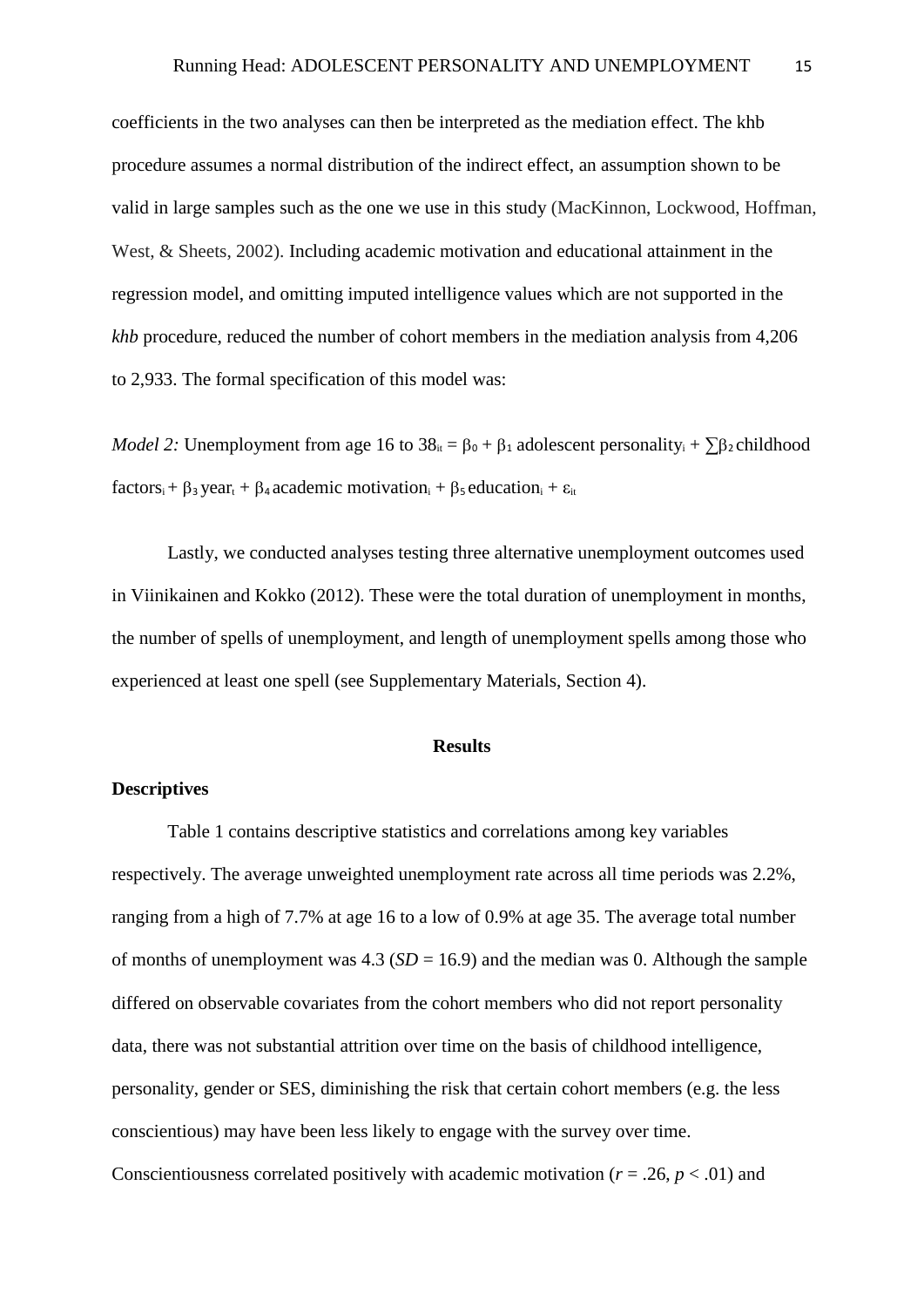educational attainment ( $r = .08$ ,  $p < .01$ ) and negatively with months of unemployment ( $r = .07, p < .01$ ). More months of unemployment also correlated with worse academic motivation  $(r = -0.08, p < .01)$  and lower educational attainment  $(r = -0.11, p < .01)$ , supporting our rationale for including these variables as potential pathways between conscientiousness and unemployment.

Unemployment rates varied considerably by level of conscientiousness (see Figure 1). From age 16 to 38, the average unweighted unemployment rate for the highly conscientiousness (those scoring 1 *SD* and above the mean conscientious score) was 1.5%, compared to 3% for those with low conscientiousness scores (those scoring 1 *SD* and below the mean conscientiousness score) and the less conscientious reported an average of 5.8 months of unemployment ( $SD = 19.7$ ) compared to 3.0 months ( $SD = 13.1$ ) for the highly conscientious.

[Insert Table 1 and Figure 1 here]

# **Regressions**

Table 2 describes our regression results. After controlling for intelligence, gender and SES, and computing marginal effects, a 1 *SD* increase in conscientiousness was associated with a 0.8 percentage point (95% confidence intervals  $(CI) = [-0.5, -1.2]$ ) lower average probability of unemployment from age 16 to 38. In percentage terms this was equivalent to a 34% reduced likelihood of unemployment. Stated differently, the less conscientious (-1 *SD*) had a predicted unemployment rate twice as high as the highly conscientious (+1 *SD*): 3.4%  $(95\% \text{ CI} = [2.7\%, 4.0\%]) \text{ vs. } 1.7\% \ (95\% \text{ CI} = [1.4\%, 2.0\%])$ . The effect of higher conscientiousness was similar to the effect of a 1 *SD* increase in intelligence (-0.6 percentage points;  $95\%$  CI = [-0.1, -1.1]), and larger than the effects of extraversion, agreeableness or neuroticism, none of which were significantly associated with unemployment.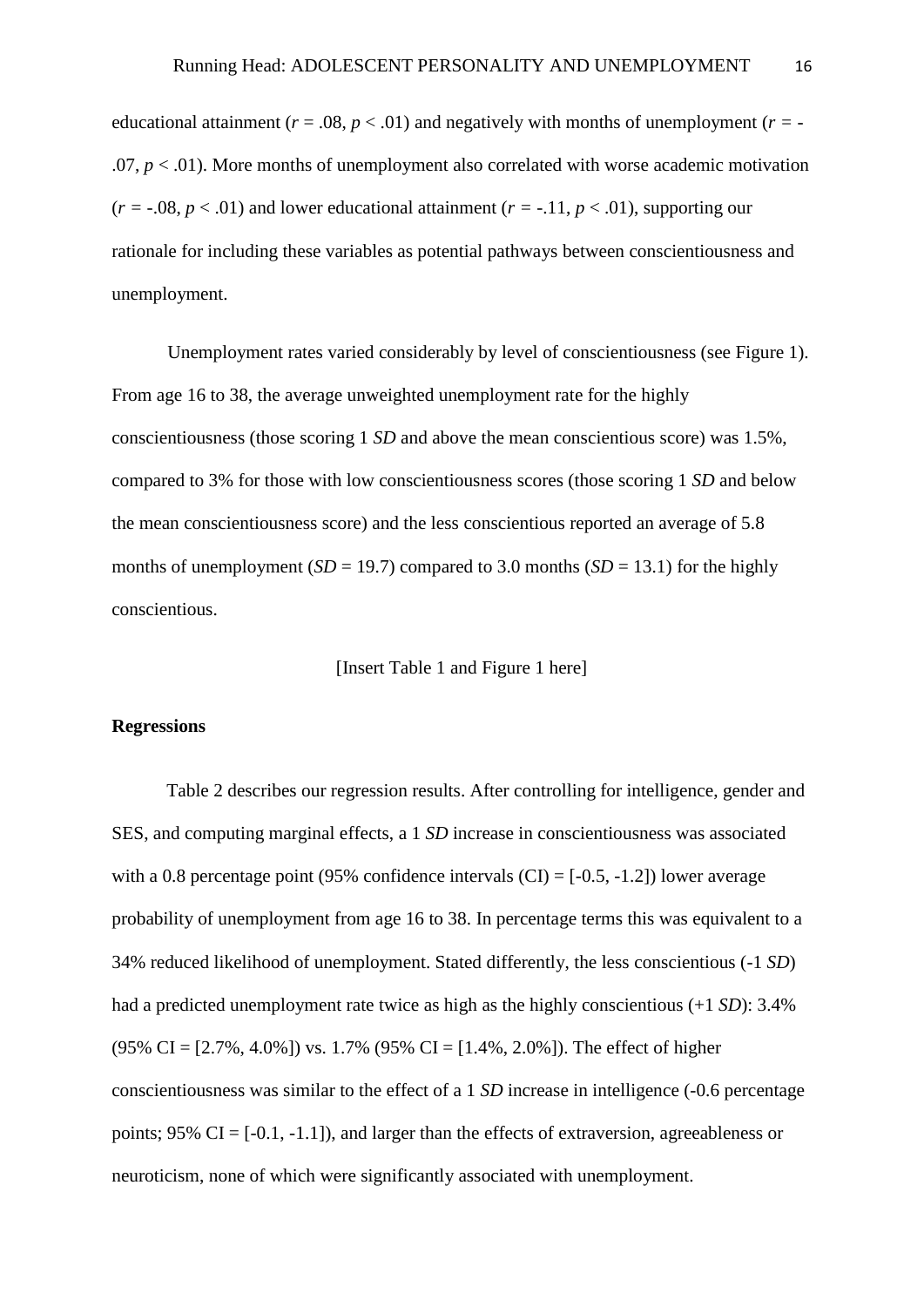Additional regressions, not presented here, did not find substantive gender differences in the association between any personality trait and unemployment. Because self-control is considered to be a lower-order facet of conscientiousness (Roberts, Chernyshenko, Stark, & Goldberg, 2005) and is an established predictor of unemployment (Daly, Delaney, Egan, & Baumeister, 2015), we tested whether conscientiousness was associated with unemployment independently of the effects of self-control. That robustness test found that controlling for childhood self-control reduced the conscientiousness coefficient slightly without altering its significance level (see Table S1). Conscientiousness predicted unemployment in analyses when using both imputed intelligence and personality scores (see Table S2), and when using alternative specifications of the outcome variable (Tables S3-5). In the latter, higher conscientiousness predicted fewer total months of unemployment ( $b = -0.27$ ,  $SE = 0.06$ , *p*  $< .001$ ) and fewer spells of unemployment ( $b = -0.19$ ,  $SE = 0.04$ ,  $p < .001$ ) but not significantly shorter unemployment spell durations ( $b = 0.81$ ,  $SE = 0.38$ ,  $p = 0.06$ ).

# [Insert Table 2 here]

Higher conscientiousness was predictive of higher academic motivation ( $b = 0.53$ , *SE*)  $= 0.06$ ,  $p < .001$ ) and greater educational attainment ( $b = 0.10$ ,  $SE = 0.03$ ,  $p < .001$ ) in OLS regressions (see Table 3), providing initial support for our prediction that these variables might partly explain the long-run association between conscientiousness and unemployment. Adjusting for the two mediation variables decreased the effect of higher conscientiousness on unemployment by 0.2 percentage points (see Model 2 in Table 2): of the two mediators, higher academic motivation predicted a 0.4 point lower probability of unemployment (*p*  < .05), whereas more educational attainment had no statistically significant impact on unemployment.

[Insert Table 3 here]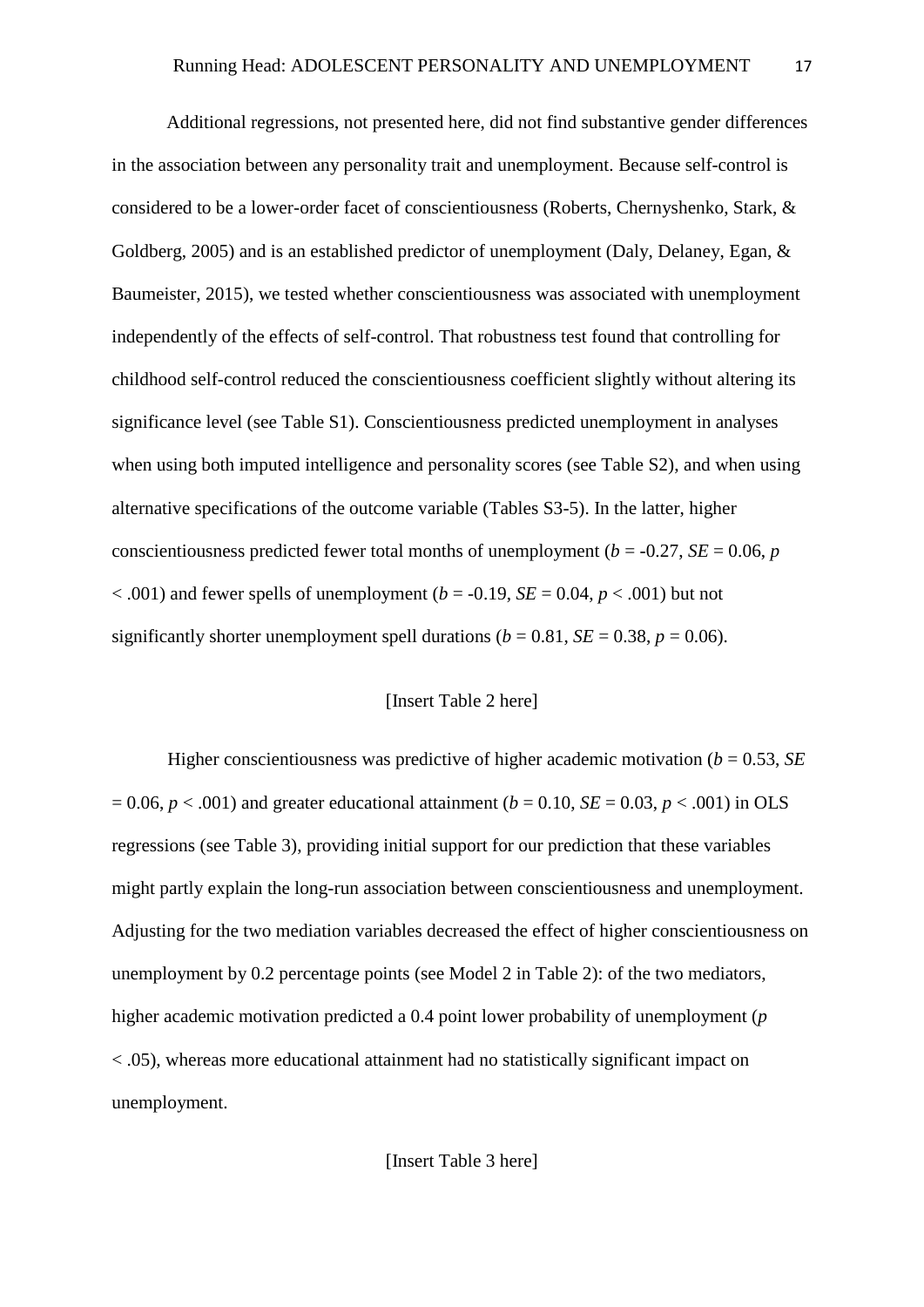Formal mediation analysis, produced using the *khb* procedure (see Table 4), found similar results; the association between conscientiousness and unemployment (total effect: *b*  $= -0.15$ , *SE* = 0.04, *p* < .001) was partially mediated by differences in academic motivation and educational attainment but their combined effect was not statistically significant (indirect effect:  $b = -0.01$ ,  $SE = 0.01$ ,  $p = .06$ ). Separating their effects revealed a significant mediation effect for academic motivation ( $b = -0.01$ ,  $SE = 0.00$ ,  $p < .05$ ) and a non-significant mediation effect for educational attainment ( $b = -0.00$ ,  $SE = 0.00$ ,  $p = .73$ ), but differences in academic motivation still only explained 8.9% of the association between conscientiousness and unemployment. In other words, the vast majority of the association between conscientiousness and unemployment was not explained by our mediating variables.

[Insert Table 4 here]

# **Discussion**

Our results showed that conscientiousness at age 16-17 predicted unemployment across two decades. The long reach of conscientiousness could not be attributed to either childhood socioeconomic status, intelligence, or other personality traits. The effect of conscientiousness was comparable to intelligence, traditionally the strongest predictor of occupational outcomes (e.g. Roberts, Kuncel, Shiner, Caspi, & Goldberg, 2007). Previous research examining how Big Five personality predicts unemployment has used personality measures elicited after the study participants had entered the labor market. Since unemployment can itself influence personality (Boyce, Wood, Daly, & Sedikides, 2015), this may partly explain the hitherto mixed results in this literature. A key benefit of the data used in the study is that personality was measured before the cohort members had accumulated much labor market experience, clarifying the direction of influence as flowing from personality to unemployment.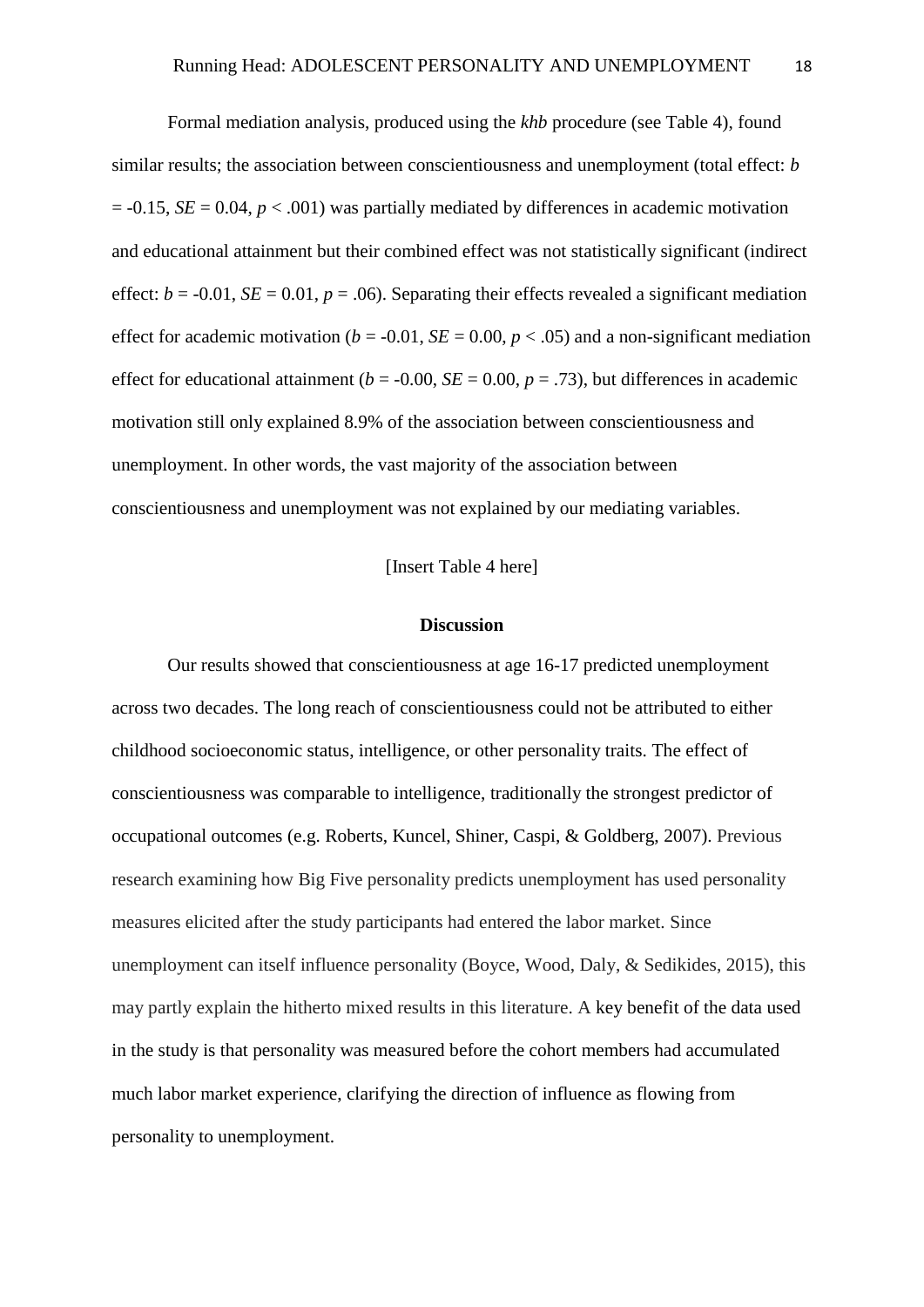Our findings suggest that conscientiousness contributes to sustained employment and that its influence is meaningful and not conditional on life-stage. Our results also contribute to the growing research in organizational psychology looking at the determinants of employability (Hogan et al., 2013) by providing empirical evidence that conscientiousness is valued by employers. Whilst reliable, responsible adolescents went on to experience little unemployment in adulthood, we found no effects for neuroticism, agreeableness or extraversion. Given that neuroticism and distress have been shown to predict unemployment (Egan, Daly, & Delaney, 2016; Fletcher, 2013; Uysal & Pohlmeier, 2011), particularly during periods of economic turbulence (Egan, Daly, & Delaney, 2015; Egan, Daly, & Delaney, 2016), it is possible that the absence of a link in this study may be because the labor market experience of this cohort mostly coincided with a period of relatively low unemployment in Britain throughout the 1990s and early 2000s.

Early identification of the personality traits that influence who becomes unemployed may better guide the targets of interventions, such as school and work programs designed to foster the development of particular psychological characteristics (Heckman & Kautz, 2013). For instance, school programs which promote attentional control, patience and forwardlooking behavior (Diamond & Lee, 2011) may be effective ways of producing lasting changes in conscientiousness (Eisenberg et al., 2014). This may in turn reduce later unemployment levels, although there is not yet strong evidence that such programs improve long-run labor market outcomes. Given the large economic and welfare costs of unemployment, the potential returns to such interventions may be high.

In addition to inducing dispositional changes, interventions could target the intermediary processes which connect conscientiousness and later labor market success. We found that conscientious adolescents were more academically motivated than their peers, and went on to experience less unemployment. Those who are motivated to devote time and effort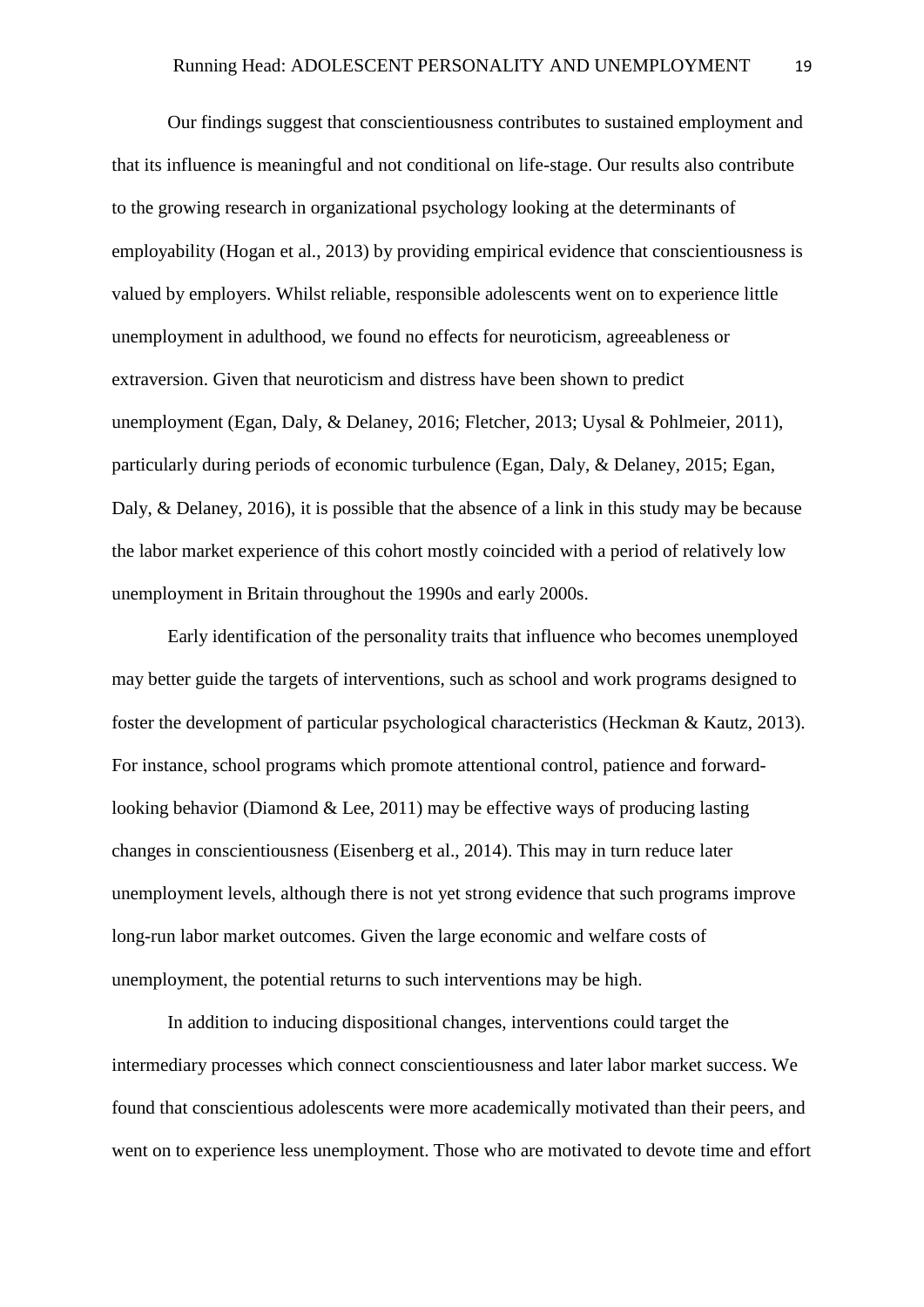to their schoolwork will likely carry this work ethic into their adult occupations, become valued employees and find more employment opportunities. Given that educational attainment had little additional explanatory power for predicting unemployment after adjusting for academic motivation, this suggests that investing in motivational interventions in early life may yield positive returns. However, despite the explanatory power of the pathways we examined, over 90% of the association between conscientiousness and unemployment remained unexplained, suggesting a potential role for mediating factors outside the domain of education.

Industrial-organizational research points to additional pathways through which conscientiousness may confer resilience to unemployment. Conscientiousness forms an established dispositional basis for organizational citizenship behaviors, performance motivation and workplace performance (e.g. Judge & Ilies, 2002; Chiaburu, Oh, Berry, Li, & Gardner, 2011). The strong inclination of the conscientious to set goals, work hard, and go beyond their role requirements may explain, at least in part, why they tend to experience lower unemployment. Conversely, periods of unemployment experienced by the less conscientious could have long-lasting effects on their subsequent career prospects (Arulampalam, 2001), a negative cycle that could be compounded by the difficulties in the job-search process experienced by this group (Kanfer et al., 2001). However, the results of our supplemental analyses (Tables S3-5), which found that less conscientiousness individuals were more likely to experience a greater number of unemployment spells, but that these spells were not significantly longer than those experienced by the highly conscientious, suggests that low conscientiousness may be a greater concern for retaining a job rather than finding one.

We note three limitations. First, although we applied weights to our analyses to enable generalizability of our findings to the broader British population, the weighted unemployment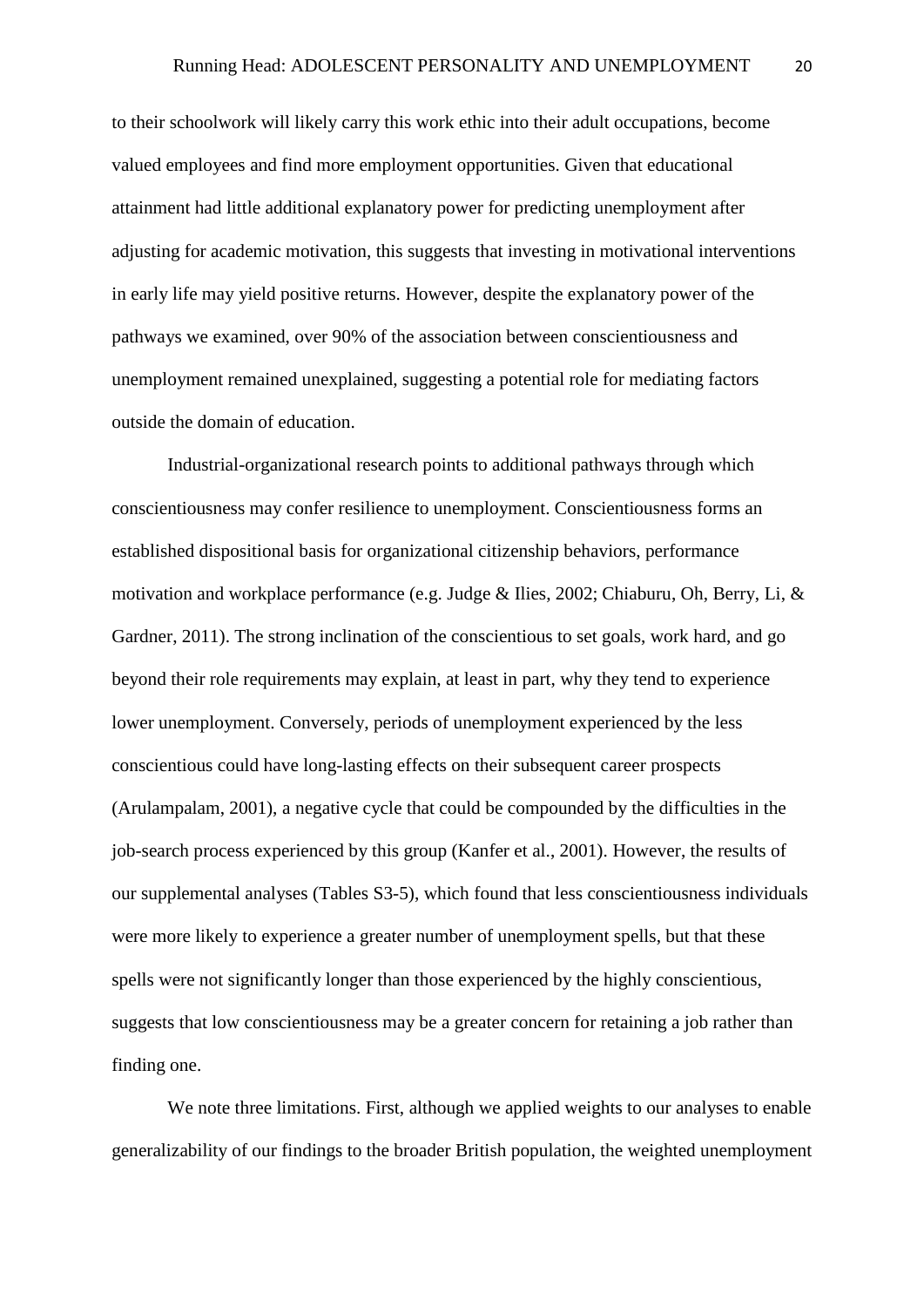rate in our sample was still lower than the population rate. Adding a greater array of background variables (e.g. region of birth) to generate more precise weights might allay this problem, but this would reduce the sample size as many cohort members do not report data on these variables. Additionally, we cannot weigh for unobserved variables which may have affected the probability of the cohort members appearing in our sample, which we would not have been able to weigh for. For example, our sample may have been biased in terms of personality (e.g. more conscientious people may have been more likely to respond to the personality survey), although we were not able to directly test for this. However, we did find that self-control scores (a conceptually related trait to conscientiousness) were 0.4 SD higher among those who reported personality data compared to those who did not, suggesting that the more conscientious may also have been more likely to respond. The fact that we identify a relatively large effect of conscientiousness on unemployment despite the possible restriction in range of the conscientiousness variable suggests that our finding is robust. Secondly, we use not fully validated scales. Such trade-offs are near inevitable when using historical data and are, we believe, offset by the benefits of using a large panel sample, particularly when it was essential to measure personality prior to labor force entry. We mitigated this limitation by showing reasonably sized correlations with a fully validated Big Five questionnaire in a contemporary sample. A comprehensive assessment of the construct of conscientiousness, which coupled self-reports with observer ratings, informant reports, and behavioral measures, would reduce measurement error and provide a more precise estimate of the success of this trait in forecasting unemployment (Roberts, Lejuez, Krueger, & Hill, 2014). Thirdly, our use of observational data means that we are unable to categorically rule out potential third factors as being the ultimate cause of both personality scores and labor market outcomes. Since our analysis does not demonstrate causality, the policy implications of our results remain necessarily tentative. Future researchers may attempt to isolate the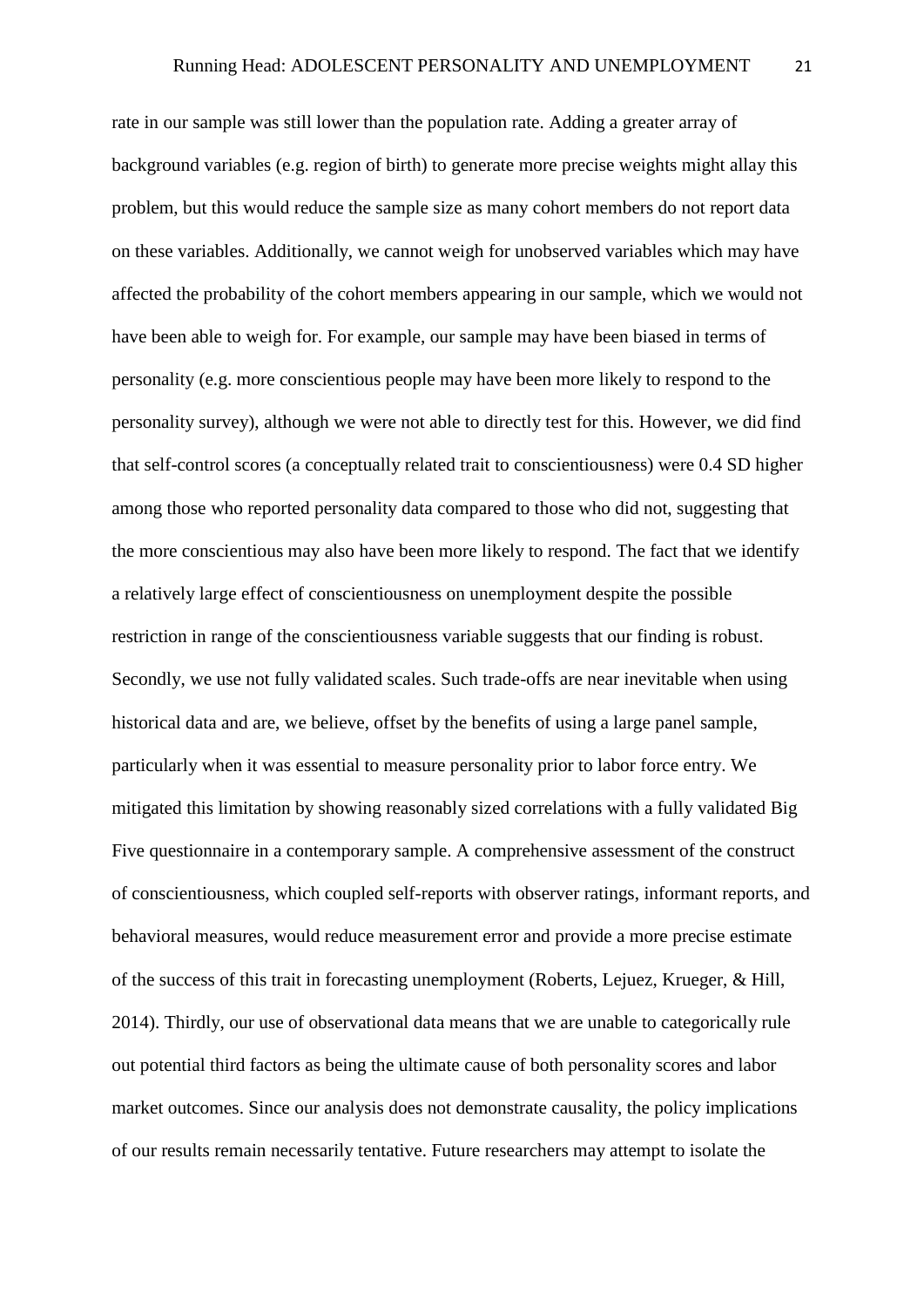causal association using study designs such as sibling fixed-effects models, which can implicitly adjust for a greater range of family background characteristics than was possible in the present data.

In conclusion, this study underscores the importance of conscientiousness in shaping unemployment levels across working life, highlights the advantages of using adolescent personality measures to clarify the direction of influence, and identifies academic motivation as a mechanism linking adolescent conscientiousness and subsequent unemployment.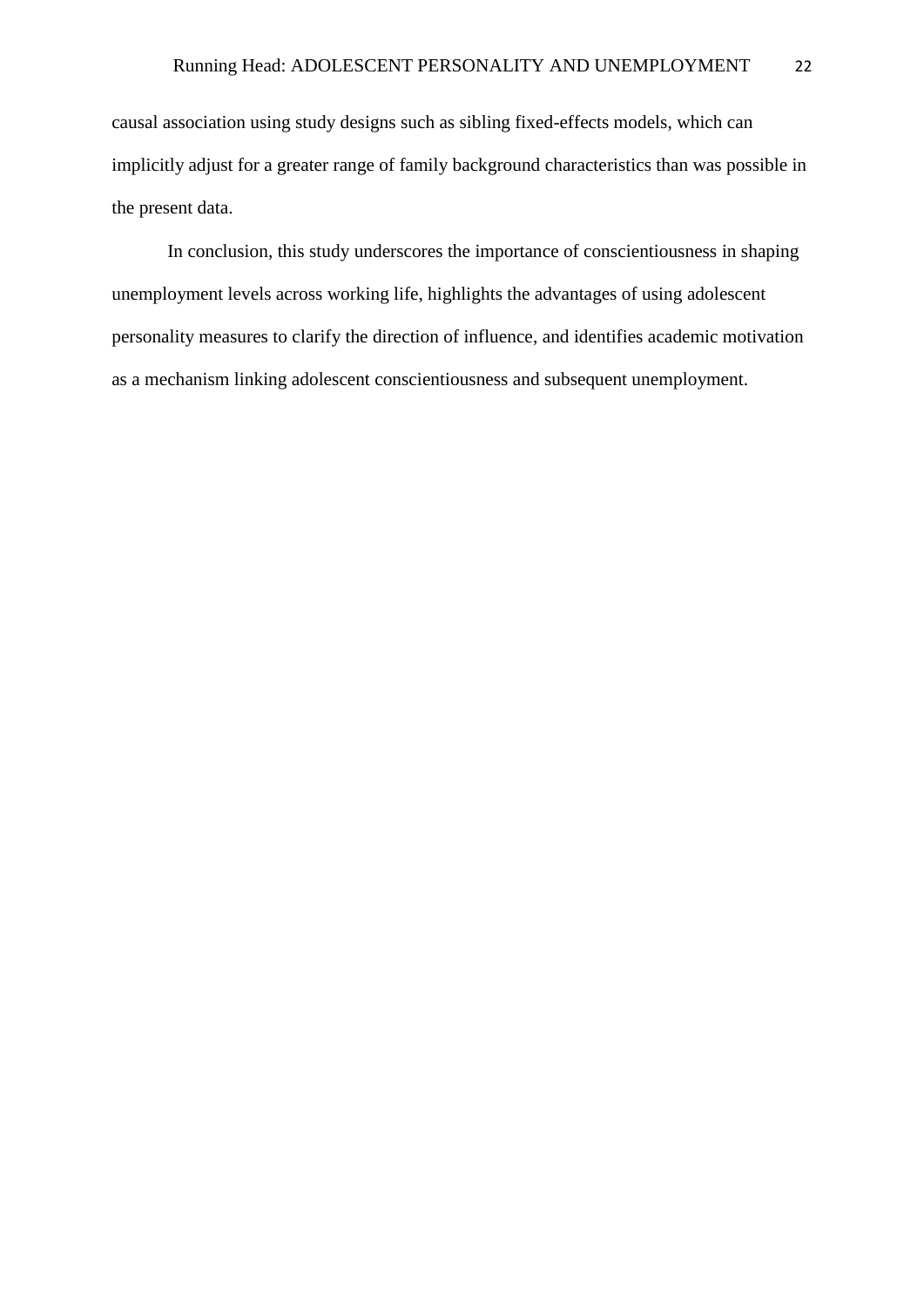## **References**

- A05 NSA: Employment, unemployment and economic inactivity by age group (not seasonally adjusted). (2016, July 20). Retrieved from [http://www.ons.gov.uk/employmentandlabourmarket/peopleinwork/employmentande](http://www.ons.gov.uk/employmentandlabourmarket/peopleinwork/employmentandemployeetypes/datasets/employmentunemploymentandeconomicinactivitybyagegroupnotseasonallyadjusteda05nsa) [mployeetypes/datasets/employmentunemploymentandeconomicinactivitybyagegroupn](http://www.ons.gov.uk/employmentandlabourmarket/peopleinwork/employmentandemployeetypes/datasets/employmentunemploymentandeconomicinactivitybyagegroupnotseasonallyadjusteda05nsa) [otseasonallyadjusteda05nsa](http://www.ons.gov.uk/employmentandlabourmarket/peopleinwork/employmentandemployeetypes/datasets/employmentunemploymentandeconomicinactivitybyagegroupnotseasonallyadjusteda05nsa)
- Almlund, M., Duckworth, A. L., Heckman, J. J., & Kautz, T. D. (2011). Personality psychology and economics. In E. A. Hanushek, S.Machin, & L.Woessmann (Eds.), *Handbook of the economics of education* (pp. 1– 181). Amsterdam, Netherlands: Elsevier. http://dx.doi.org/10.1016/B978-0-444-53444-6.00001-8
- Arulampalam, W. (2001). Is unemployment really scarring? Effects of unemployment experiences on wages, *The Economic Journal, 111,* 585-606. http://dx.doi.org/10.1111/1468-0297.00664
- Bakker, A., Demerouti, E., & ten Brummelhuis, L. (2012). Work engagement, performance, and active learning: The role of conscientiousness. *Journal of Vocational Behaviour, 80*, 555-564. http://dx.doi.org/10.1016/j.jvb.2011.08.008
- Barrick, M., Mount, M., & Judge, T. (2001). Personality and Performance at the Beginning of the New Millennium: What Do We Know and Where Do We Go Next? *International Journal of Selection and Assessment*, *9*, 9-30. http://dx.doi.org/10.1111/1468- 2389.00160
- Berry, C., Ones, D., & Sackett, P. (2007). Interpersonal deviance, organizational deviance, and their common correlates: A review and meta-analysis. *Journal of Applied Psychology*, *92*, 410-424. http://dx.doi.org/10.1037/0021-9010.92.2.410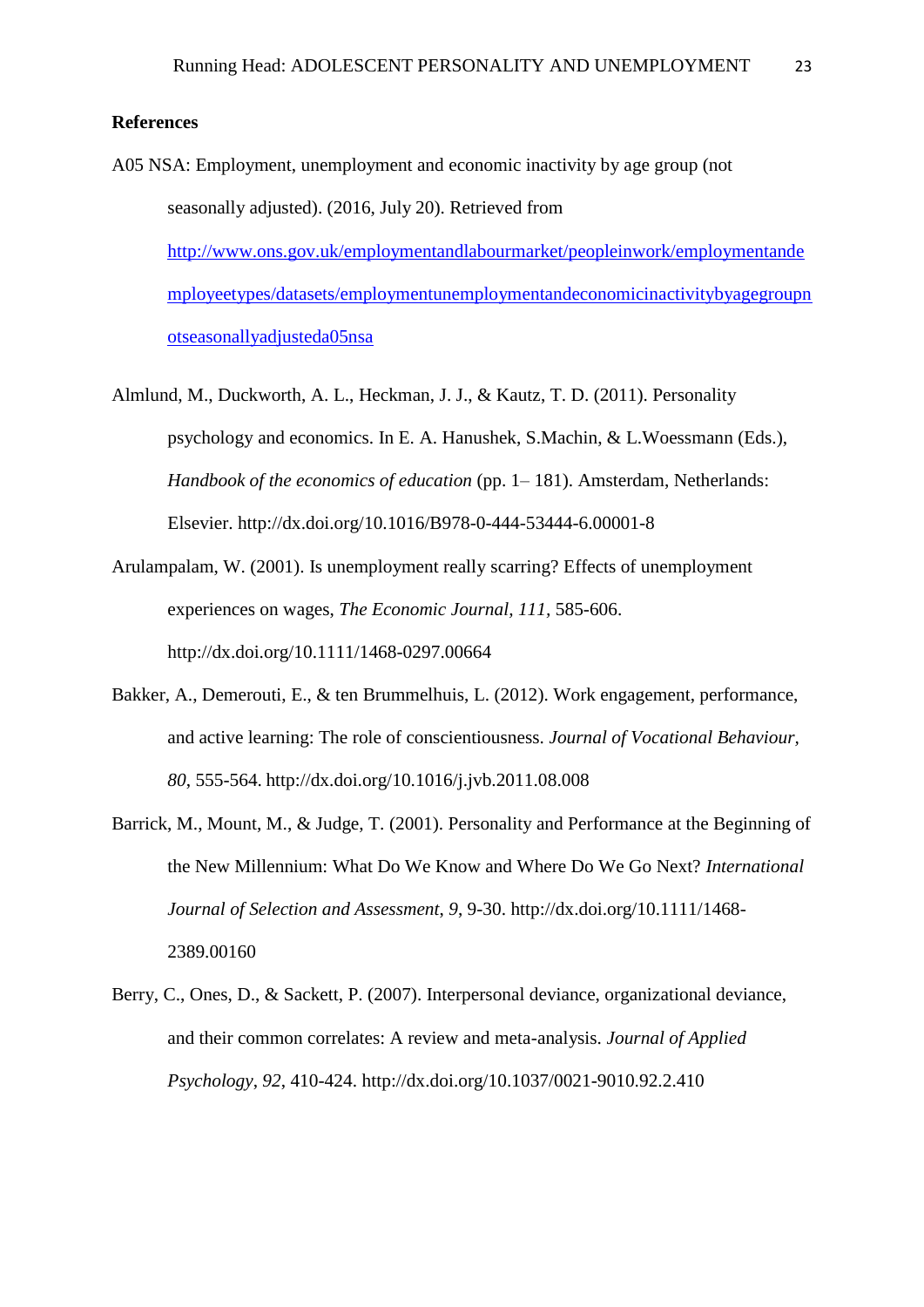- Borghans, L., Duckworth, A., Heckman, J., & ter Weel, B. (2008). The economics and psychology of personality traits. *Journal of Human Resources*, *43*, 972-1059. http://dx.doi.org/10.1353/jhr.2008.0017
- Boyce, C. J., & Wood, A. M. (2011). Personality and the marginal utility of income: Personality interacts with increases in household income to determine life satisfaction. *Journal of Economic Behavior & Organization*, *78*, 183-191. http://dx.doi.org/10.1016/j.jebo.2011.01.004
- Boyce, C. J., Wood, A. M., & Brown, G. (2010). The dark side of conscientiousness: Conscientious people experience greater drops in life satisfaction following unemployment. *Journal of Research in Personality*, *44*, 535-539. http://dx.doi.org /10.1016/j.jrp.2010.05.001
- Boyce, C. J., Wood, A. M., Daly, M., & Sedikides, C. (2015). Personality change following unemployment. *Journal of Applied Psychology*, *100*, 991-1101. http://dx.doi.org/10.1037/a0038647
- Card, D. (1999). In O. Ashenfelter, & D. Card (Eds.), *The causal effect of education on earnings. Handbook of labor economics,* Vol. 3A, Amsterdam: Elsevier Science/North-Holland.
- Chiaburu, D.S., Oh, I., Berry, C.M., Li, N., & Gardner R.G. (2011). The five-factor model of personality traits and organizational citizenship behaviors: A meta-analysis. *Journal of Applied Psychology, 96*, 1140 –1166. http://dx.doi.org/10.1037/a0024004
- Colquitt, J., LePine, J., Noe, R. (2000). Toward an integrative theory of training motivation: A meta-analytic path analysis of 20 years of research. *Journal of Applied Psychology*, *85*, 678-707. http://dx.doi.org/10.1037//0021-9010.85.5.678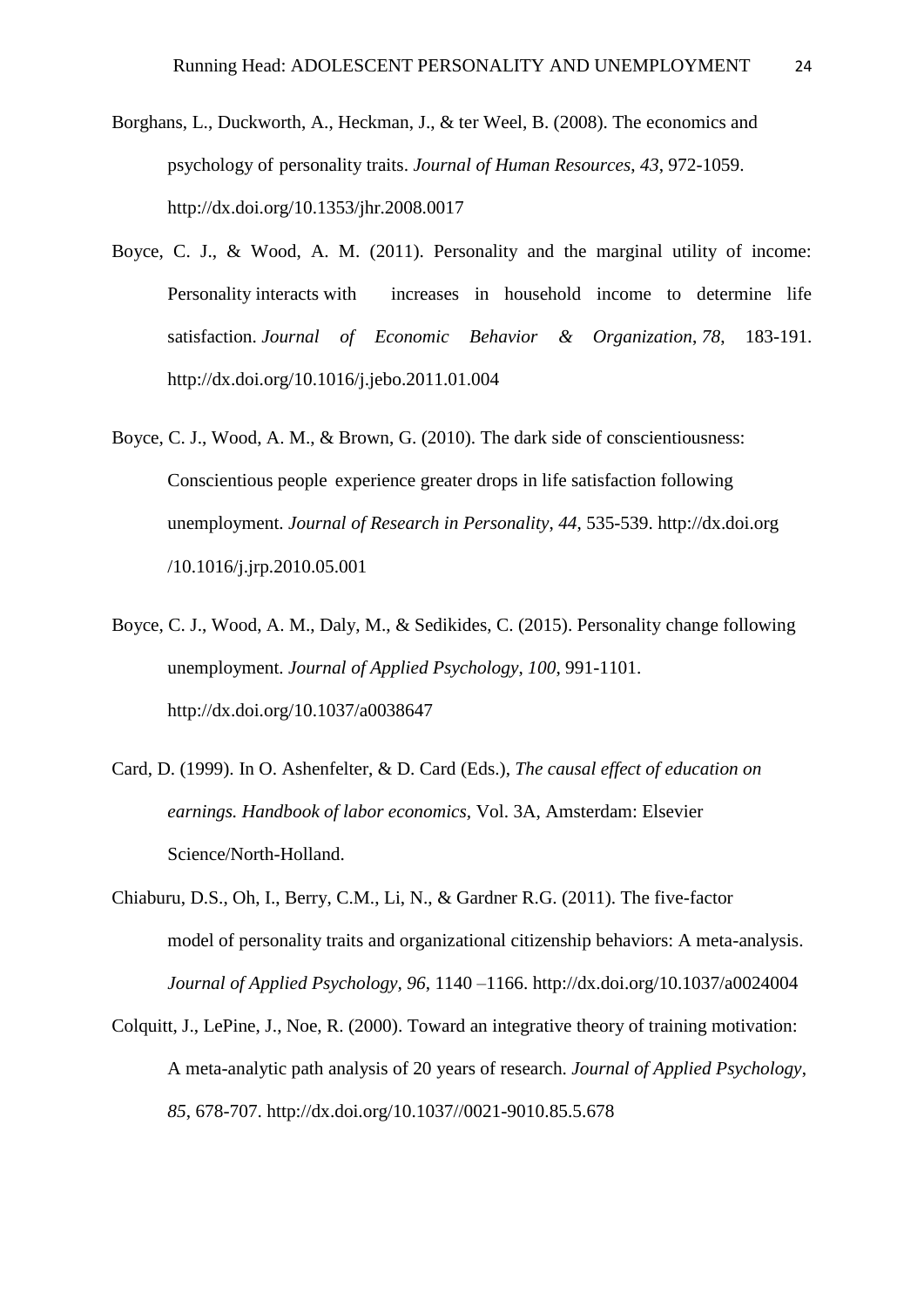- Costa, P. T., & McCrae, R. R. (1985). *The NEO personality inventory manual*. Odessa, FL; Psychological Assessment Resources.
- Cunha, F., & Heckman, J. (2007). The technology of skill formation. *American Economic Review*, *97*, 31-47. http://dx.doi.org/10.1257/aer.97.2.31
- Daly, M., & Delaney, L. (2013). The scarring effect of unemployment throughout adulthood on psychological distress at age 50: Estimates controlling for early adulthood distress and childhood psychological factors. *Social Science & Medicine*, *80*, 19-23. http://dx.doi.org/10.1016/j.socscimed.2012.12.008
- Daly, M., Delaney, L., Egan, M., & Baumeister, R. (2015). Childhood self-control and unemployment throughout the life span: Evidence from two British cohort studies. *Psychological Science, 26,* 709-723. http://dx.doi.org/10.1177/0956797615569001
- De Feyter, T., Caers, R., Vigna, C., & Berings, D. (2012). Unraveling the impact of the Big Five personality traits on academic performance: The moderating and mediating effects of self-efficacy and academic motivation. *Learning and Individual Differences*, *22*, 439-448. http://dx.doi.org/10.1016/j.lindif.2012.03.013
- Diamond, A., & Lee, K. (2011). Interventions shown to aid executive function development in children 4 to 12 years old. *Science*, *333*, 959-964. http://dx.doi.org/10.1126/science.1204529
- Egan, M., Daly, M., & Delaney, L. (2015). Childhood psychological distress and youth unemployment: Evidence from two British cohort studies. *Social Science & Medicine*, *124*, 11-17. http://dx.doi.org/10.1016/j.socscimed.2014.11.023
- Egan, M., Daly, M., & Delaney, L. (2016). Adolescent psychological distress, unemployment, and the Great Recession: Evidence from the National Longitudinal Study of Youth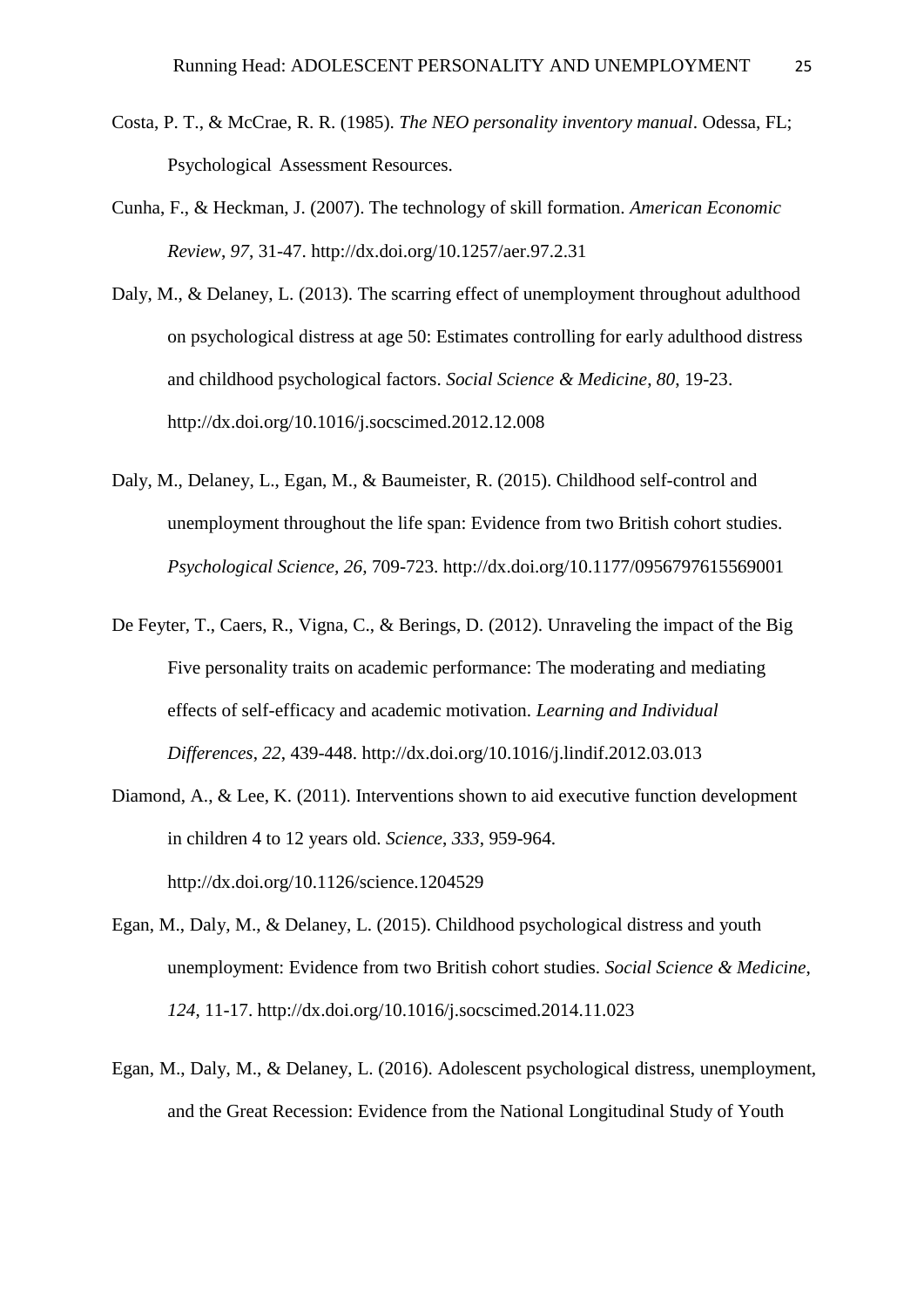1997. *Social Science & Medicine*, *156*, 98-105.

http://dx.doi.org/10.1016/j.socscimed.2016.03.013

- Eisenberg, N., Duckworth, A., Spinrad, T., & Valiente, C. (2014). Conscientiousness: Origins in childhood?. *Developmental Psychology*, *50*, 1331-1349. http://dx.doi.org/10.1037/a0030977
- Elliott, C., Murray, D., & Pearson, L. (1978). *British ability scales*. Windsor: National Foundation for Educational Research.
- Fletcher, J. (2013). The effects of personality traits on adult labor market outcomes: Evidence from siblings. *Journal of Economic Behavior & Organization*, *89*, 122-135. http://dx.doi.org/10.1016/j.jebo.2013.02.004
- Goldberg, L. (1992). The development of markers for the Big-Five factor structure. *Psychological Assessment 4*, 26-42. http://dx.doi.org/10.1037/1040-3590.4.1.26
- Gottfried, A. E. (1990). Academic intrinsic motivation in young elementary school children. *Journal of Educational Psychology, 82*, 525–538. http://dx.doi.org/10.1037/0022- 0663.82.3.525
- Gregg, P., & Tominey, E. (2005). The wage scar from male youth unemployment. *Labour Economics*, *12*, 487-509. http://dx.doi.org/10.1016/j.labeco.2005.05.004
- Heckman, J., Stixrud, J., & Urzua, S. (2006). The effects of cognitive and noncognitive abilities on labor market outcomes and social behavior. *Journal of Labor Economics*, *24*, 411-482. http://dx.doi.org/10.1086/504455
- Heckman, J., & Kautz, T. (2013). *Fostering and measuring skills: Interventions that improve character and cognition* (NBER Working Paper 19656). Cambridge, MA: National Bureau of Economic Research. Retrieved February 11, 2015, from <http://www.nber.org/papers/w19656> http://dx.doi.org/10.3386/w19656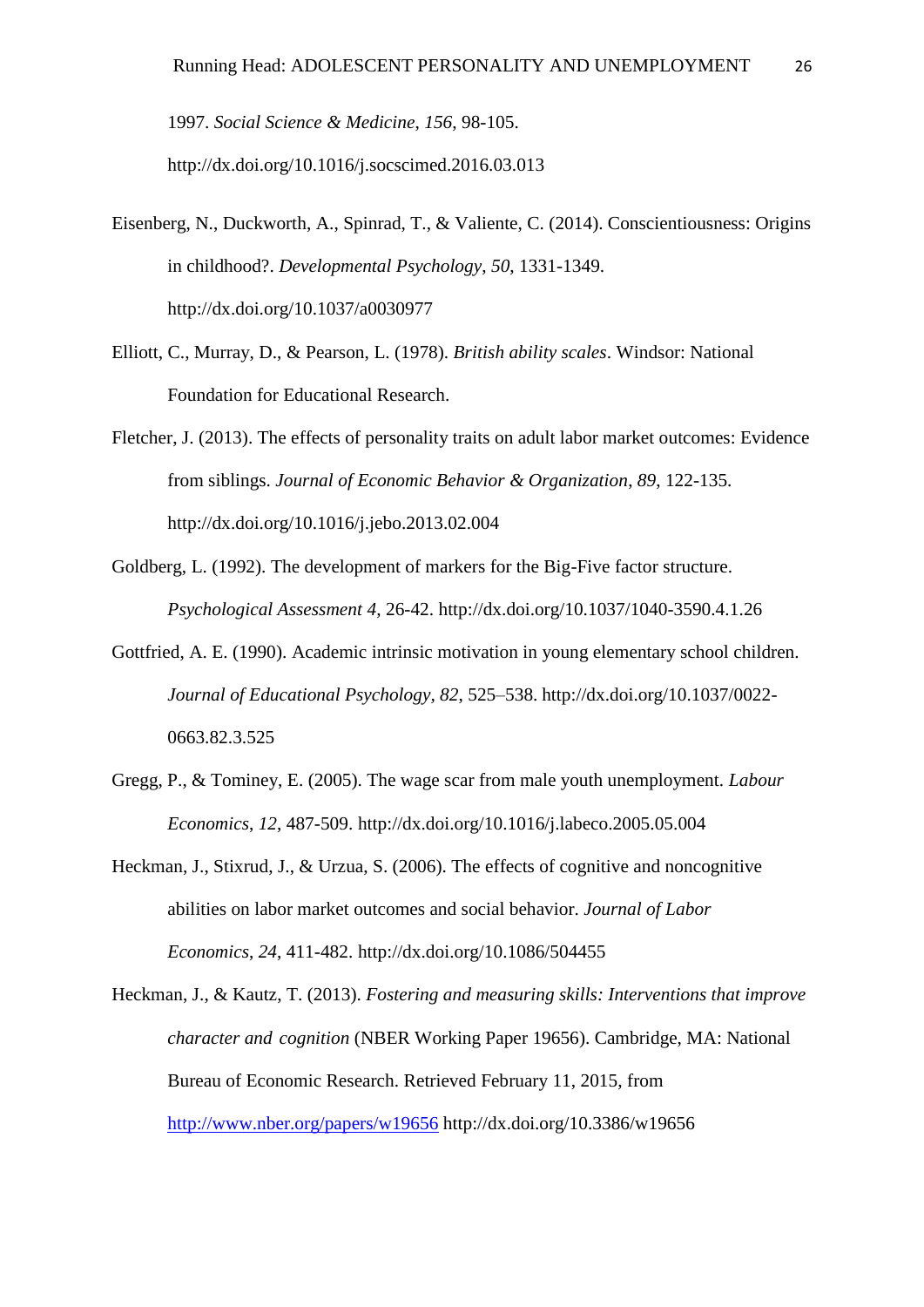- Hogan, R., Chamorro-Premuzic, T., & Kaiser, R. (2013). Employability and career success: Bridging the gap between theory and reality. *Industrial and Organizational Psychology*, *6*, 3-16. http://dx.doi.org/10.1111/iops.12001
- Judge, T., Bono, J., Ilies, R., & Gerhardt, M. (2002). Personality and leadership: A qualitative and quantitative review. *Journal of Applied Psychology*, *87*, 765-780. http://dx.doi.org/10.1037//0021-9010.87.4.765
- Judge, T., Heller, D., & Mount, M. (2002). Five-factor model of personality and job satisfaction: A meta-analysis. *Journal of Applied Psychology*, *87*, 530-541. http://dx.doi.org/10.1037//0021-9010.87.3.530
- Judge, T., Higgins, C., Thoresen, C., & Barrick, M. (1999). The big five personality traits, general mental ability, and career success across the life span. *Personnel Psychology*, *52*, 621-652. http://dx.doi.org/10.1111/j.1744-6570.1999.tb00174.x
- Judge, T., & Ilies, R. (2002). Relationship of personality to performance motivation: A metaanalytic review. *Journal of Applied Psychology*, *87*, 797-807. http://dx.doi.org/10.1037//0021-9010.87.4.797
- Judge, T., Rodell, J., Klinger, R., Simon, L., & Crawford, E. (2013). Hierarchical representations of the five-factor model of personality in predicting job performance: Integrating three organizing frameworks with two theoretical perspectives. *Journal of Applied Psychology*, *98*, 875-925. http://dx.doi.org/10.1037/a0033901
- Kanfer, R., Wanberg, C., & Kantrowitz, T. (2001). Job search and employment: A personality-motivational analysis and meta-analytic review. *Journal of Applied Psychology*, *86,* 837**–**855. http://dx.doi.org/10.1037//0021-9010.86.5.837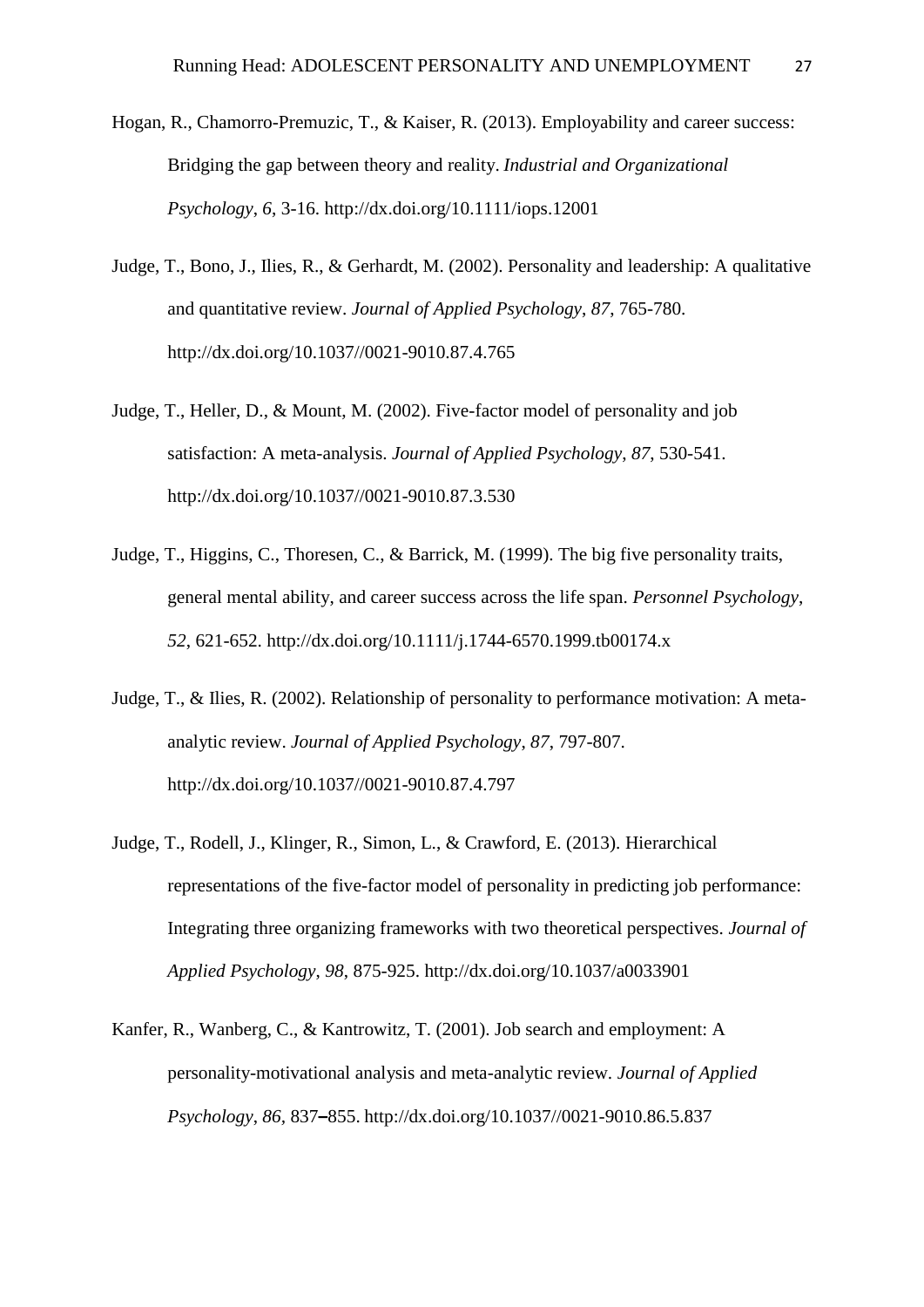- Kohler, U., Bernt Karlson, K., & Holm, A. (2011). Comparing coefficients of nested nonlinear probability models. *Stata Journal*, *11*, 420-438.
- Komarraju, M., Karau, S., & Schmeck, R. (2009). Role of the big five personality traits in predicting college students' academic motivation and achievement. *Learning and Individual Differences, 19,* 47–52. http://dx.doi.org/ 10.1016/j.lindif.2008.07.001
- Lenton, P. (2014). *Personality characteristics, educational attainment and wages: An economic analysis using the British Cohort Study* (Sheffield Economic Research Paper Series 2014011). Retrieved October 10, 2014, from [http://www.sheffield.ac.uk/polopoly\\_fs/1.397279!/file/serps\\_2014011.pdf](http://www.sheffield.ac.uk/polopoly_fs/1.397279!/file/serps_2014011.pdf)
- Long, J. S., & Freese, J. (2014). *Regression models for categorical dependent variables in Stata* (3rd ed.). College Station, TX: Stata Press.
- Lundborg, P., Nilsson, A., & Rooth, D. (2014). Adolescent health and adult labor market outcomes. *Journal of Health Economics*, *37*, 25-40. http://dx.doi.org/10.1016/j.jhealeco.2014.05.003
- MacKinnon, D., Lockwood, C., Hoffman, J., West, S., & Sheets, V. (2002). A comparison of methods to test mediation and other intervening variable effects. *Psychological Methods*, 7, 83-104. http://dx.doi.org/10.1037/1082-989x.7.1.83
- McKee-Ryan, F., Song, Z., Wanberg, C., & Kinicki, A. (2005). Psychological and physical well-being during unemployment: A meta-analytic study. *Journal of Applied Psychology*, *90*, 53-76. http://dx.doi.org/10.1037/0021-9010.90.1.53
- Muck, P., Hell, B., & Gosling, S. (2007). Construct validation of a short five-factor model instrument. *European Journal of Psychological Assessment*, *23*, 166-175. http://dx.doi.org/10.1027/1015-5759.23.3.166
- OECD (2014). *Education at a Glance 2014: OECD Indicators*. OECD Publishing, Paris. http://dx.doi.org/10.1787/eag-2014-en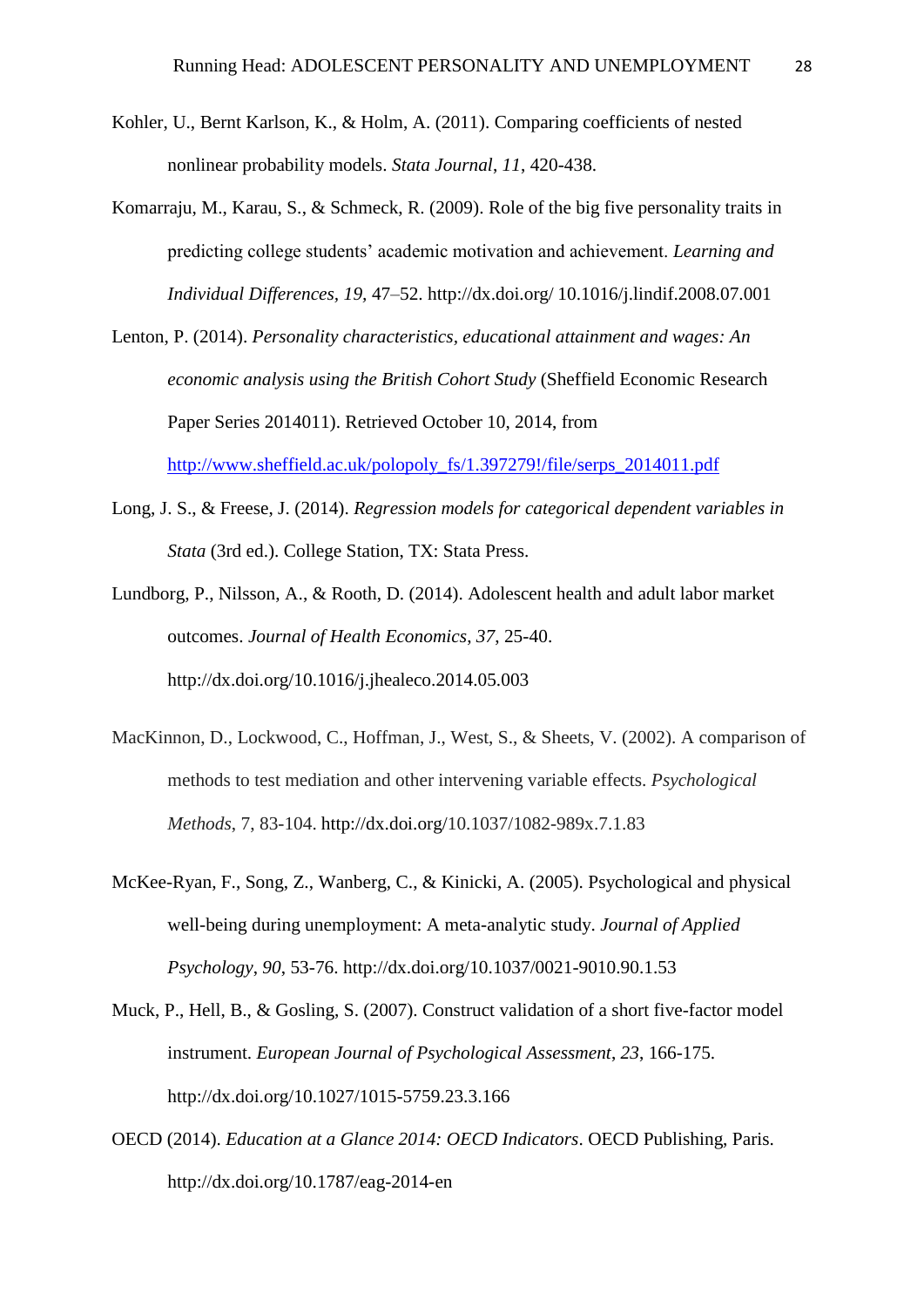- Ones, D. S., Dilchert, S., Viswesvaran, C., & Judge, T. A. (2007). In support of personality assessment in organizational settings. *Personnel Psychology, 60*, 995−1027. http://dx.doi.org/10.1111/j.1744-6570.2007.00099.x
- Peeters, M., van Tuiji, H., Rutte, C., Reymen, I. (2006). Personality and team performance: A meta-analysis. *European Journal of Personality*, *20*, 377-396. http://dx.doi.org/10.1002/per.588
- Poropat, A.E. (2009). A Meta-Analysis of the Five-Factor Model of Personality and Academic Performance. *Psychological Bulletin, 135*, 322-338. http://dx.doi.org/10.1037/a0014996
- Rammstedt, B., & John, O. (2007). Measuring personality in one minute or less: A 10-item short version of the Big Five Inventory in English and German. *Journal of Research in Personality*, *41*, 203-212. http://dx.doi.org/10.1016/j.jrp.2006.02.001
- Ritchie, S., & Bates, T. (2013). Enduring links from childhood mathematics and reading achievement to adult socioeconomic status. *Psychological Science*, *24*, 1301-1308. http://dx.doi.org/10.1177/0956797612466268
- Roberts, B., Chernyshenko, O., Stark, S., & Goldberg, L. (2005). The structure of conscientiousness: An empirical investigation based on seven major personality questionnaires. *Personnel Psychology, 58*, 103-139. http://dx.doi.org/10.1111/j.1744- 6570.2005.00301.x
- Roberts, B. W., Kuncel, N. R., Shiner, R., Caspi, A., & Goldberg, L. R. (2007). The power of personality: The comparative validity of personality traits, socioeconomic status, and cognitive ability for predicting important life outcomes. *Perspectives on Psychological Science, 2,* 313-345. http://dx.doi.org/10.1111/j.1745 6916.2007.00047.x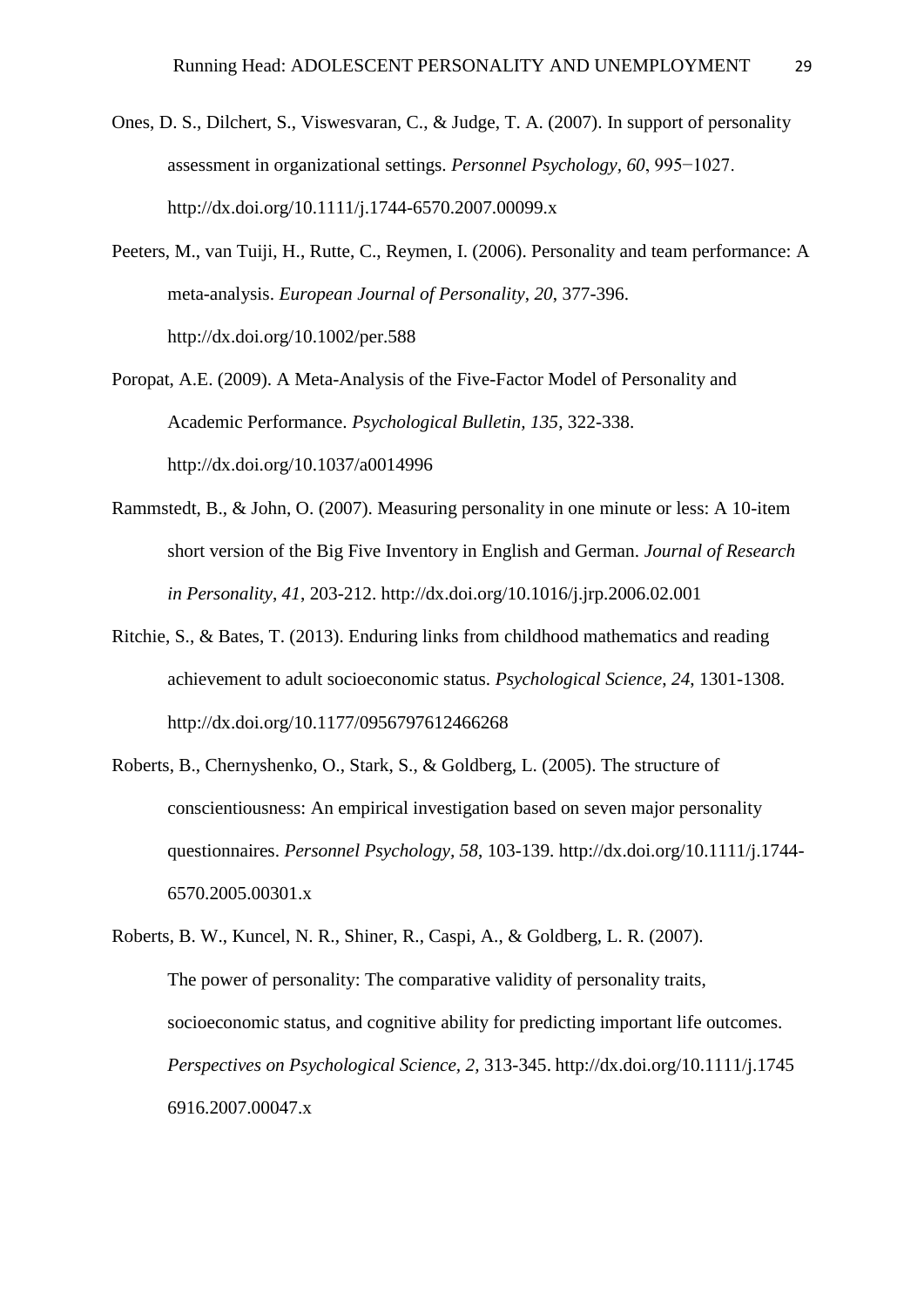- Roberts, B., Lejuez, C., Krueger, R., Richards, J., & Hill, P. (2014). What is conscientiousness and how can it be assessed? *Developmental Psychology*, *50*, 1315- 1330. http://dx.doi.org/10.1037/a0031109
- Rubin, D. (1987). Multiple imputation for nonresponse in surveys. New York: Wiley.
- Schoon, I. (2008). A transgenerational model of status attainment: The potential mediating role of school motivation and education. *National Institute Economic Review*, *205*, 72-82. http://dx.doi.org/10.1177/0027950108096590
- Specht, J., Egloff, B., & Schmukle, S. (2011). Stability and change of personality across the life course: The impact of age and major life events on mean-level and rank-order stability of the big five. *Journal of Personality and Social Psychology, 101*, 862-882. http://dx.doi.org/10.1037/a0024950
- Steel, P. (2007). The nature of procrastination: A meta-analytic and theoretical review of quintessential self-regulatory failure. *Psychological Bulletin*, *133*, 65-94. http://dx.doi.org/10.1037/0033-2909.133.1.65
- Uysal, S., & Pohlmeier, W. (2011). Unemployment duration and personality. *Journal of Economic Psychology*, *32*, 980-992. http://dx.doi.org/10.1016/j.joep.2011.03.008
- Viinikainen, J., & Kokko, K. (2012). Personality traits and unemployment: Evidence from longitudinal data. *Journal of Economic Psychology*, *33*, 1204-1222. http://dx.doi.org/10.1016/j.joep.2012.09.001
- White, I., Royston, P., & Wood, A. (2010). Multiple imputation using chained equations: Issues and guidance for practice. *Statistics in Medicine*, *30*, 377-399. http://dx.doi.org/10.1002/sim.4067
- Zeidner, M., & Matthews, G. (2000). Intelligence and personality. In R. Sternberg (Ed.), *Handbook of Intelligence*, 581–610. New York, NY, USA: Cambridge University Press.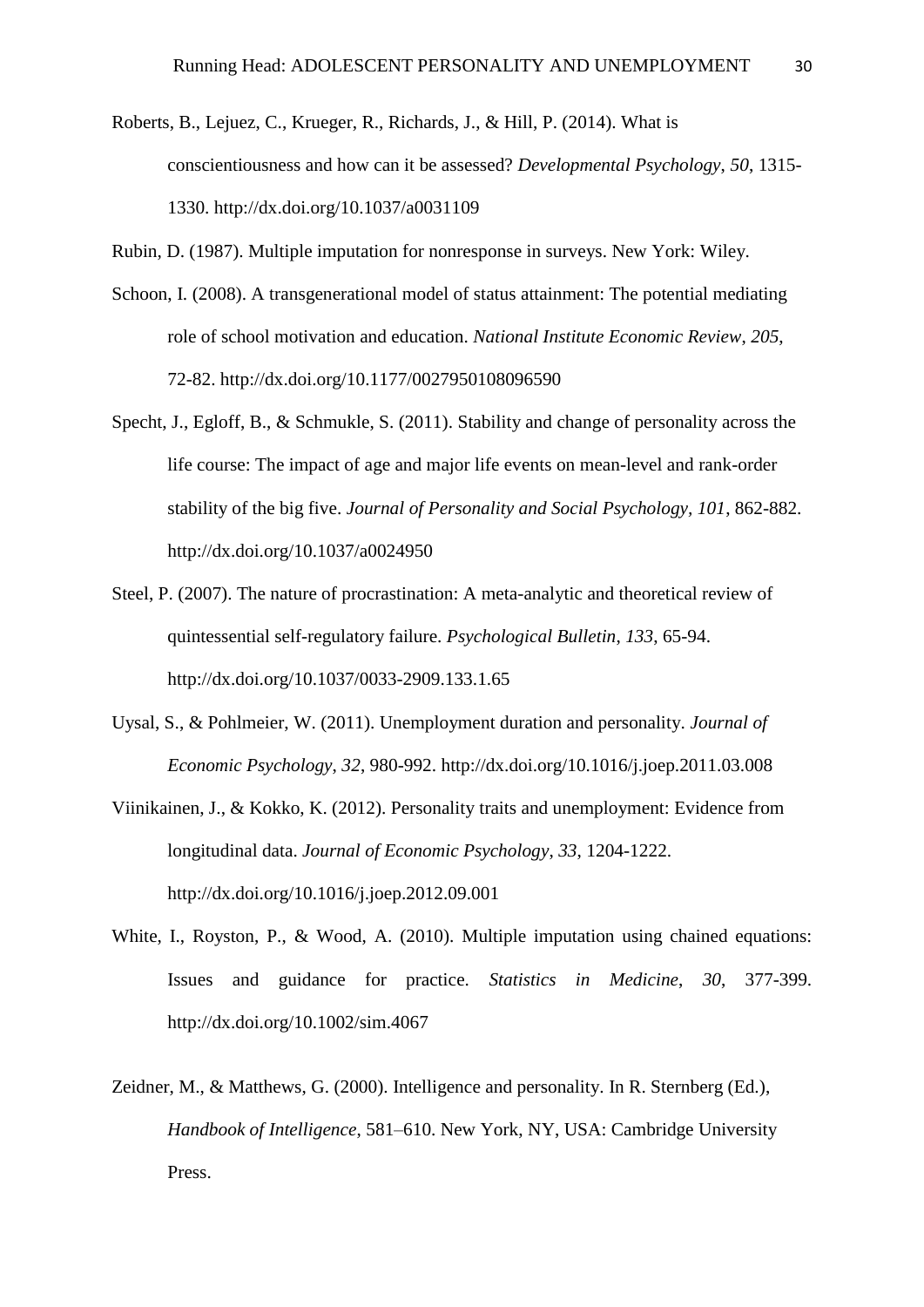|                     | Mean $(SD)$ / % [range] | U            | ${\bf F}$    | $\mathbf C$  | E            | $\mathbf{A}$ | ${\bf N}$      | IQ           | <b>SES</b>   | M              | E  |
|---------------------|-------------------------|--------------|--------------|--------------|--------------|--------------|----------------|--------------|--------------|----------------|----|
| Months unemployed   | 4.3 (16.8) $[0-267]$    | $\mathbf{1}$ |              |              |              |              |                |              |              |                |    |
| Female              | 58.1%                   | $-0.08$      | $\mathbf{1}$ |              |              |              |                |              |              |                |    |
| Conscientiousness   | $7.5(1.3)[3-9]$         | $-0.07$      | 0.07         | $\mathbf{1}$ |              |              |                |              |              |                |    |
| Extraversion        | $6.6(1.4)[3-9]$         | $-0.02$ 0.05 |              | 0.03         | $\mathbf{1}$ |              |                |              |              |                |    |
| Agreeableness       | $7.0(1.1)[3-9]$         | $-0.03$ 0.11 |              | 0.47         | 0.09         | $\mathbf{1}$ |                |              |              |                |    |
| Neuroticism         | $5.2(1.6)[3-9]$         | $-0.00$ 0.13 |              | $-0.04$      | $-0.30$      | $-0.04$      | $\overline{1}$ |              |              |                |    |
| Intelligence        | 80.3 (13.3) [31-123]    | $-0.08$      | $-0.07$      | 0.01         | $-0.01$      | $-0.06$      | 0.05           | $\mathbf{1}$ |              |                |    |
| SES at birth        | $2.9(0.8)[1-5]$         | 0.10         | 0.00         | 0.01         | 0.00         | 0.00         | $-0.07$        | $-0.27$      | $\mathbf{1}$ |                |    |
| Academic motivation | $18.0(3.1)[7-24]$       | $-0.08$      | 0.07         | 0.26         | $-0.10$      | 0.26         | $-0.02$        | 0.15         | $-0.10$      | $\overline{1}$ |    |
| Education           | $2.9(1.4)[0-5]$         | $-0.11$      | $-0.06$      | 0.07         | $-0.04$      | 0.03         | 0.09           | 0.43         | $-0.26$ 0.30 |                | -1 |

Table 1. *Descriptive Statistics and Correlation Matrix for Key Variables.*

*Note.* Months of unemployment covers ages 16 to 38. SES excludes the categories "other" and "missing data", and higher scores indicate lower

SES. Bolded correlations are statistically significant at the 1% level. Data are unweighted.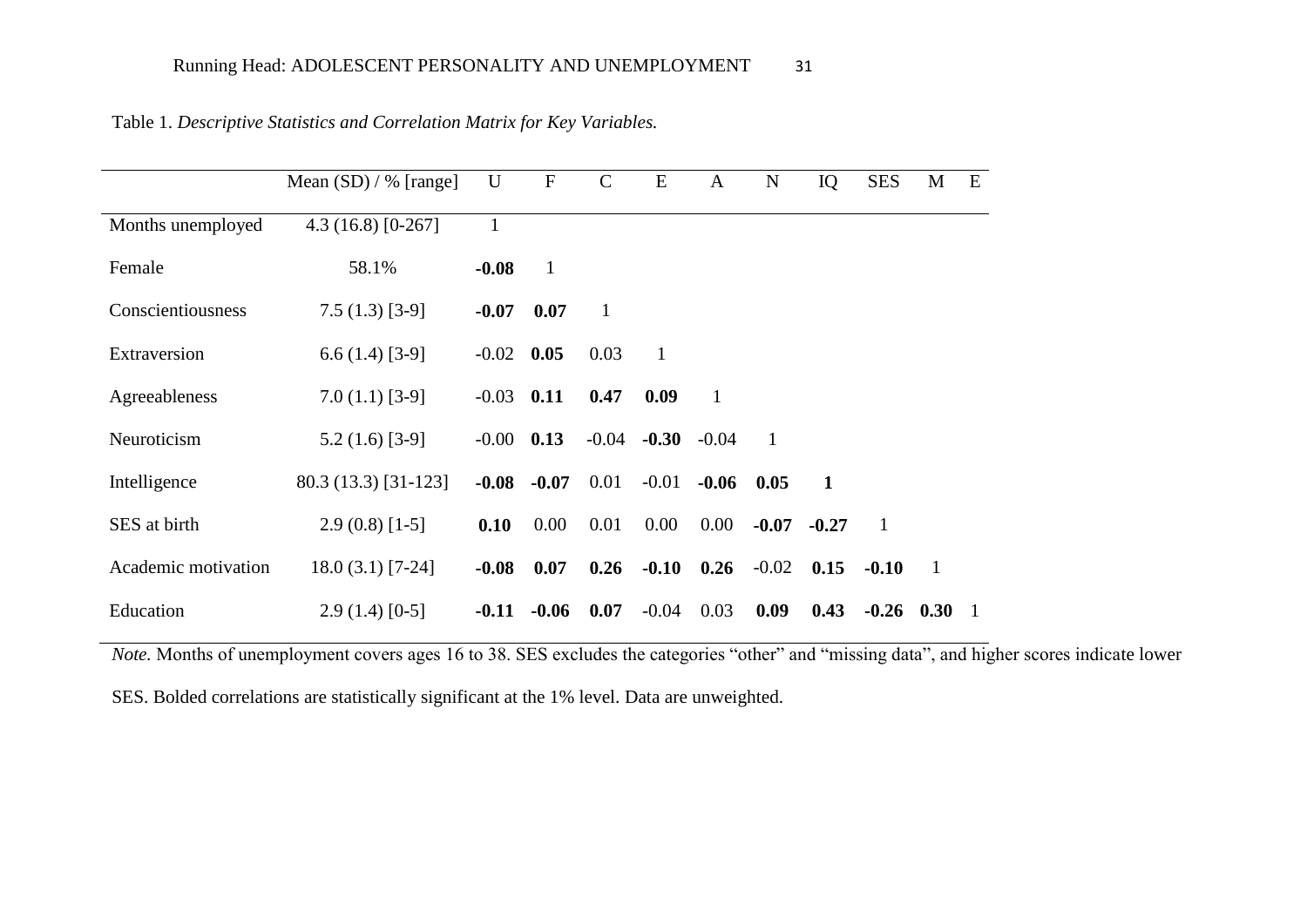| Table 2. Probit Regressions Predicting Average Probability of Unemployment from January |  |
|-----------------------------------------------------------------------------------------|--|
| 1986 to April 2009.                                                                     |  |

|                       |                         | Outcome: Unemployment |                         |            |
|-----------------------|-------------------------|-----------------------|-------------------------|------------|
|                       | Model 1                 |                       |                         | Model 2    |
|                       | Probit marginal effects |                       | Probit marginal effects |            |
| Independent variables | Coef.                   | <b>SE</b>             | Coef.                   | <b>SE</b>  |
| Conscientiousness     | $-0.008$ ***            | (0.002)               | $-0.006***$             | (0.002)    |
| Extraversion          | $-0.002$                | (0.002)               | $-0.002$                | (0.002)    |
| Agreeableness         | 0.004                   | (0.002)               | $0.004*$                | (0.002)    |
| Neuroticism           | 0.002                   | (0.001)               | 0.001                   | (0.001)    |
| Intelligence          | $-0.006*$               | (0.002)               | $-0.004$                | (0.003)    |
| Female                | $-0.014***$             | (0.003)               | $-0.014***$             | (0.003)    |
| SES                   |                         |                       |                         |            |
| I (highest)           |                         |                       |                         |            |
| $\mathbf{I}$          | 0.004                   | (0.005)               | 0.002                   | (0.005)    |
| III                   | $-0.001$                | (0.003)               | $-0.004$                | (0.004)    |
| IV                    | $0.011*$                | (0.005)               | 0.006                   | (0.005)    |
| V (lowest)            | $0.052**$               | (0.017)               | 0.039                   | $(0.016)*$ |
| Other                 | 0.015                   | (0.008)               | 0.014                   | (0.008)    |
| Missing               | 0.011                   | (0.007)               | 0.006                   | (0.007)    |
| Year                  | $-0.002$ ***            | (0.000)               | $-0.002$ ***            | (0.000)    |
| Academic motivation   |                         |                       | $-0.004*$               | (0.002)    |
| Education             |                         |                       | $-0.002$                | (0.002)    |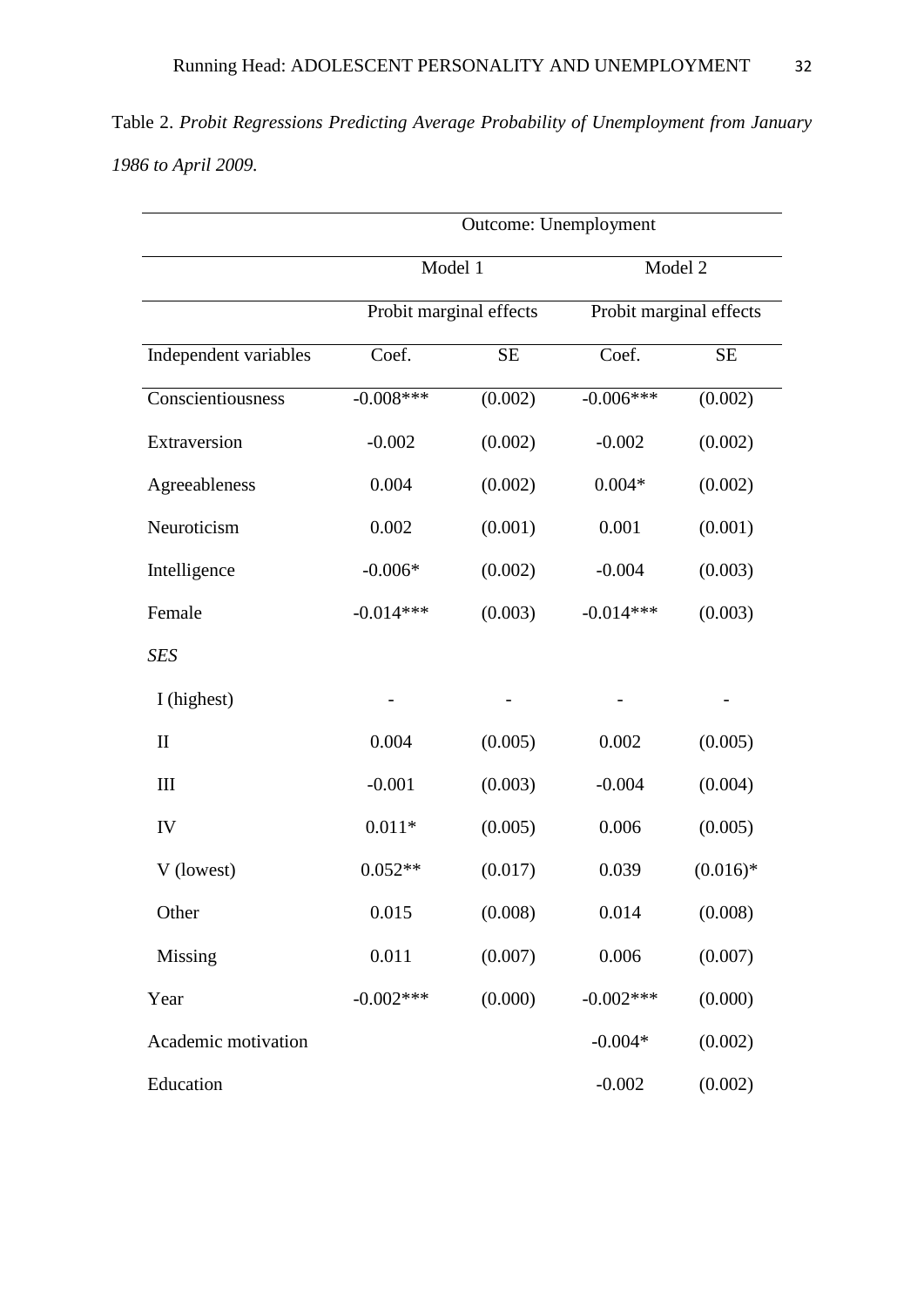| Sample size         | 4,206   | 3,848   |
|---------------------|---------|---------|
| <b>Observations</b> | 835,454 | 763,937 |

*Note.* Personality measures, intelligence and academic motivation are standardized ( $M = 0$ ,  $SD = 1$ ). The comparison category for SES is 'I'. Year ranges from 1986 to 2009; this variable captures the trend of declining unemployment over time. Education ranges from 0 (No qualification) to 5 (NVQ 5). Estimates are weighted by gender and SES, and include imputed intelligence values. Standard errors clustered by ID.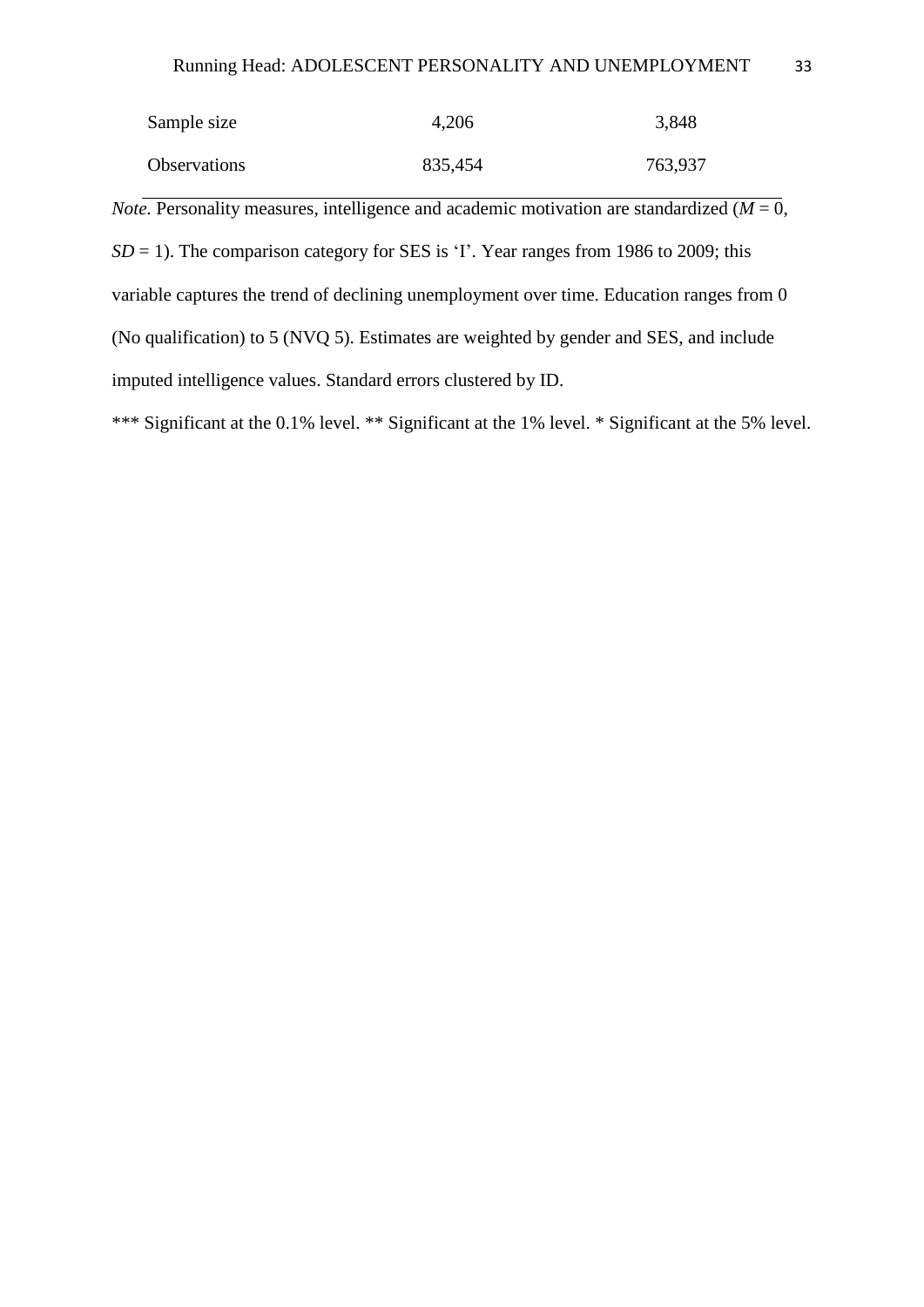| Outcome              | Academic motivation     |          | Education   |                         |  |
|----------------------|-------------------------|----------|-------------|-------------------------|--|
|                      | <b>OLS</b> coefficients |          |             | <b>OLS</b> coefficients |  |
| Independent variable | Coef.                   | $\rm SE$ | Coef.       | <b>SE</b>               |  |
| Conscientiousness    | $0.531***$              | (0.057)  | $0.097***$  | (0.025)                 |  |
| Extraversion         | $-0.447***$             | (0.053)  | $-0.020$    | (0.023)                 |  |
| Agreeableness        | $0.600***$              | (0.062)  | 0.040       | (0.025)                 |  |
| Neuroticism          | $-0.200***$             | (0.052)  | $0.109***$  | (0.023)                 |  |
| Intelligence         | $0.349***$              | (0.063)  | $0.429***$  | (0.031)                 |  |
| Female               | $0.374***$              | (0.100)  | $-0.143***$ | (0.044)                 |  |
| <b>SES</b>           |                         |          |             |                         |  |
| I (highest)          |                         |          |             |                         |  |
| $\mathbf{I}$         | $-0.589***$             | (0.199)  | $-0.460***$ | (0.081)                 |  |
| III                  | $-0.819***$             | (0.171)  | $-0.779***$ | (0.071)                 |  |
| IV                   | $-1.171***$             | (0.222)  | $-0.879***$ | (0.090)                 |  |
| V (lowest)           | $-1.063***$             | (0.358)  | $-1.137***$ | (0.142)                 |  |
| Other                | $-0.907***$             | (0.250)  | $-0.786***$ | (0.115)                 |  |
| Missing              | $-0.787***$             | (0.262)  | $-0.659***$ | (0.158)                 |  |
| Sample size          | 3,947                   |          | 4,091       |                         |  |

Table 3. *OLS Regressions Predicting the Effect of Conscientiousness on Academic Motivation and Educational Attainment.*

*Note.* Academic motivation is unstandardized and ranges from 7 to 24. Education ranges from 0 (No qualification) to 5 (NVQ 5). Personality measures and intelligence are standardized ( $M = 0$ ,  $SD = 1$ ). The comparison category for SES is 'I'. Estimates are weighted by gender and SES, and include imputed intelligence values.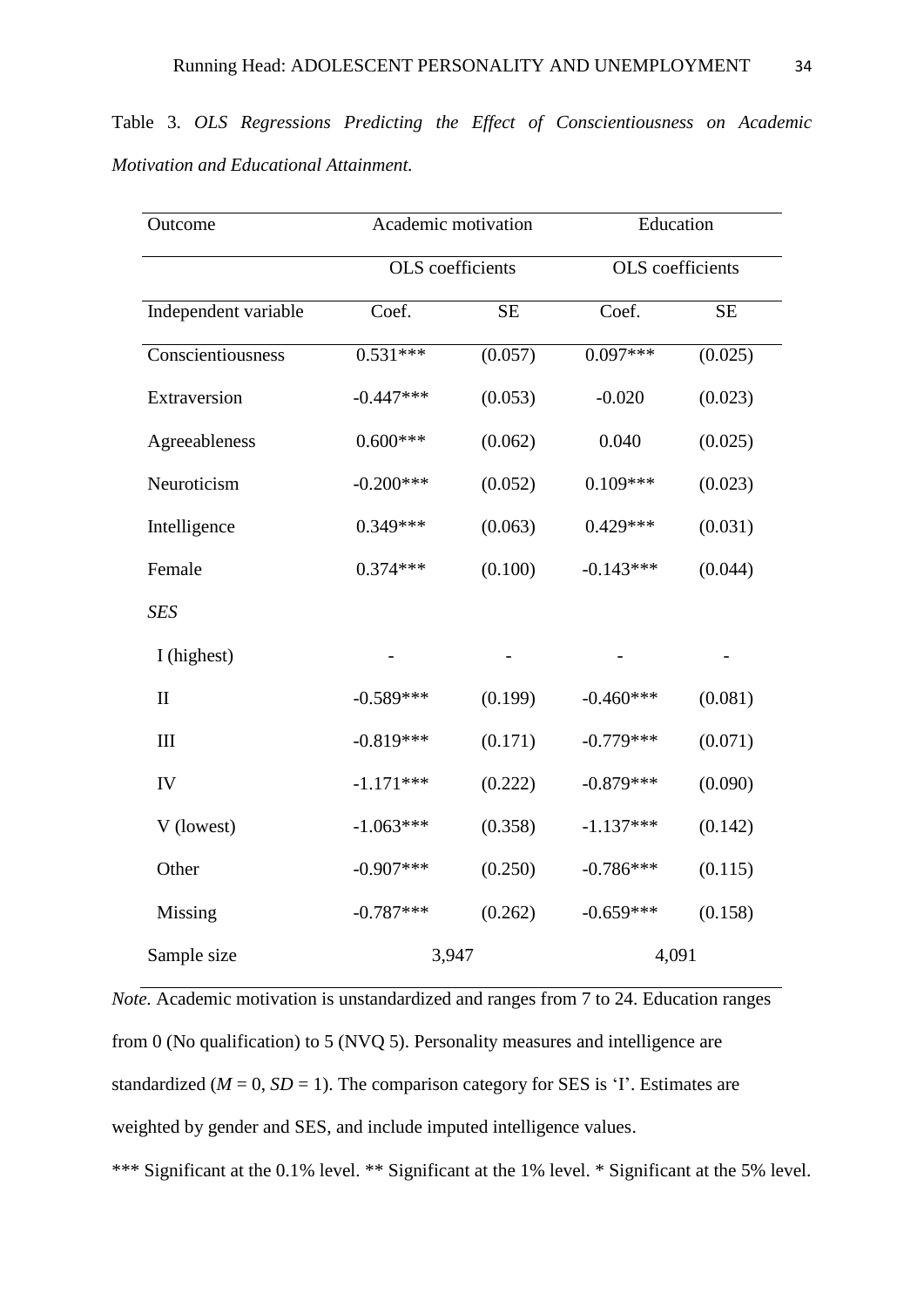| Table 4. Decomposition of Total Effect of Conscientiousness on Unemployment through |  |
|-------------------------------------------------------------------------------------|--|
| Academic Motivation and Education.                                                  |  |

|                                             | Outcome: Unemployment |           |
|---------------------------------------------|-----------------------|-----------|
|                                             | Model 2               |           |
|                                             | Probit coefficients   |           |
|                                             | Coef.                 | <b>SE</b> |
| Effect of conscientiousness on unemployment |                       |           |
| Total effect                                | $-0.152***$           | 0.036     |
| Direct effect                               | $-0.139***$           | 0.035     |
| Indirect effect (mediation effect)          | $-0.014$              | 0.007     |
| via Academic motivation                     | $-0.013*$             | 0.007     |
| via Education                               | 0.000                 | 0.004     |
|                                             |                       |           |
| Sample size                                 | 2,933                 |           |
| Observations                                | 583,591               |           |

*Note.* Estimates are weighted by gender and SES and control for all the covariates in *Model 2*. Standard errors clustered by ID. Sample size is smaller than that shown in Table 2, Model 2 because the mediation analysis does not use imputed intelligence values as these are not supported in the *khb*  procedure.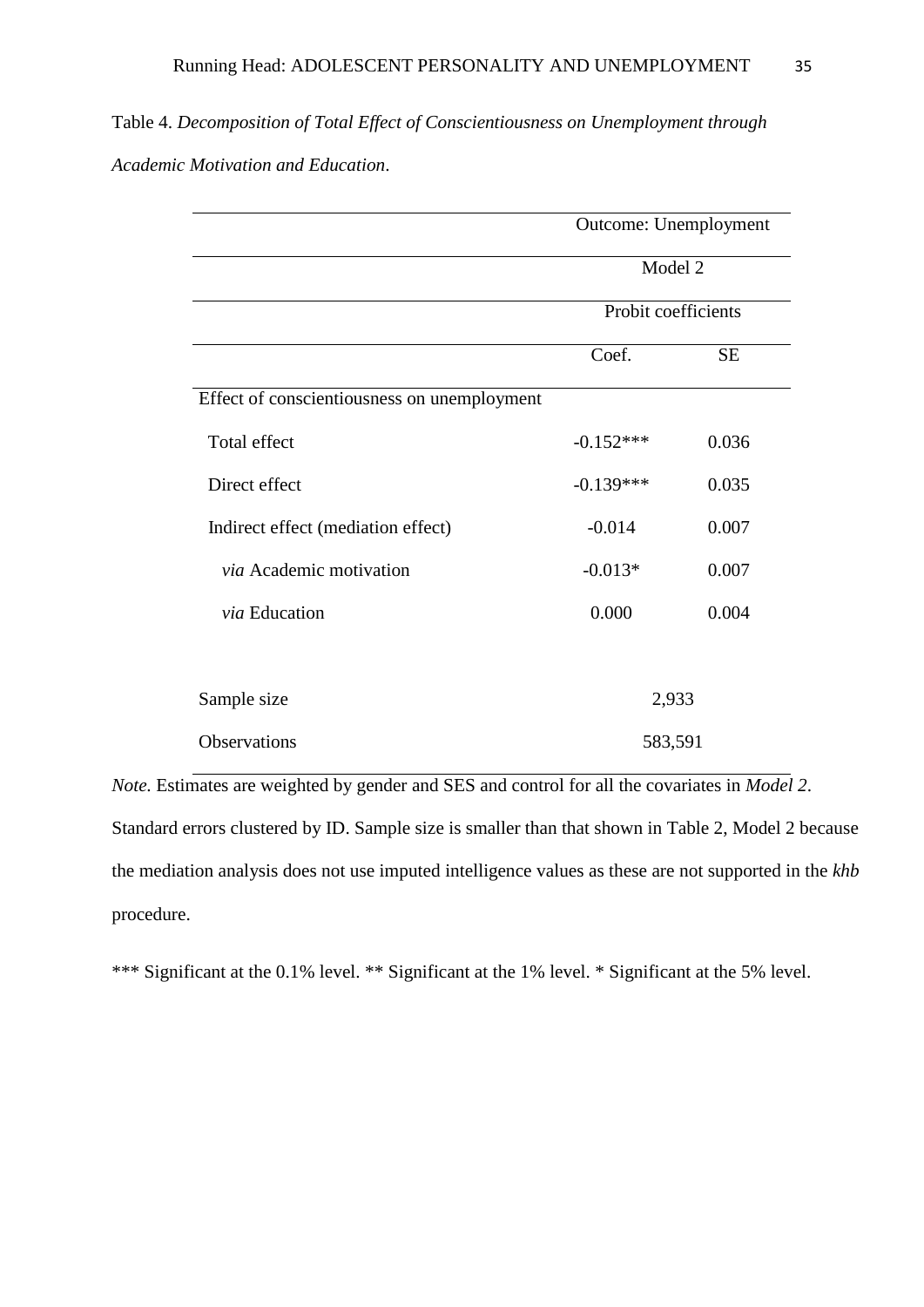

Figure 1. *Unemployment over time by levels of adolescent conscientiousness (N = 4,206; Observations = 834,530). "Low conscientiousness" refers to the 25.4% of cohort members scoring 1 SD and below the mean conscientious score; "Medium" is the 46.1% of cohort members scoring between 1 SD below and 1 SD above the average; "High" is the 28.5% of cohort members scoring 1 SD and above the average. Data are unweighted and omit the year 2009 due to small sample size.*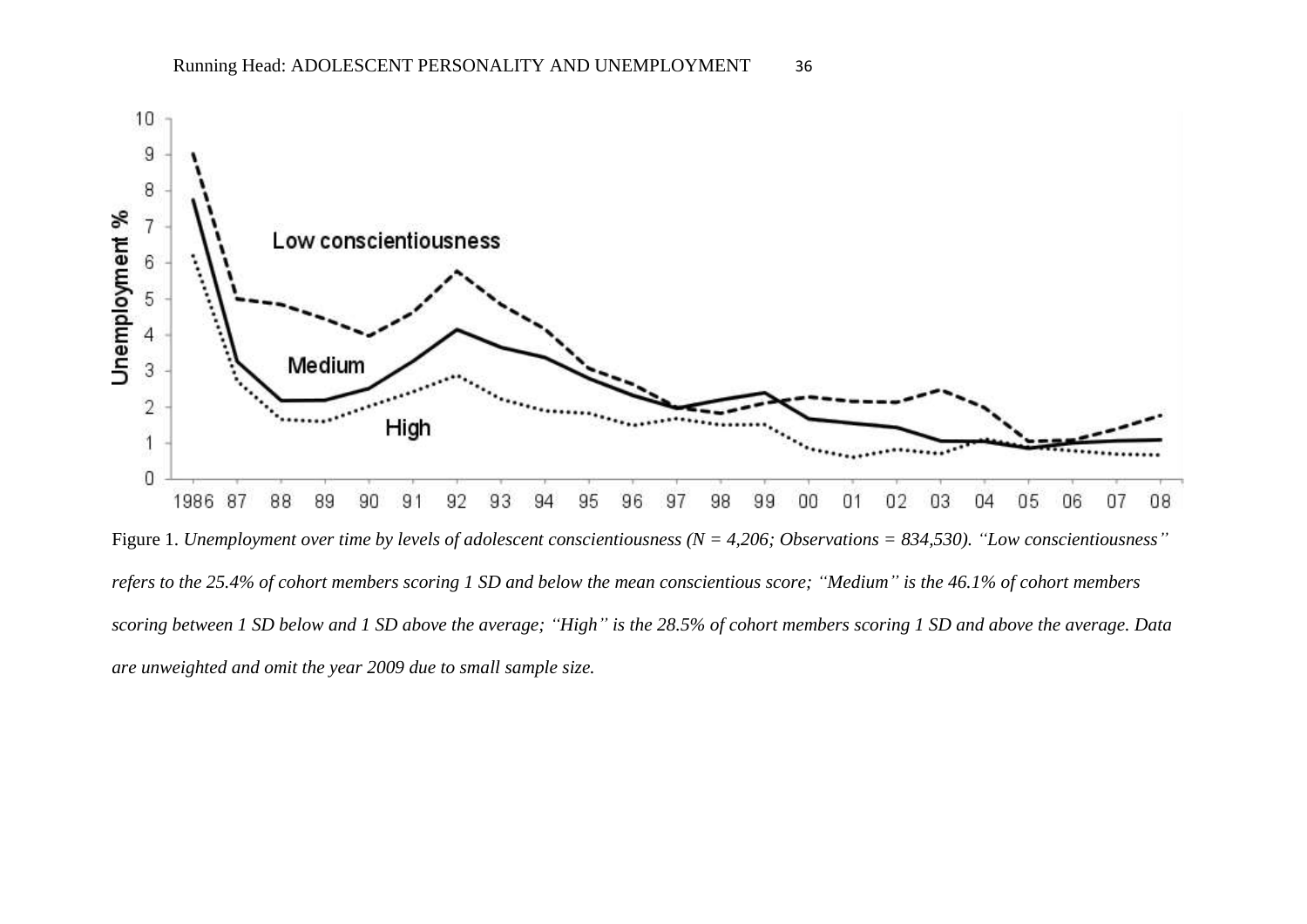# **Supplementary information for:**

Adolescent Conscientiousness Predicts Lower Lifetime Unemployment.

**Section 1:** List of data-sets used.

**Section 2**: Estimates of the association between conscientiousness and unemployment, before

and after adjusting for childhood self-control.

**Section 3**: Estimates of the association between personality and unemployment using

different levels of multiple imputation.

**Section 4**: Analyses using three alternative unemployment outcomes.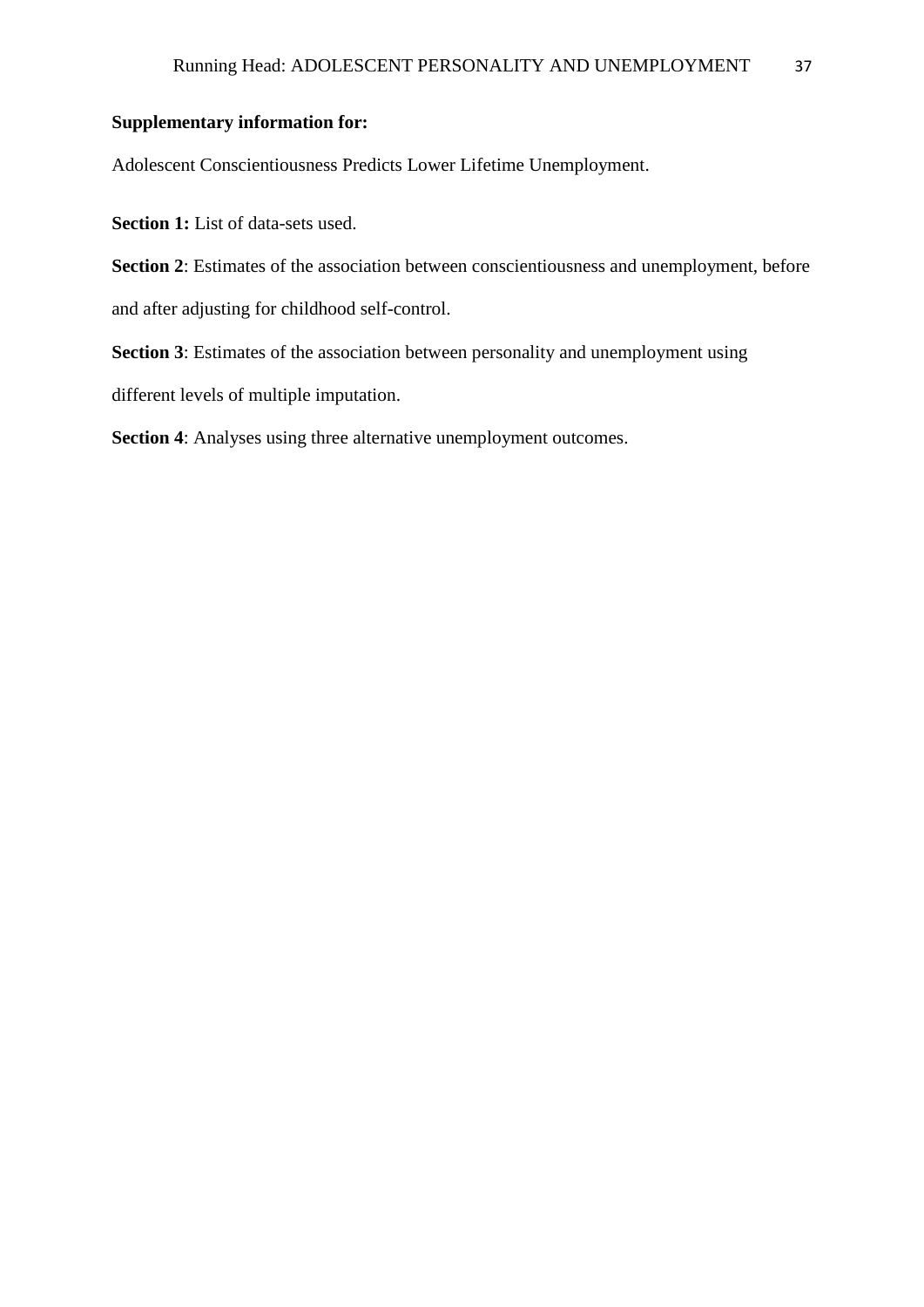Section 1: List of data-sets used.

The British Cohort Study is managed by the Centre for Longitudinal Studies and is available to UK based researchers via the UK Data Archive

[\(http://discover.ukdataservice.ac.uk/series/?sn=200001\)](http://discover.ukdataservice.ac.uk/series/?sn=200001). The datasets used in this study are:

Birth and 22-Month Subsample, 1970-1972 [SN2666], Ten-Year Follow-Up, 1980 [SN3723],

Sixteen-Year Follow-Up, 1986 [SN3535], Twenty-Six Year Follow-Up, 1996 [SN3833],

Thirty Year Follow-Up, 2000 [SN5558], Thirty-Four Year Follow-Up, 2004 [SN5585],

Thirty-Eight Year Follow-Up, 2008 [SN6557], Activity Histories, 1986-2008 [SN 6943].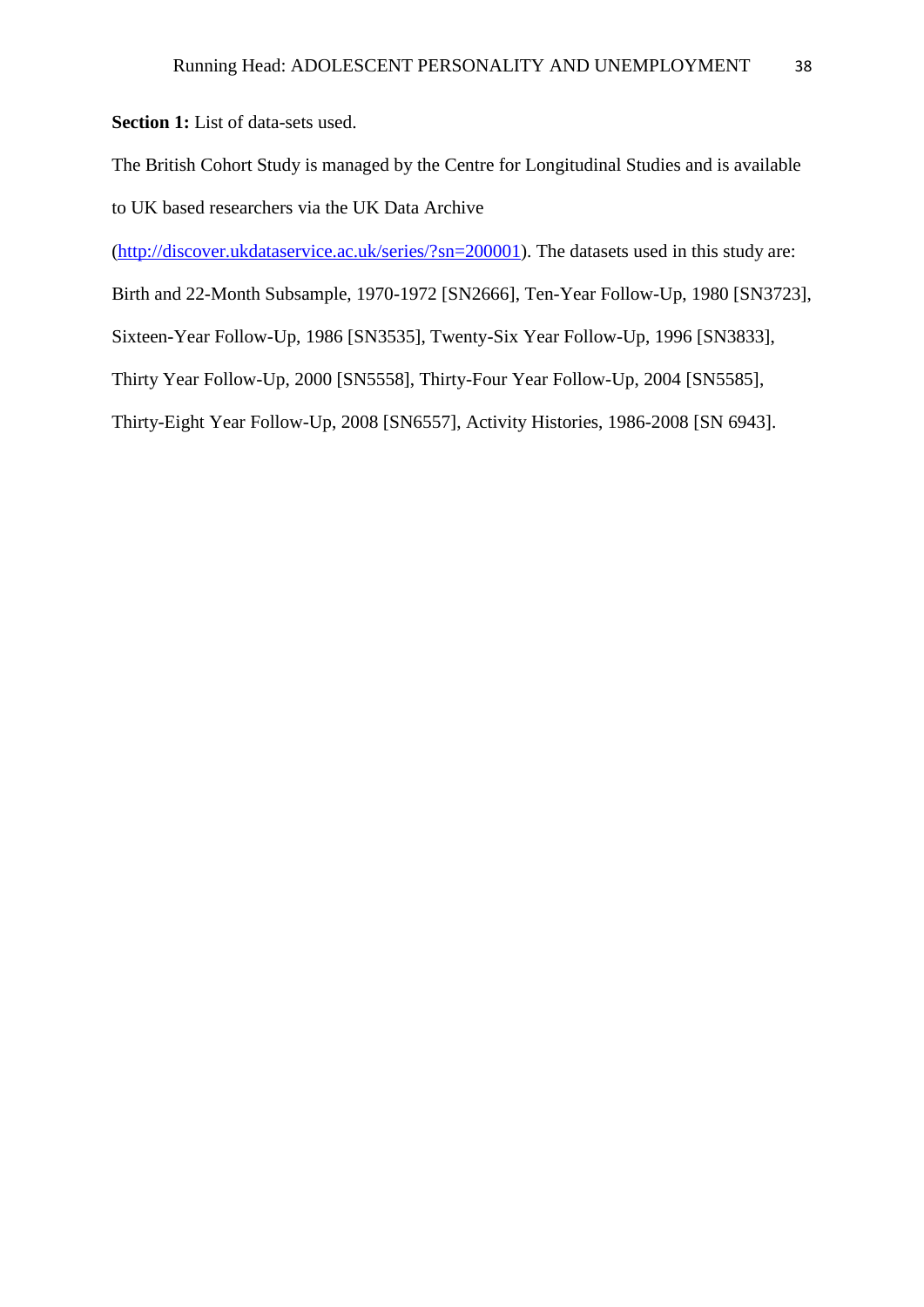**Section 2**: Estimates of the association between conscientiousness and unemployment, before and after adjusting for childhood self-control.

Table S1. *Probit Regression Predicting the Average Probability of Unemployment from 1986 to 2008, Controlling for Childhood Self-Control.*

|                       | Outcome variable: Unemployment |           |                         |           |  |
|-----------------------|--------------------------------|-----------|-------------------------|-----------|--|
|                       | Model 1                        |           |                         | Model 2   |  |
|                       | Probit marginal effects        |           | Probit marginal effects |           |  |
| Independent variables | Coef.                          | <b>SE</b> | Coef.                   | <b>SE</b> |  |
| Conscientiousness     | $-0.009***$                    | (0.002)   | $-0.008$ ***            | (0.002)   |  |
| Self-control          |                                |           | $-0.006**$              | (0.002)   |  |
|                       |                                |           |                         |           |  |
| Sample size           | 2,876                          |           | 2,876                   |           |  |
| <b>Observations</b>   | 637,353                        |           | 637,353                 |           |  |

*Note.* Conscientiousness and self-control are standardized ( $M = 0$ ,  $SD = 1$ ). Estimates are weighted by gender and SES, include imputed intelligence values and control for SES at birth, extraversion, agreeableness, neuroticism, intelligence, gender, and year of observation. Standard errors clustered by ID.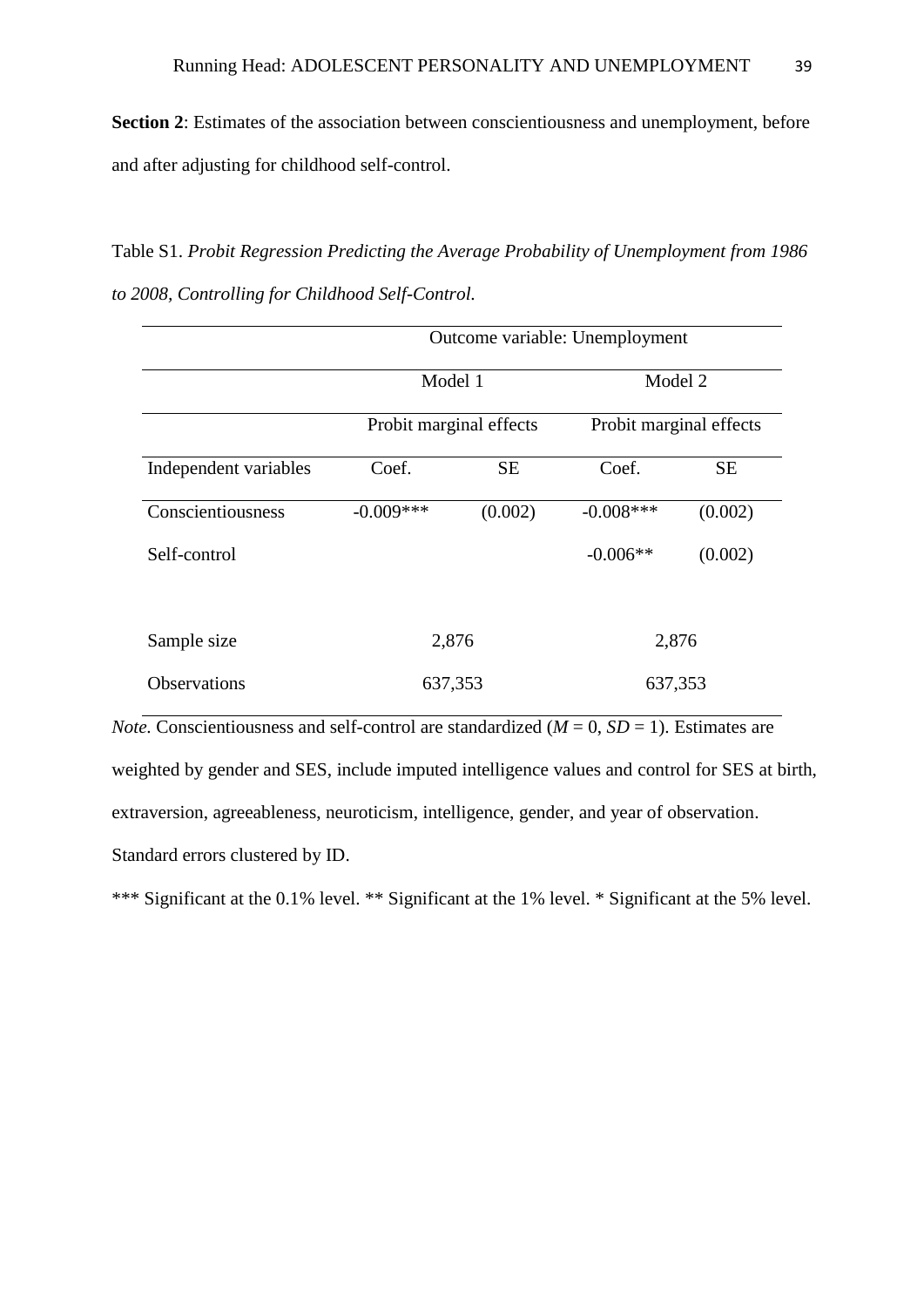**Section 3**: Estimates of the association between personality and unemployment using different levels of multiple imputation.

Table S2. *Probit Regression Predicting the Average Probability of Unemployment from 1986 to 2008 Using Different Levels of Imputation.*

|                   | Model 1                 |           | Model 2                 |           | Model 3                   |           |
|-------------------|-------------------------|-----------|-------------------------|-----------|---------------------------|-----------|
|                   | Probit marginal effects |           | Probit marginal effects |           | Probit marginal effects   |           |
|                   | Coef.                   | <b>SE</b> | Coef.                   | <b>SE</b> | Coef.                     | <b>SE</b> |
| Conscientiousness | $-0.010***$             | (0.002)   | $-0.008***$             | (0.002)   | $-0.010***$               | (0.003)   |
| Extraversion      | $-0.000$                | (0.002)   | $-0.002$                | (0.002)   | $-0.004***$               | (0.001)   |
| Agreeableness     | 0.004                   | (0.002)   | 0.004                   | (0.002)   | 0.003                     | (0.002)   |
| Neuroticism       | 0.002                   | (0.002)   | 0.002                   | (0.001)   | 0.001                     | (0.002)   |
| Intelligence      | $-0.006*$               | (0.003)   | $-0.006*$               | (0.002)   | $-0.012***$               | (0.001)   |
| Female            | $-0.012**$              | (0.004)   | $-0.014***$             | (0.003)   | $-0.016***$               | (0.002)   |
| <b>SES</b>        |                         |           |                         |           |                           |           |
| I (highest)       |                         |           |                         |           |                           |           |
| $\mathbf{I}$      | $-0.001$                | (0.005)   | 0.004                   | (0.005)   | $-0.003$                  | (0.005)   |
| $\rm III$         | $-0.004$                | (0.004)   | $-0.001$                | (0.003)   | $-0.003$                  | (0.004)   |
| IV                | 0.006                   | (0.006)   | $0.011*$                | (0.005)   | 0.004                     | (0.005)   |
| V (lowest)        | $0.048*$                | (0.019)   | $0.052**$               | (0.017)   | $0.038***$                | (0.008)   |
| Other             | 0.018                   | (0.010)   | 0.015                   | (0.008)   | 0.010                     | (0.006)   |
| Missing           | 0.024                   | (0.039)   | 0.011                   | (0.007)   | 0.005                     | (0.007)   |
| Year              | $-0.002***$             | (0.000)   | $-0.002***$             | (0.000)   | $-0.002$ ***              | (0.000)   |
| Imputed variables | None                    |           | Intelligence            |           | Intelligence, Personality |           |
| Sample size       | 3,204                   |           | 4,206                   |           | 11,372                    |           |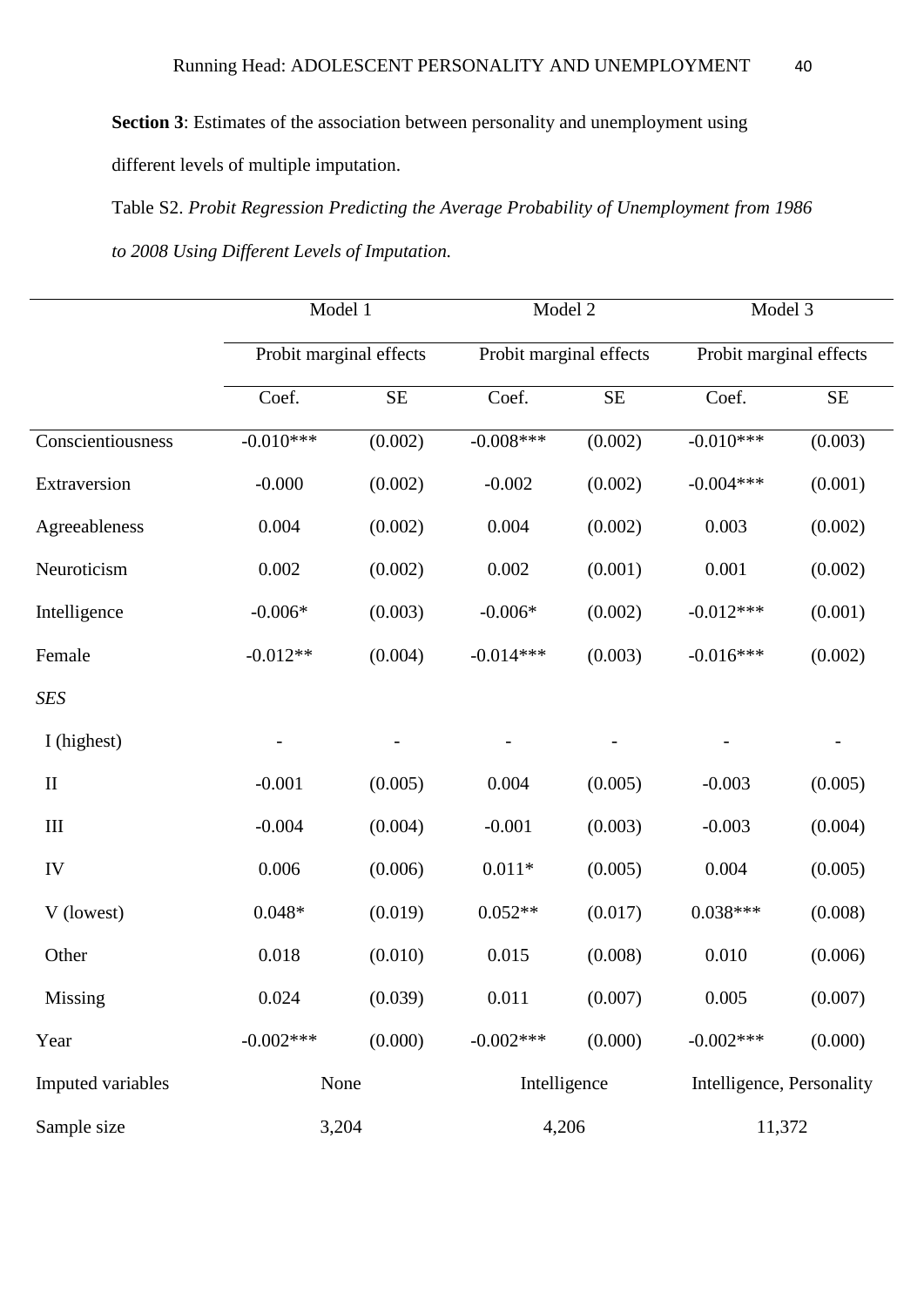| Observations      | 638,251 | 835,454 | 2,239,024 |
|-------------------|---------|---------|-----------|
| Weighted          | 2.5%    | 2.5%    | 3.2%      |
| unemployment rate |         |         |           |

*Note.* Personality measures and intelligence are standardized  $(M = 0, SD = 1)$ . Year ranges

from 1986 to 2009. Standard errors clustered by ID.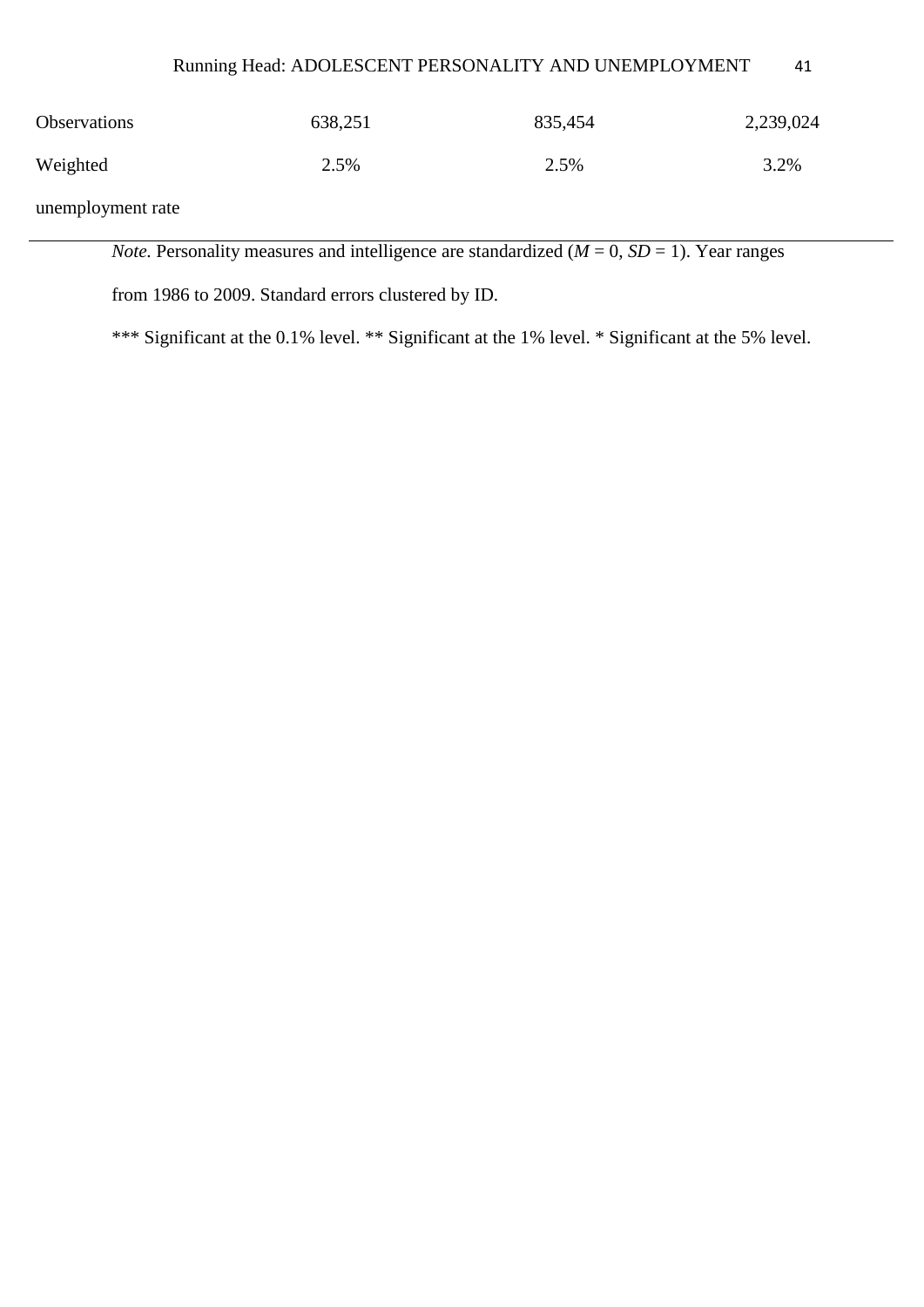**Section 4**: Analyses using three alternative unemployment outcomes.

In order to provide further insight on the nature of the relationship between personality and unemployment, we conducted analyses using three alternative unemployment outcome measures modelled on those used in previous research (Viinikainen & Kokko, 2012). We examined (i) the total months of unemployment experienced from age 16 to 38 (*M* = 4.34, *SD*  $= 16.9$ , Range  $= 0.267$ ), (ii) the number of spells of unemployment experienced from age 16 to 38 ( $M = 0.34$ ,  $SD = 0.75$ , Range = 0-9), where a spell was defined as being unemployed in month T after being employed in month T-1, and (iii) unemployment spell length in months among those reporting at least one spell of unemployment from age 16 to 38 ( $M = 12.9$ ,  $SD =$ 23.0, Range = 1-267). We specified negative binomial models to examine these three outcomes, a suitable analytic method for over-dispersed (i.e. where the variance is greater than the mean) count data.

Our results are described in Tables S3-5. Higher conscientiousness predicted fewer total months of unemployment ( $b = -0.27$ ,  $SE = 0.06$ ,  $p < .001$ ) and fewer spells of unemployment  $(b = -0.19, SE = 0.04, p < .001)$  but not significantly shorter unemployment spell durations (*b*)  $= 0.81$ , *SE* = 0.38, *p* = 0.06). Calculating the marginal effects of these analyses to present the results more intuitively, a 1 standard deviation increase in conscientiousness predicted 1.4 fewer month of unemployment ( $b = -1.37$ ,  $SE = 0.31$ ,  $p < 0.001$ ), 0.7 fewer spells of unemployment ( $b = -0.70$ ,  $SE = 0.15$ ,  $p < 0.001$ ), and a non-significant 1 month shorter average unemployment spell duration ( $b = -1.05$ ,  $SE = 0.63$ ,  $p = 0.10$ ).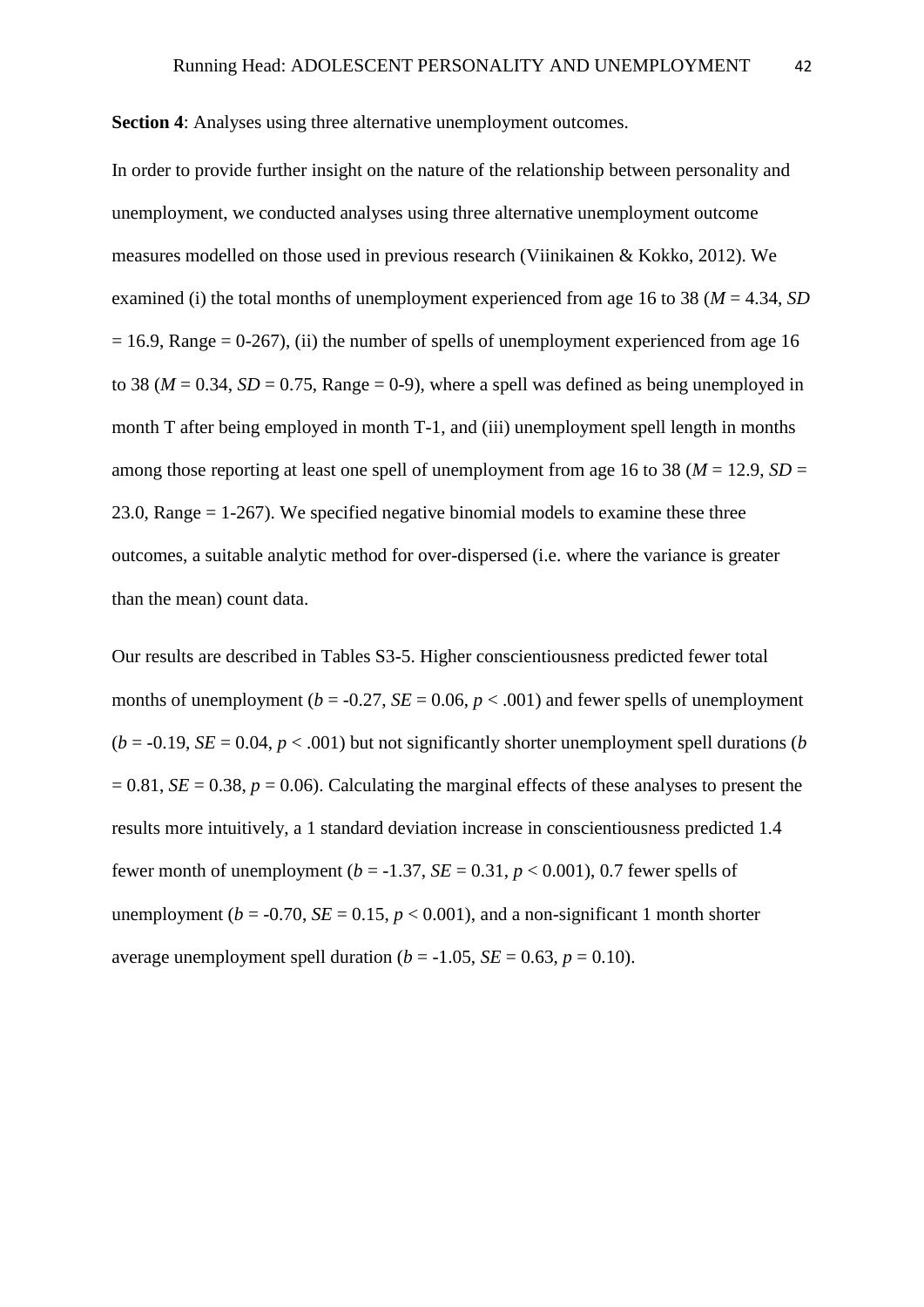| Table S3. Negative Binomial Regression Predicting the Total Months of Unemployment from |  |
|-----------------------------------------------------------------------------------------|--|
| 1986 to 2008.                                                                           |  |

|                   | Total months of |           |  |  |
|-------------------|-----------------|-----------|--|--|
|                   | unemployment    |           |  |  |
|                   | Coef.           | <b>SE</b> |  |  |
| Conscientiousness | $-0.274***$     | (0.057)   |  |  |
| Extraversion      | $-0.091$        | (0.054)   |  |  |
| Agreeableness     | 0.073           | (0.056)   |  |  |
| Neuroticism       | 0.034           | (0.058)   |  |  |
| Intelligence      | $-0.225***$     | (0.063)   |  |  |
| Female            | $-0.631***$     | (0.113)   |  |  |
| SES               |                 |           |  |  |
| I (highest)       |                 |           |  |  |
| $\mathbf{I}$      | 0.266           | (0.233)   |  |  |
| III               | 0.113           | (0.174)   |  |  |
| IV                | $0.550*$        | (0.214)   |  |  |
| V (lowest)        | 1.415***        | (0.283)   |  |  |
| Other             | $0.660**$       | (0.254)   |  |  |
| Missing           | $0.620*$        | (0.296)   |  |  |
| Sample size       | 4,206           |           |  |  |

*Note.* Personality measures and intelligence are standardized  $(M = 0, SD = 1)$ . Estimates are weighted by gender and SES, control for SES at birth and include imputed intelligence values. Constant omitted.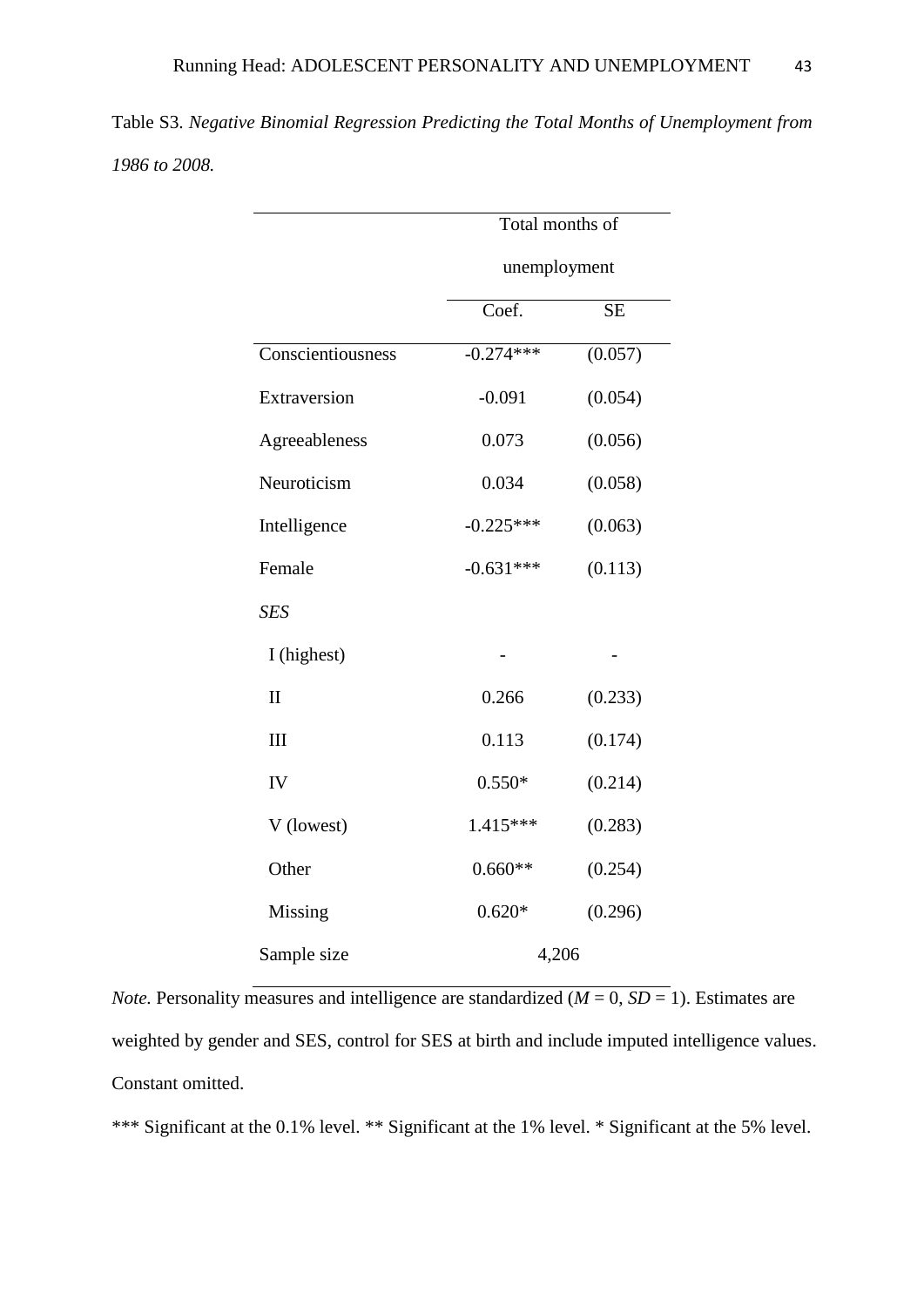|                   | Spells of Unemployment |           |
|-------------------|------------------------|-----------|
|                   | Coef.                  | <b>SE</b> |
| Conscientiousness | $-0.192***$            | (0.040)   |
| Extraversion      | $-0.123***$            | (0.036)   |
| Agreeableness     | 0.035                  | (0.044)   |
| Neuroticism       | 0.019                  | (0.036)   |
| Intelligence      | 0.016                  | (0.043)   |
| Female            | $-0.528***$            | (0.071)   |
| <b>SES</b>        |                        |           |
| I (highest)       |                        |           |
| $\mathbf{I}$      | $-0.149$               | (0.153)   |
| III               | $-0.178$               | (0.131)   |
| IV                | $-0.046$               | (0.156)   |
| V (lowest)        | $0.418*$               | (0.203)   |
| Other             | 0.021                  | (0.204)   |
| Missing           | $-0.252$               | (0.174)   |
| Sample size       | 4,206                  |           |

Table S4. *Negative Binomial Regression Predicting the Number of Spells of Unemployment from 1986 to 2008.*

*Note.* Personality measures and intelligence are standardized  $(M = 0, SD = 1)$ . Estimates are weighted by gender and SES, control for SES at birth and include imputed intelligence values. Constant omitted.